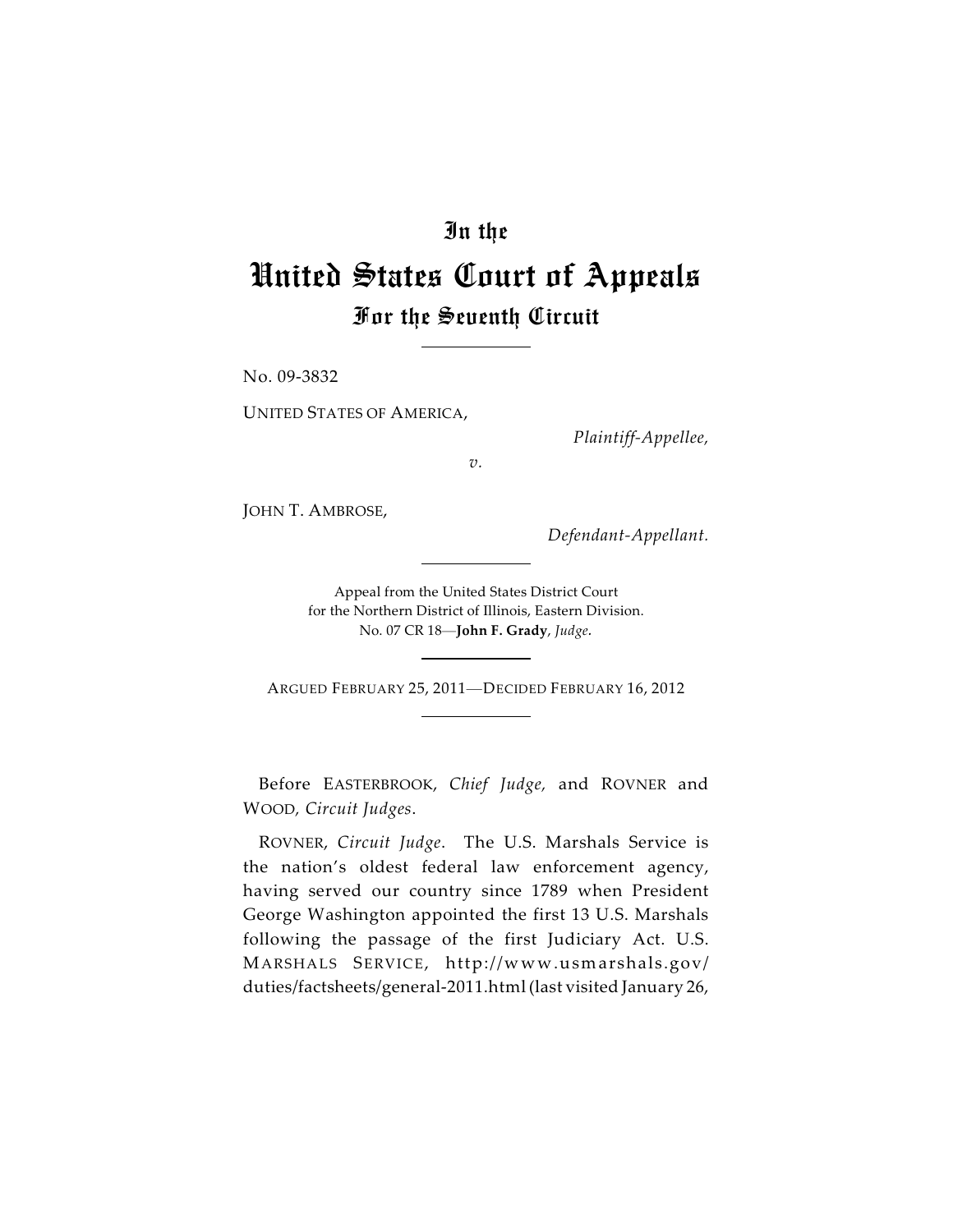2012). It is tasked with a wide variety of critical functions, among them the capture of fugitives from justice, the housing and transport of prisoners, witness security, and judicial security—including the protection of all federal judges. *Id*. Its performance has been consistently exemplary. For instance, in fiscal year 2010 alone, the Marshals Service arrested more than 36,100 federal fugitives. *Id*.

Those successes have not been without the greatest of sacrifices. Over its history, more than 200 persons in the Marshals Service have given their lives in service. http://www.usmarshals.gov/history/roll\_call.htm. Nothing better captures the ethos of the Marshals Service than its motto: Justice, Integrity, Service. http://www. usmarshals.gov/history/seal.htm.

One of the most sensitive functions of the Marshals Service is the Witness Security Protection Program ("WITSEC"), also known as the witness protection program. Through that program, the Marshals Service provides for the security, health, and safety of government witnesses and their immediate family members, whose lives are endangered as a result of their testimony in the criminal prosecution of those involved in organized crime, drug trafficking, terrorism, and other major criminal enterprises. http://www.usmarshals.gov/duties/ factsheets/witsec-2011.html. Those prosecutions involve the most dangerous people, and the threat to the witnesses is real and substantial. Since the program's inception in 1971, the U.S. Marshals have relocated and protected more than 8,300 witnesses and 9,800 of their family members. *Id*. It is a testament to the dedication and profes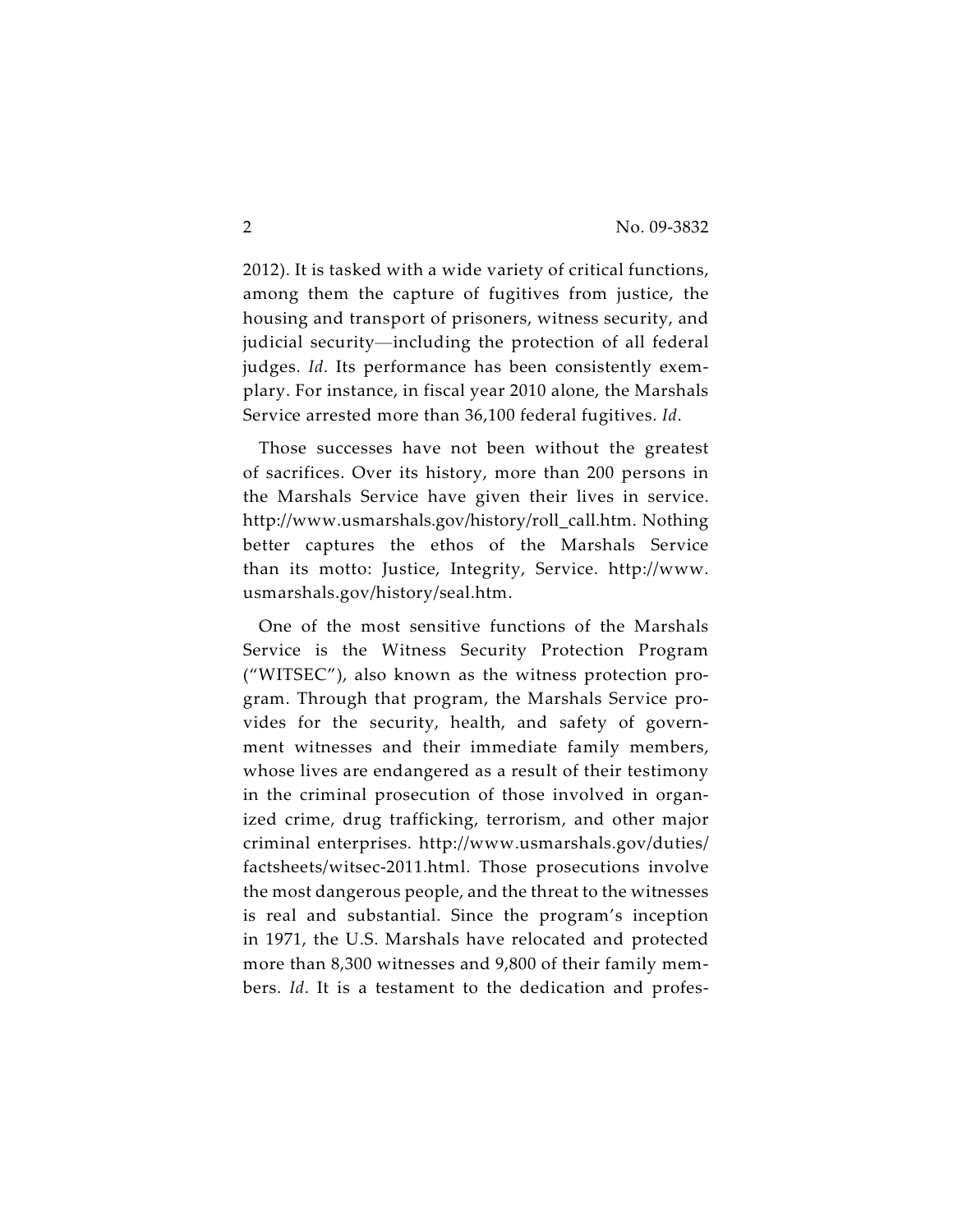sionalism of its members that in that time, no WITSEC participant who followed security guidelines was harmed while under the active protection of the U.S. Marshals. *Id*.

Without the protection of such high-risk witnesses, many of the most serious federal crimes would escape prosecution. In fact, our system of justice depends at its core on the integrity of its law enforcement officers and the ability to protect witnesses who testify against wrongdoers. John T. Ambrose, a Deputy U.S. Marshal, was convicted in district court on charges that go to the heart of those core principles. He is accused of betraying the confidentiality of WITSEC and revealing information to organized crime figures concerning the cooperation of witness Nicholas ("Nick") Calabrese, a "made" member of the mob. Such a betrayal could present a threat to the safety of Calabrese, his family, and even the Marshals protecting him.

The grand jury returned a four-count indictment, charging him in Counts 1 and 2 with stealing government property and disclosing without authorization information regarding Calabrese, a witness protected in the WITSEC program, in violation of 18 U.S.C. § 641 and 18 U.S.C. § 3521. In Counts 3 and 4, the grand jury charged him with making false statements to law enforcement agents regarding his conduct in violation of 18 U.S.C. § 1001. The jury found Ambrose guilty on Counts 1 and 2, and not guilty of Counts 3 and 4. The district court sentenced Ambrose to four years on each count, to be served concurrently, and 3 years' supervised release.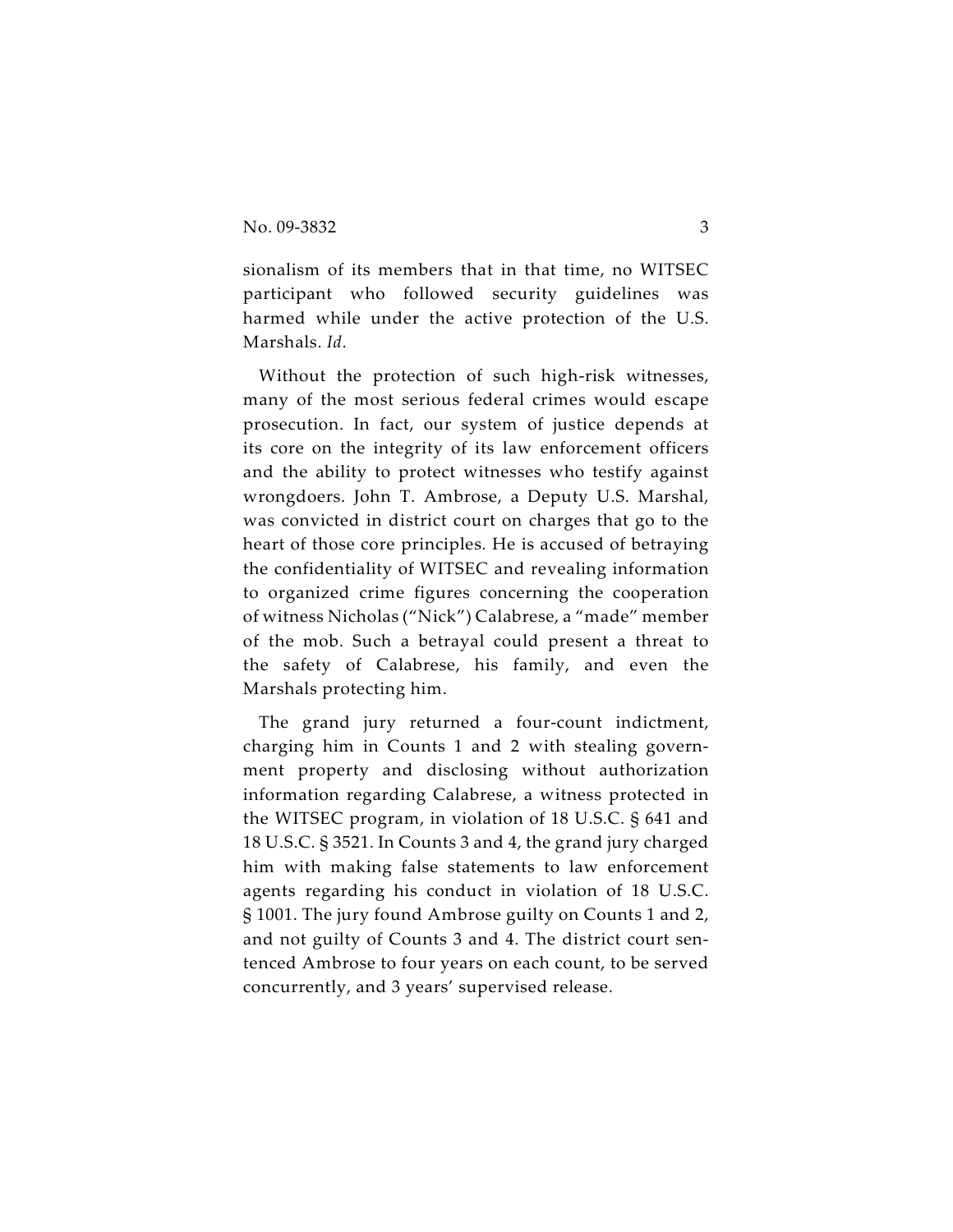In pretrial motions, Ambrose moved to suppress inculpatory statements that he made to investigators. After an expansive hearing spanning six days of testimony, the district court denied that motion to suppress. Ambrose now appeals that determination, and also raises a number of challenges to the trial and sentence.

He alleges that the district court should have suppressed his statements because he was subjected to custodial interrogation without receiving the *Miranda* warnings. *Miranda v. Arizona*, 384 U.S. 436, 445 (1966). In addition, he asserts that the trial court improperly allowed the admission of evidence in violation of the hearsay rule and the Confrontation Clause of the Sixth Amendment, and erred in providing a supplemental instruction of law to the jury. Finally, Ambrose argues that the court improperly sentenced him in that it engaged in speculation and failed to consider the § 3553(a) factors.

I.

In 2002, Nick Calabrese began cooperating with the government in the investigation of a number of unsolved murders. He was a "made" member of the Chicago Outfit, also known as the Chicago mob or mafia, who was believed to have participated in 16 murders and to have knowledge of 22 murders. A made member is someone who has gained a heightened role in the Outfit by proving himself based upon his trustworthiness and performance. A person would not even be considered for that status until he had committed a homicide on behalf of the Outfit. Because he was a made member,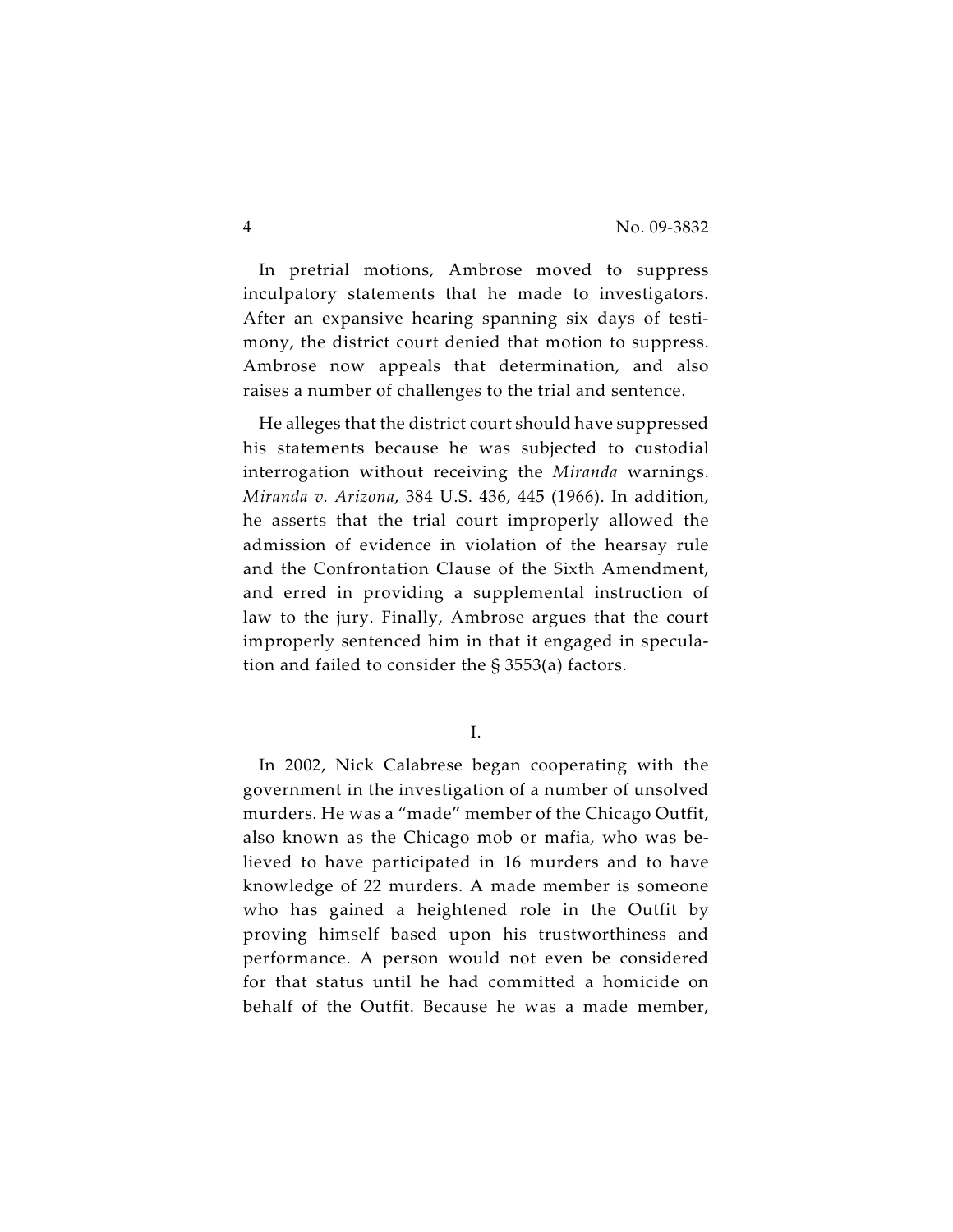Calabrese was privy to a great deal of information and access. By all accounts, he was the most important organized crime witness who had ever testified in this district, and would become a key witness in what was known as the "Family Secrets" case which brought RICO charges against the Outfit. In order to secure his cooperation and his safety, Calabrese was accepted into the WITSEC program on approximately August 27, 2002.

In the course of his cooperation, Calabrese traveled to Chicago on two occasions, the first on October 31 to November 1, 2002, and the subsequent trip between May 20 and May 23, 2003. He stayed at a "safe house" where he was guarded by Deputy U.S. Marshals on both trips. The government soon received information indicating that Calabrese's cooperation had been discovered by organized crime figures, and that one of the persons guarding him may have been a source of that information. In court-authorized audio and visual recordings made between organized crime figures Michael Marcello and his brother James at a federal penitentiary, the Marcellos were heard discussing that information had been provided by the "babysitter" of an organized crime member. At the time, the authorities had not ascertained the identity of the "babysitter."

Additional information was revealed in subsequent recordings. Because the Marcellos spoke in coded terms, and utilized gestures in place of words at times, the authorities had to piece together interpretations of the conversation from the audio and visual tapes. For instance, on January 30, 2003, Michael Marcello indicated to James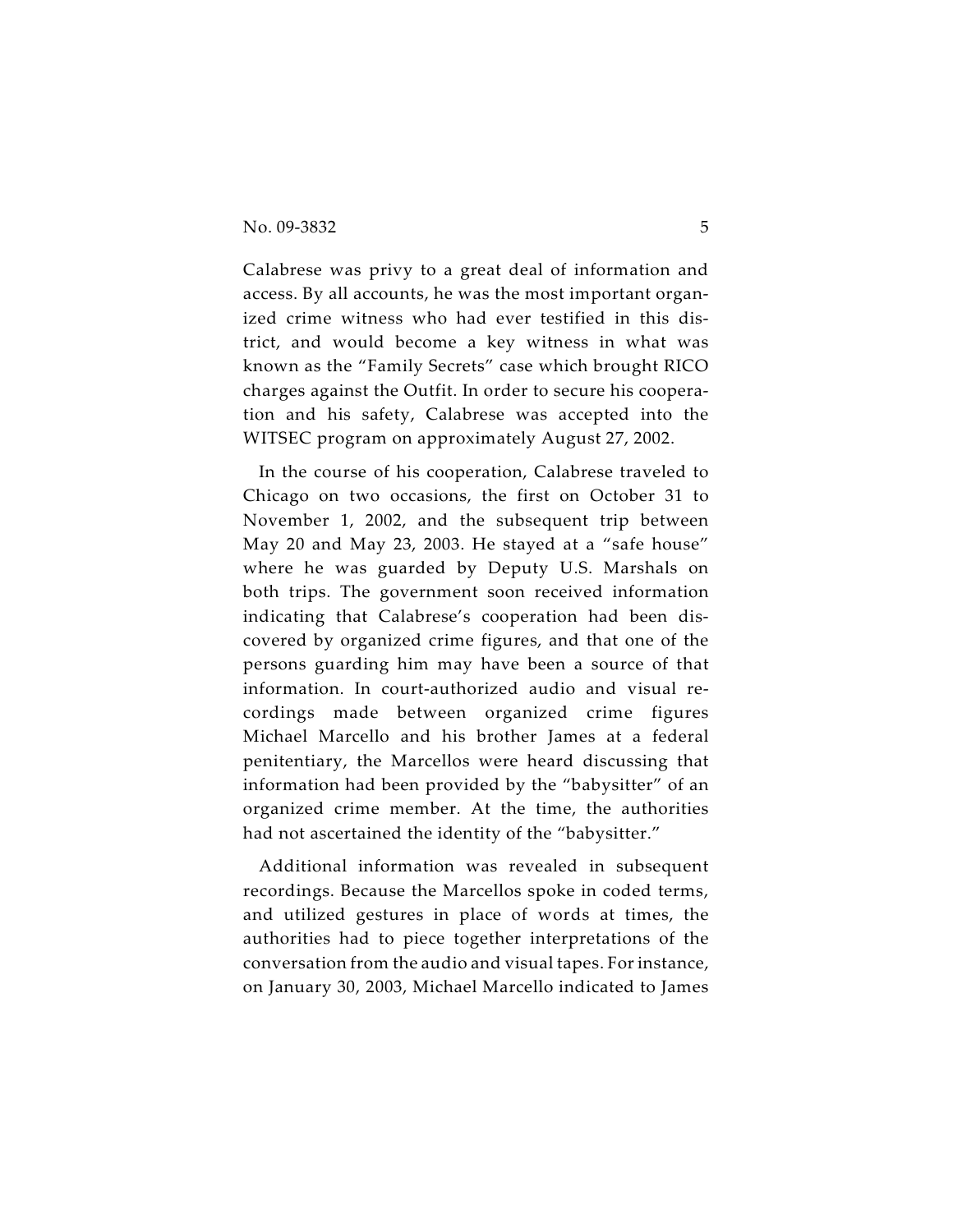that "[t]he big thing with them is the Zhivago deal." From prior experience, the federal investigators had ascertained that "Zhivago" was used as a reference to the murders of Michael and Anthony Spilotro—unsolved murders of which Calabrese had information.<sup>1</sup> James replied, "he said something about that, they said? I thought it was in another direction?" to which Michael responded, "we don't know what he said about that. . . . But I'm telling you, you're in there. You know, how far, whatever. I don't know. The guy can only do what he can do. You know what I'm saying?" James then asked, "[w]ell, that's all he saw was names?" to which Michael replied, "[t]he guy had the notes [putting hands out as if indicating a pad of paper.] Everything he was writing down . . . . Went through the guy's notes."

The threat assessment that was part of Calabrese's WITSEC file had indicated that he participated in 16 murders and had knowledge of 22 other murders. The investigators were therefore alarmed to hear similar numbers and wording mentioned by the Marcellos during a March 6, 2003, visit, stating "[h]e didn't say that he did nineteen of them things . . . . He said . . . [t]hose that participated in and had knowledge of . . . nineteen of them things . . . [n]ot that he was." The government had not released information to the public of the large number of murders to which Calabrese admitted involvement or knowledge.

 $1$  The Spilotro brothers' exploits as part of the mob and their murder was the basis for the movie *Casino*.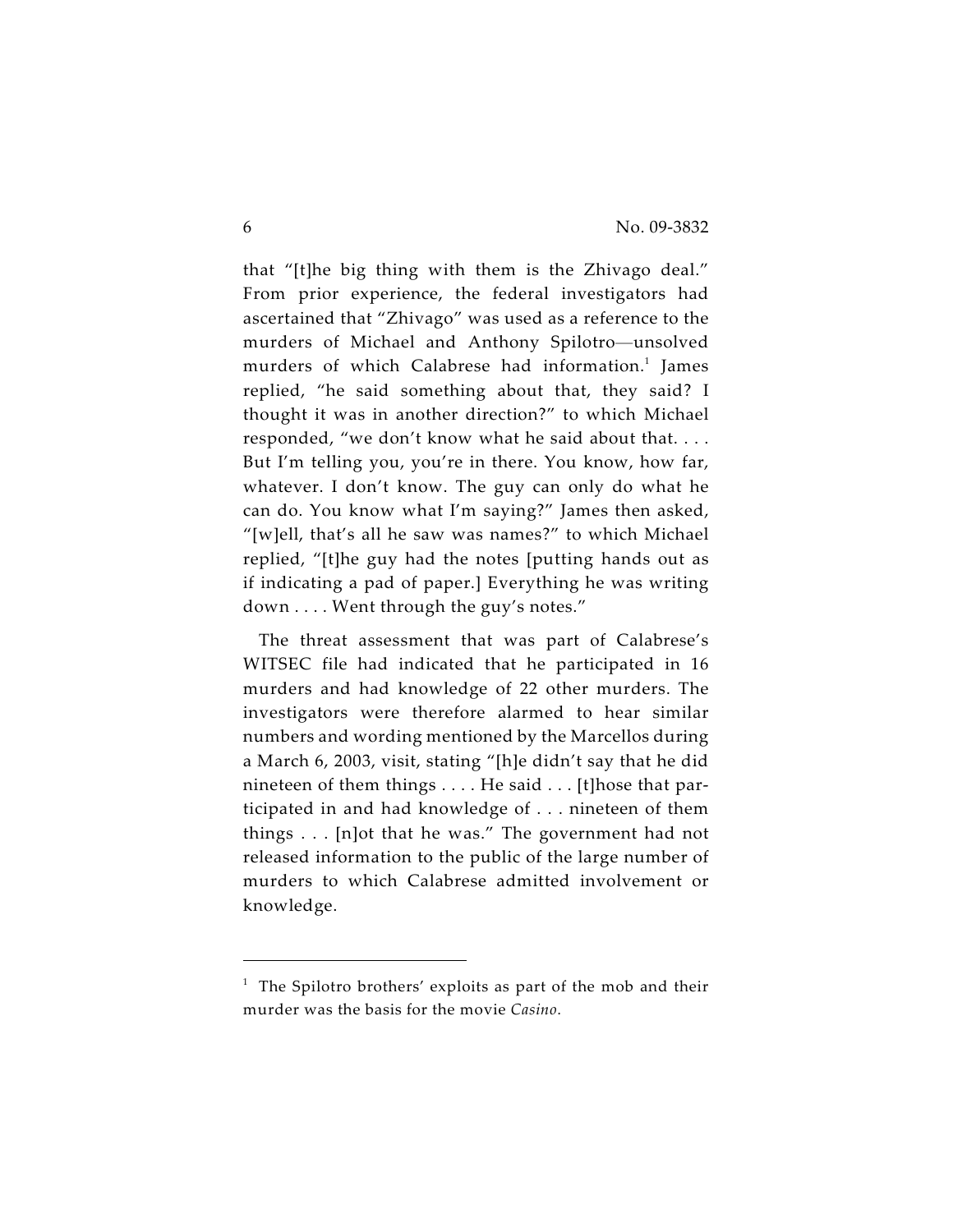In a conversation two weeks later, the recorded conversations again identified "the guy" who was giving information as "the babysitter." Michael asked James if he knew Tony DeRango, a "copper," and James stated that he "grew up with him" in "our old neighborhood, that district." Michael then explained in typical cursory fashion, "Marquette, the Marquette Ten," and that DeRango was friends with "this guy." He further states "another guy by the name of Guide. Guide was close to this guy." Michael continued, "they both were, really both of them. They both knew him from Marion Camp [an apparent reference to the Federal Prison Camp in Marion, Illinois]. . . . This kid's father was with them . . . . On that beef and everything. He went down with them. He died though . . . . The kid's father died. So they like, you know, the kid comes down. You know what I mean?"

Further evidence of a leak in the program was apparent in a conversation on June 12, 2003. Michael revealed to James, "you know that kid that, that kid that handles him once in a while? . . . You know, he was there . . . . He was there for a week. A little over a week . . . . Right in front of the thing. They were driving him all over the city. Showed 'em the [unintelligible] . . . . He took 'em there, down east by Pagliacci that way." [pagliacci means clown in Italian, and is understood as a reference to Chicago Outfit member Joseph "the Clown" Lombardo]. Michael also revealed that Calabrese had been taken to the Bridgeport area, which is near U.S. Cellular Field, the stadium for the White Sox. Michael continued, "Now this is, this is from like yesterday . . . . Oh, the Moulieri [Italian slang for "wife"] . . . [t]hree times [gesturing with hand to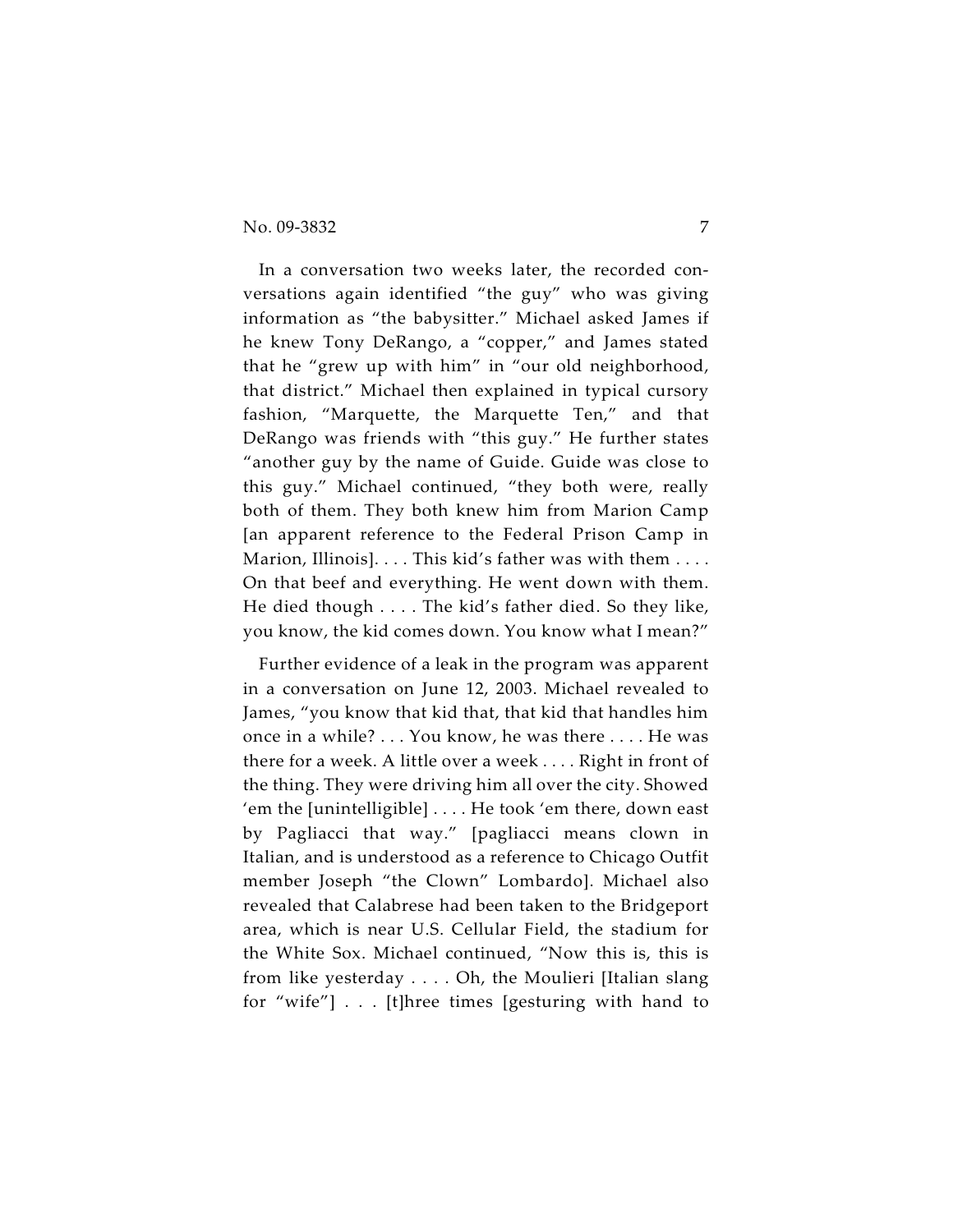head] . . . [h]e dialed the phone number himself, the kid. He said the kid dialed the phone number." Just a few weeks before that conversation, Calabrese had traveled to Chicago for three days, during which time agents took him around the city including the area around U.S. Cellular Field to identify the locations of murders and sites where bodies were buried. Calabrese called his wife from the safe house at least twice during that time.

Although the investigators were thus aware that information was getting to the Chicago Outfit concerning Calabrese's movements, they were not able to identify the source of the leaks. That changed in 2006, when more accurate equipment allowed them to hear the reference to the "Marquette Ten," which they previously had understood to be "Marquette Temple." The Marquette Ten case in Chicago was a federal racketeering case in which a number of Chicago Police Officers, including Thomas Ambrose, father of the defendant, were convicted and sent to prison. Thomas Ambrose was incarcerated and died of a heart attack during that imprisonment. Two of his co-defendants in that case, William Guide and Frank DeRango, were incarcerated during some of their prison terms with members of the Chicago Outfit—Guide with John "No Nose" DiFronzo and DeRango with Joey "the Clown" Lombardo. Armed with the new information, the agents connected the defendant Ambrose to the "babysitter" whose father was a "copper" who "went down" with DeRango and Guide in the Marquette Ten case and died in prison. Ambrose had been one of the Deputy U.S. Marshals assigned to protect Calabrese during his visits to Chicago. In those overnight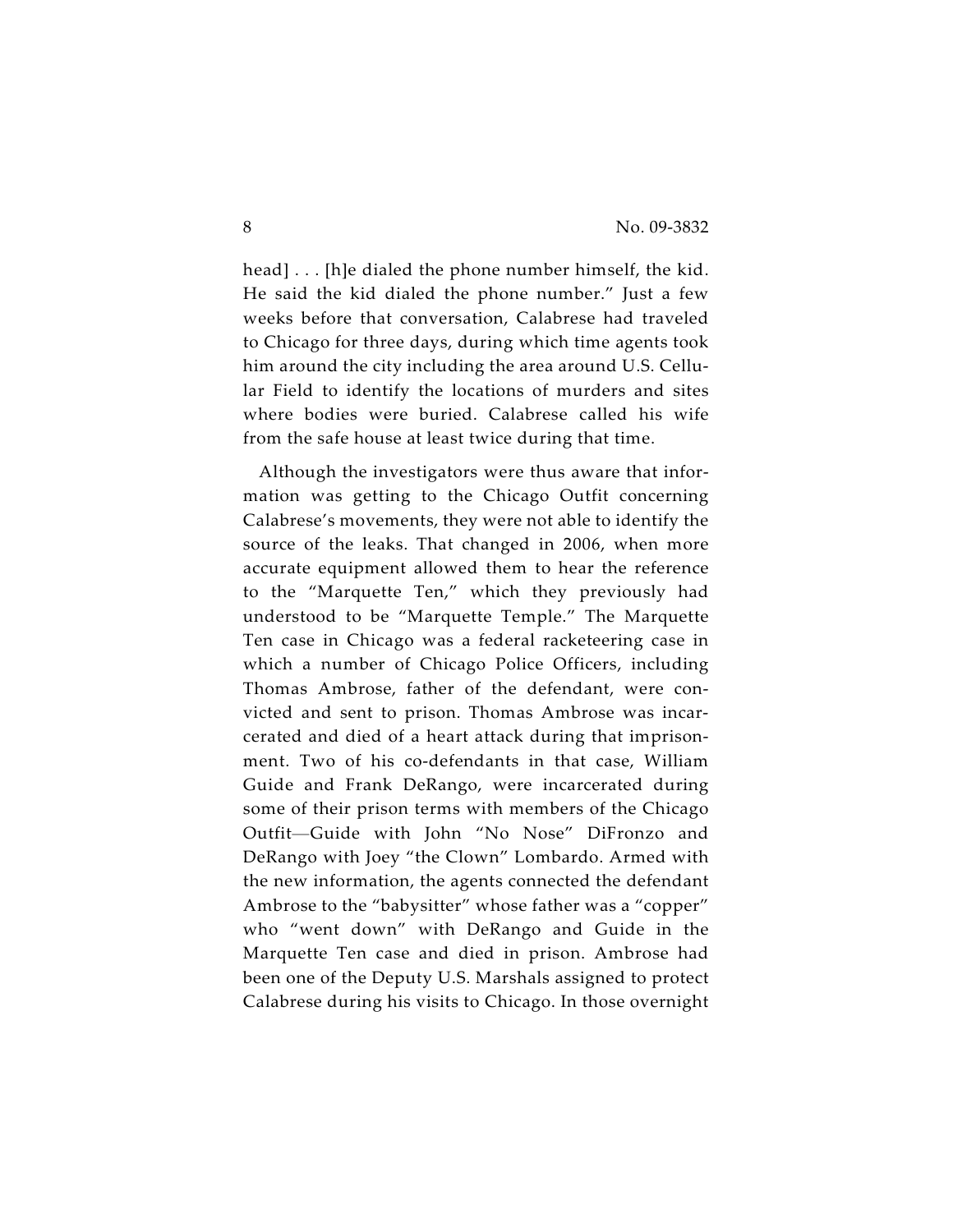visits, Ambrose would have had access to Calabrese's WITSEC file at the safe house. Parts of the WITSEC file were copied and distributed at the safe house in stapled packets, but other parts of the file were not handed out.

Fingerprint examination of Calabrese's WITSEC file revealed two prints matching Ambrose, one on a facsimile cover sheet atop the application and one from his right ring finger on the inner side of the last page. Neither of those pages had staple holes that would have been present for the papers that were copied and distributed as briefing materials, thus indicating that Ambrose had accessed additional material.

In light of that information, the government believed it had enough evidence that Ambrose had conveyed information to the Chicago Outfit that it could charge him with the crimes of theft of government property and unauthorized disclosure under 18 U.S.C. §§ 641 & 3521. The government did not yet know, however, the extent of the breach, and who else was involved in the matter. As a result, it sought to gain Ambrose's cooperation in the hopes of identifying any persons involved in passing the information from Ambrose to the Marcellos. In addition, although the agents were aware that Ambrose had revealed information, they had not ascertained whether the revelation was purposeful or inadvertent. The agents determined that Ambrose would respond in the most positive manner if persons higher in law enforcement whom he respected were the ones who approached him. Ambrose himself held a high position in the U.S. Marshals Service, serving as a deputy and as essentially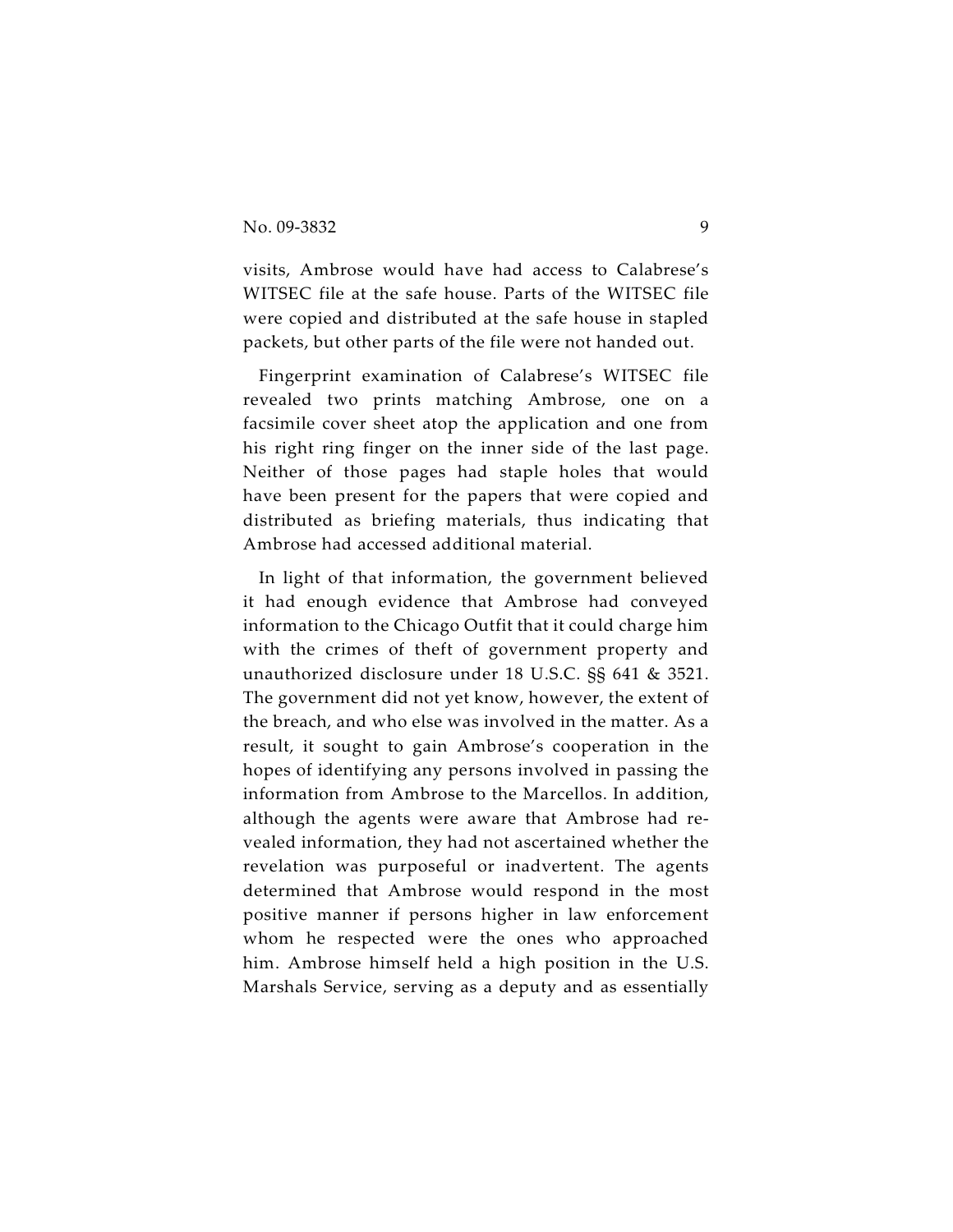the second in command of the Great Lakes Regional Fugitive Task Force. Accordingly, they decided that the U.S. Attorney for the Northern District of Illinois, Patrick Fitzgerald, and the FBI Special Agent in Charge ("SAC") Robert Grant would conduct the initial interview. The plan was to confront Ambrose with the evidence, and once he decided to cooperate they would then turn him over to investigators who were more familiar with the intricate details to conduct any interrogations.

The government officials were concerned, however, as to how Ambrose would react. From both personal experience and from information provided to them in the course of their duties, they were aware that there was a very real danger of a violent response, and particularly the potential for "suicide by cop." Grant had personally experienced such a situation in his time in the law enforcement community, and Michael Prout, the Chief Deputy U.S. Marshal for the Northern District of Illinois, had served as a team leader of the U.S. Marshals Service Critical Incident Response Team and had been trained on the risks of law enforcement suicide in circumstances where a law enforcement officer faced loss of position or family. U.S. Marshal Kim Widup had indicated that Ambrose was known as a high-strung highly-trained individual for whom the job meant everything, and that as a result he was a potential suicide risk given the circumstances he would be facing. The concern was exacerbated by Ambrose's personal history. Given his experience as a child with his father being convicted and dying in prison, there was a heightened concern with that possibility.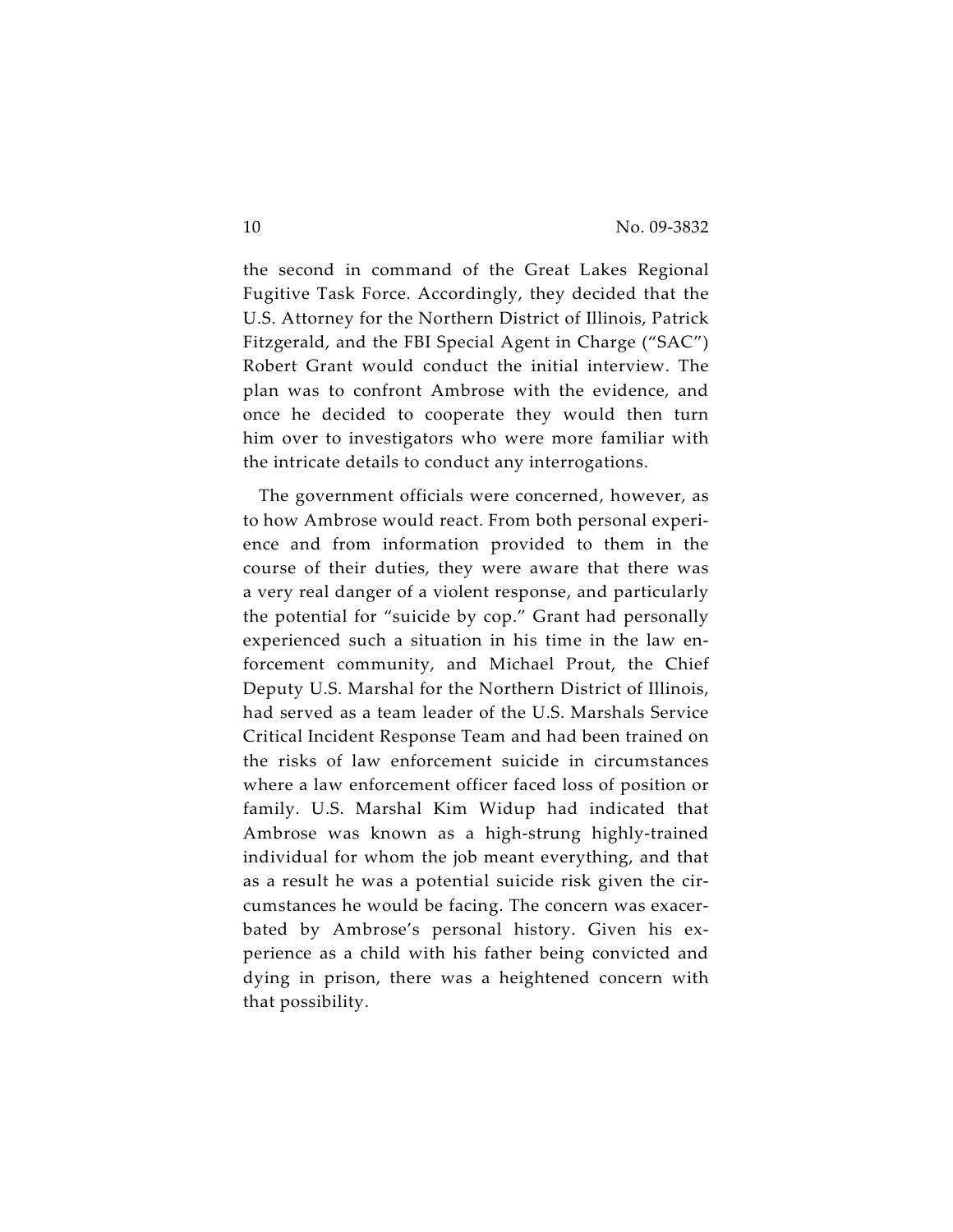Accordingly, a decision was made that before confronting Ambrose, his weapons would be secured to ensure the safety of Ambrose and those around him. Toward that end, a ruse was constructed whereby Ambrose's supervisor, Prout, informed Ambrose that he needed to report to the FBI building for a meeting concerning a fugitive. The FBI building was newlybuilt and had extensive security including a guardhouse that was physically separate from the building, through which all visitors had to pass. All visitors were required to submit to a metal detector and to relinquish any weapons, cell phones, and other personal effects. By scheduling the meeting for that venue, the agents could ensure that Ambrose would not have weapons in his possession when he was informed of the investigation and potential charges. In addition, the remoteness of the location would help to keep the proceedings confidential, which was particularly important if Ambrose agreed to cooperate in the investigation. Because Ambrose was a Deputy U.S. Marshal, any meetings in the U. S. Attorney's Office in the court building would have been very difficult to keep secret.

On September 6, 2006, Ambrose proceeded to the FBI building and met Prout there shortly before 10:00 a.m. They relinquished their weapons and cell phones at the guardhouse. As part of the building security, visitors were escorted when traveling throughout the building and in keeping with that, Ambrose and Prout were escorted to the conference room located just outside SAC Grant's office on the 10th floor. At that time, Grant walked Prout out of the room, and Fitzgerald chatted with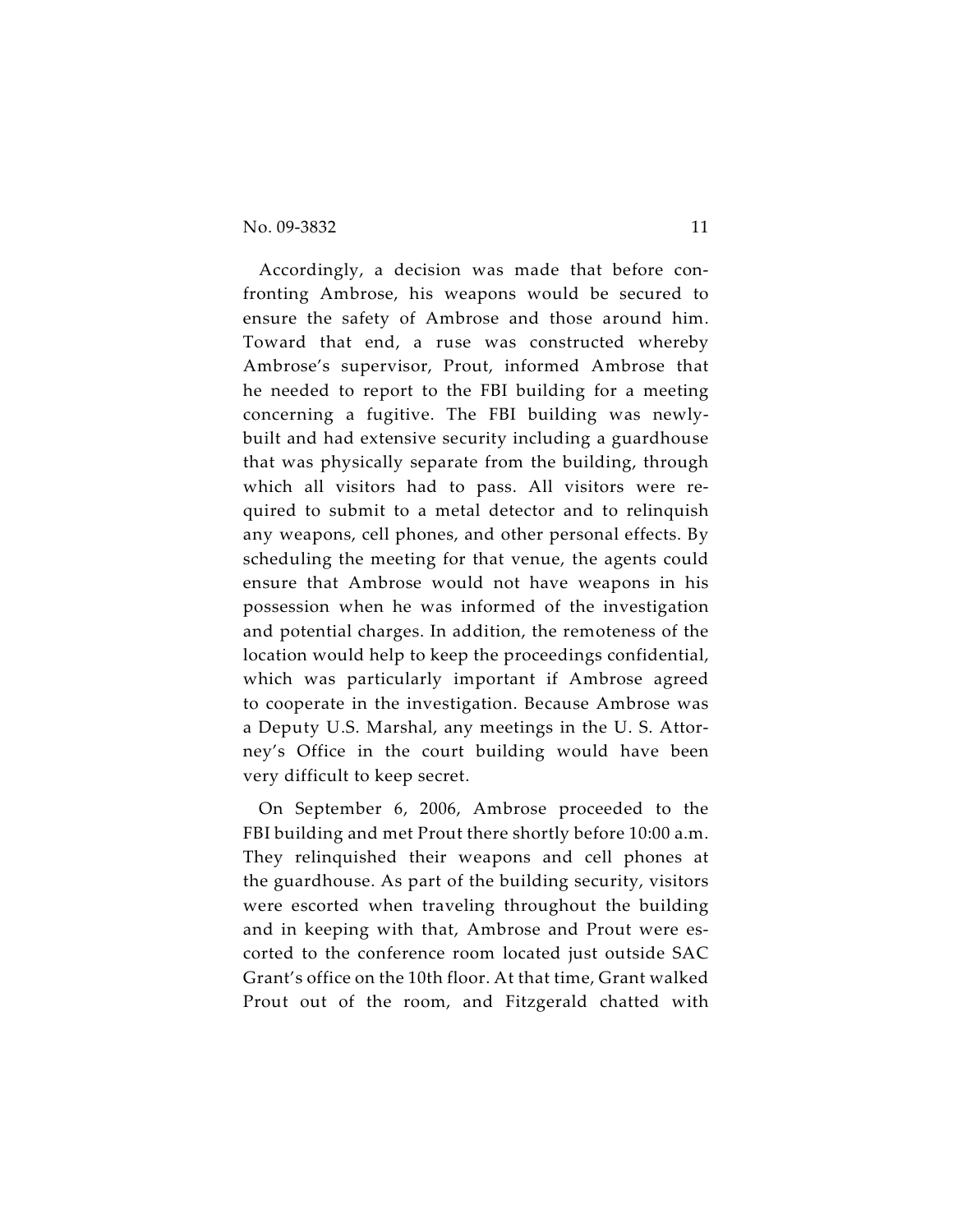Ambrose briefly about the extensive security at that new building and how their cell phones had been taken. Grant returned quickly, which left Ambrose alone with Fitzgerald and himself. Fitzgerald had brought with him both audio and video recordings of the Marcello conversations, as well as an as-yet-unfiled unsigned affidavit which had been prepared to be used in the event of an arrest. In fact, the U.S. Attorney's office had made a number of preparations for the possibility of an arrest that day, including drafting a press release and contacting a local jail in case there was a need to incarcerate Ambrose while maintaining secrecy.

Fitzgerald anticipated that the meeting would be a short one in which he and Grant would reveal to Ambrose the information that they had regarding his criminal involvement, and give a pitch for him to cooperate in the investigation. If Ambrose agreed to cooperate, he would be handed off to agents who were more familiar with the details of the investigation and they would conduct an interrogation.

Fitzgerald and Grant both testified that they informed Ambrose that he was not under arrest but that prosecution was a possibility. Although Ambrose disputes that he was told he was not under arrest, the district court credited the testimony of Fitzgerald on the matter, and Ambrose has presented no basis for us to disturb that finding. Fitzgerald proceeded to reveal the evidence that had been gathered implicating Ambrose, and provided Ambrose with a transcript to read along with as they played the tapes of the Marcello conversa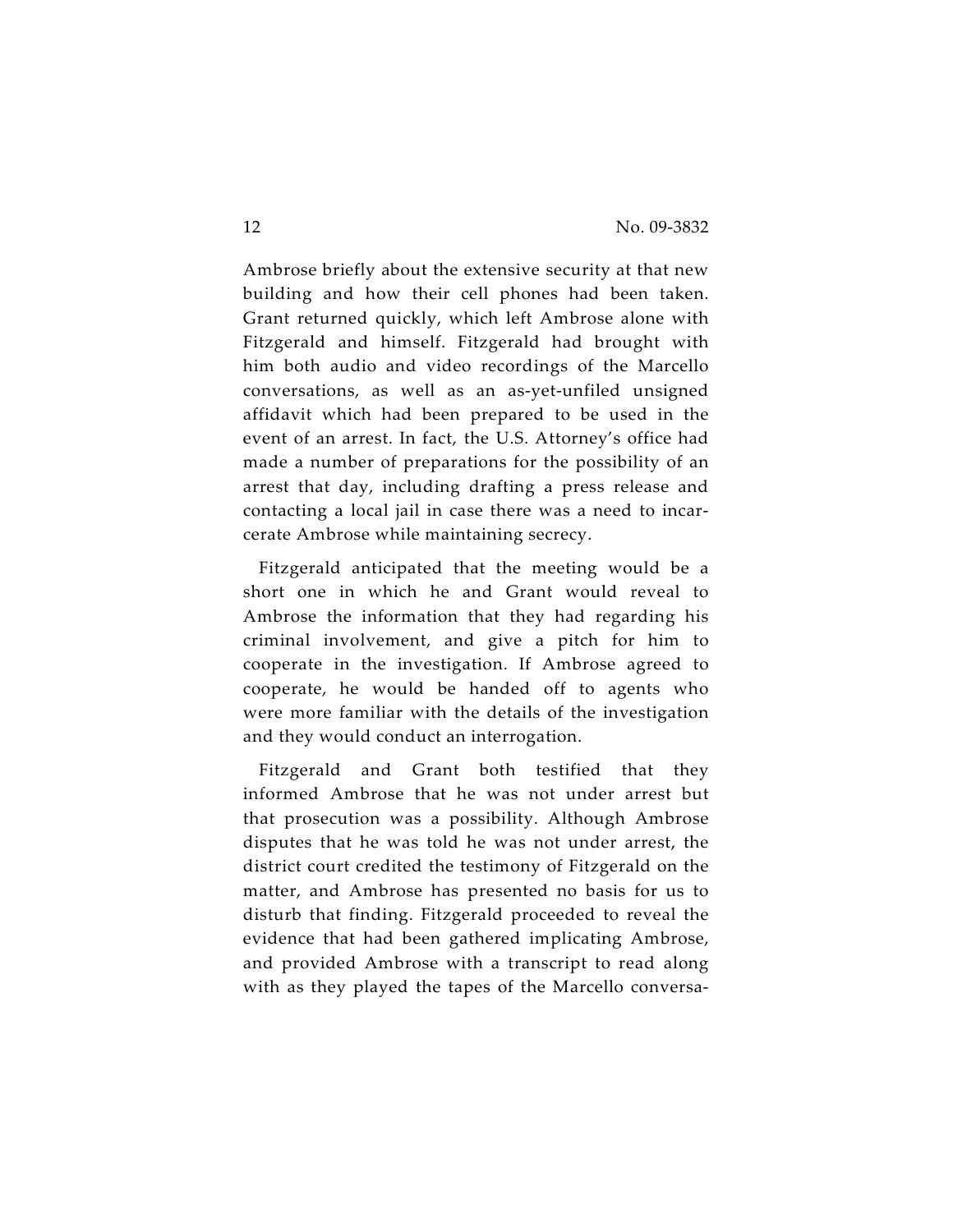tions. When Fitzgerald mentioned that Ambrose's fingerprints were found on the WITSEC file, Ambrose initially denied accessing a file, but later asked whether his fingerprints were on the outside of the file. Fitzgerald then told him that a fingerprint was also found on an inside page, and assured Ambrose that he was not lying about the fingerprint evidence. Ambrose then conceded involvement, stating that he "screwed up" but that it was not what they thought it was. He elaborated, saying that he "shot his mouth off" but that he "would never take money." Fitzgerald assured Ambrose that they were quite confident he had not taken money.

Ambrose also disputed some of the information that the two presented, indicating that he did not know some of the people mentioned in the tapes, and had not engaged in certain actions such as making the phone calls to Calabrese's wife.

Throughout the conversation with Fitzgerald and Grant, Ambrose repeatedly expressed concern about losing his job. He mentioned at one point that Fitzgerald had a lot of clout and could help him keep his job. Fitzgerald responded to those inquiries by emphasizing that Ambrose was possibly facing prosecution, and that he was not the decisionmaker regarding Ambrose's employment but that it would seem to be a tough road for him to retain it. While Ambrose was speaking with Fitzgerald, a number of agents were positioned outside the two doors of the conference room. All were in business attire and were unarmed throughout the time. A total of nine to twelve agents participated in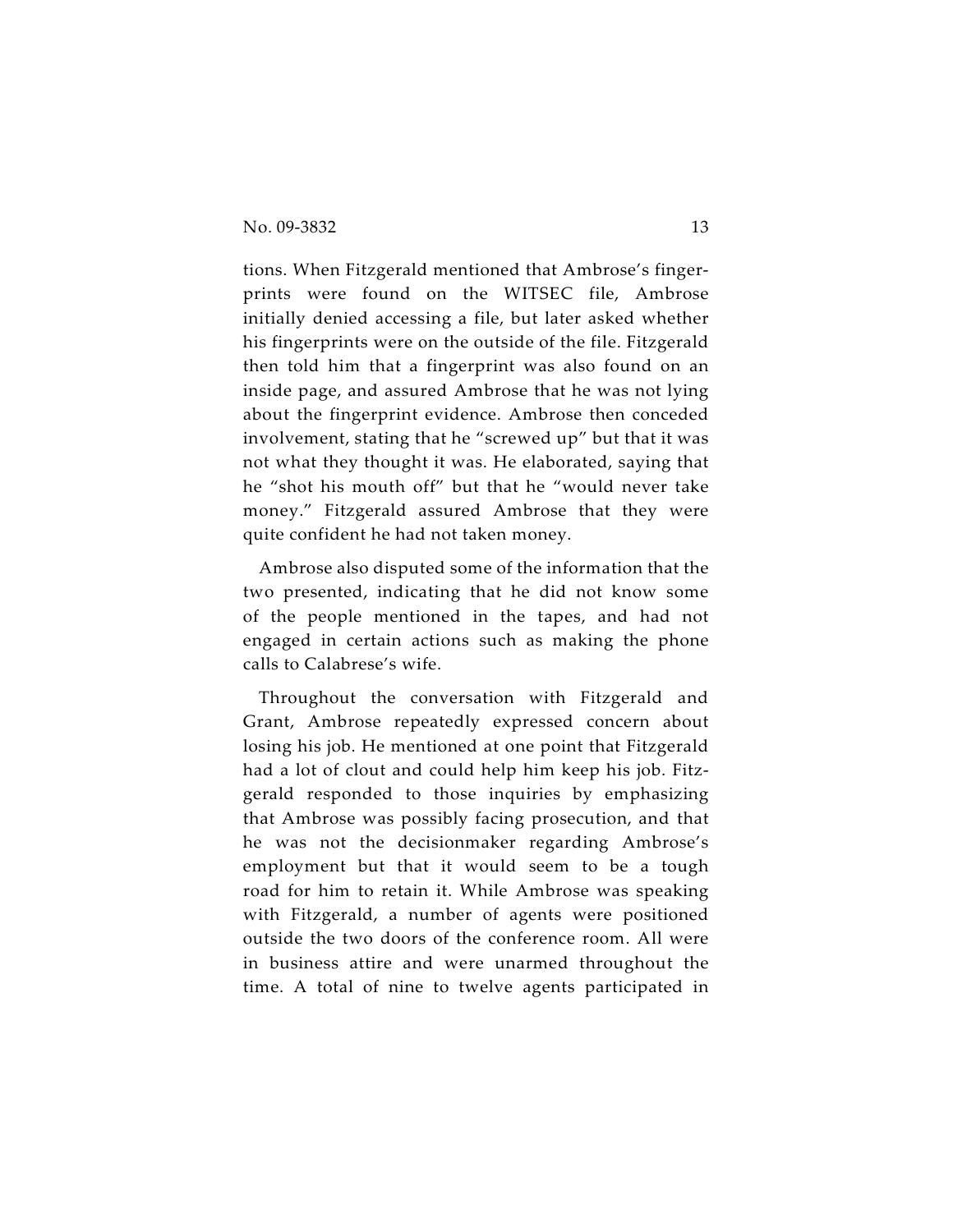the security detail that day. According to the testimony, their purpose was to provide security in the event that Ambrose reacted violently. Approximately two agents were stationed outside each of the open exit doors. No agents were present in the room during the meeting and the testimony indicates that the agents were only occasionally visible from the conference table where Ambrose, Fitzgerald and Grant were sitting.

After meeting with Fitzgerald and Grant for about an hour, Ambrose indicated a desire to cooperate but asked to speak first with Marshal Kim Widup, Jerry Hansen—who is Ambrose's uncle and a courtroom security officer, and Chief Inspector Jeff Shank—who was his immediate supervisor. Fitzgerald and Grant acceded to that request and Grant contacted Widup, who was still in the building, to arrange for the men to come to the site. Fitzgerald and Grant left the room to make those arrangements, and Ambrose stood up and moved from the table. Concerned that Ambrose was in the room alone and uncertain of his state of mind, Agent Andrew Hickey entered the room and in a stern voice said, "Sir, could you please sit down." When Ambrose indicated that he was just stretching his legs, Agent Hickey took a few more steps into the room and repeated the request, at which time Ambrose returned to his seat.

During the subsequent break in the proceedings as they awaited the arrival of the men Ambrose wanted to see, Ambrose asked to use the restroom. Ambrose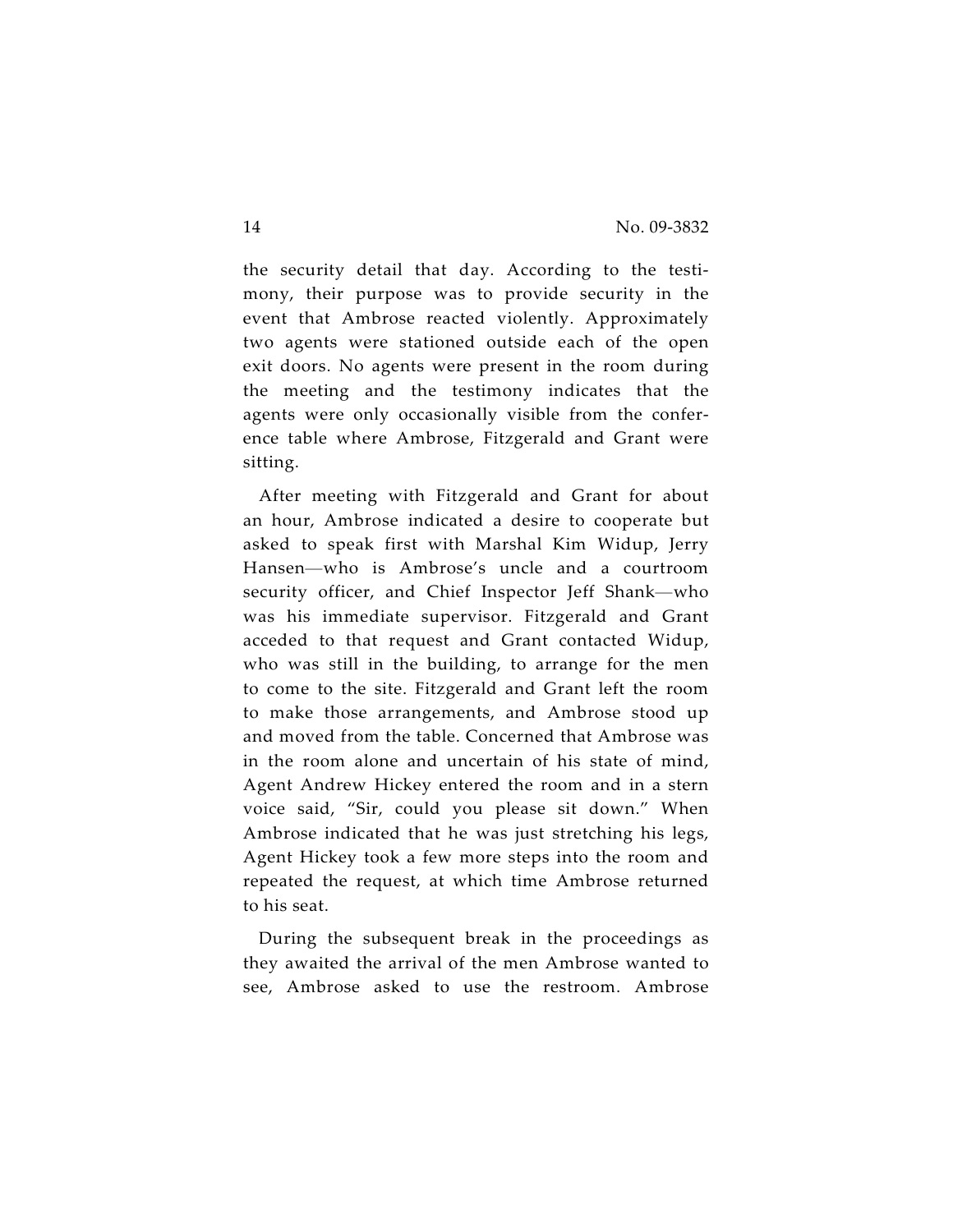testified that when he left the conference room to proceed to the restroom, he noticed a large number of FBI agents outside the conference room. Approximately three to eight of those agents escorted him to the restroom, with at least one in front, to his side and behind him. The restroom has doors on both sides of it, allowing access from—and egress to—two hallways in the building. Agents accompanied Ambrose into the restroom, with some standing near the two doors and one standing within 8 feet of the stall Ambrose had entered. Although testimony indicated that visitors were escorted within the FBI building, the district court made no finding on that matter, but by all accounts the number of agents accompanying him was not the norm. When he first left the conference room to use the restroom and saw the agents stationed outside it, Ambrose said "don't worry, I won't do anything stupid," which was construed by the government as a reference to its concern that he would attempt suicide, but was characterized by the defense as a statement that he would not try to flee.

Eventually, Widup, Shank and Hansen arrived, and Ambrose met privately with each of them individually in the conference room. Fitzgerald briefly outlined the situation to the men before they met with Ambrose, but did not request that they ask Ambrose anything and did not place time or other limits on their conversation with Ambrose. No one monitored the conversations between Ambrose and the individuals. Fitzgerald spoke with Hansen following Hansen's conversation with Ambrose and asked him what he thought of the possibility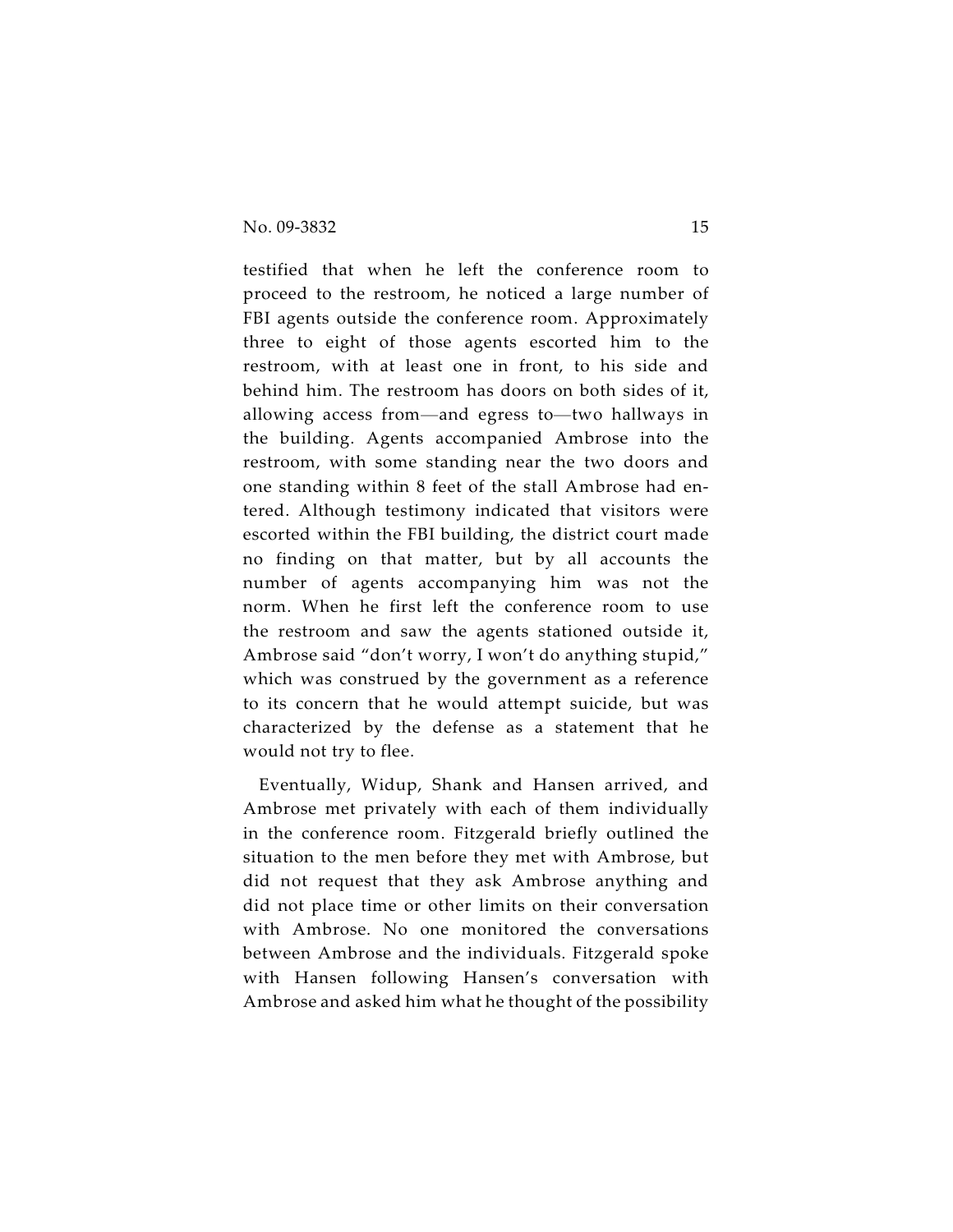of holding Ambrose in a jail if Ambrose was cooperating in order to make sure Ambrose was safe. Hansen indicated that he thought it was a terrible idea and as a result Fitzgerald became convinced that it was not an option that should be pursued.

In their earlier discussions with Ambrose, Grant and Fitzgerald had discussed that Ambrose should meet with other agents to provide any details and to cooperate in the investigation rather than to remain with them. After meeting with Widup, Hansen and Shank individually, however, Ambrose asked to speak once again with Fitzgerald and Grant—with Hansen present as well. They agreed to do so, and in that meeting Ambrose spoke at length, providing information about Guide and DeRango, their contact with Lombardo and DiFronzo, and the information that he gave to Guide concerning Calabrese. Grant interrupted the conversation at that point, directing Ambrose to the case agents who were prepared to do a more comprehensive interview with him. This second discussion with Grant and Fitzgerald lasted only half an hour before he was directed to the case agents.

Those agents provided Ambrose with *Miranda* warnings at the start of their interview. Ambrose then proceeded to again recount details of his actions that related to the disclosure of WITSEC information.

Throughout their testimony, Fitzgerald and Grant characterized their interactions with Ambrose as a meeting designed to be a short pitch to alert Ambrose to the potential charges and encourage his cooperation, followed by a handoff to case agents who were familiar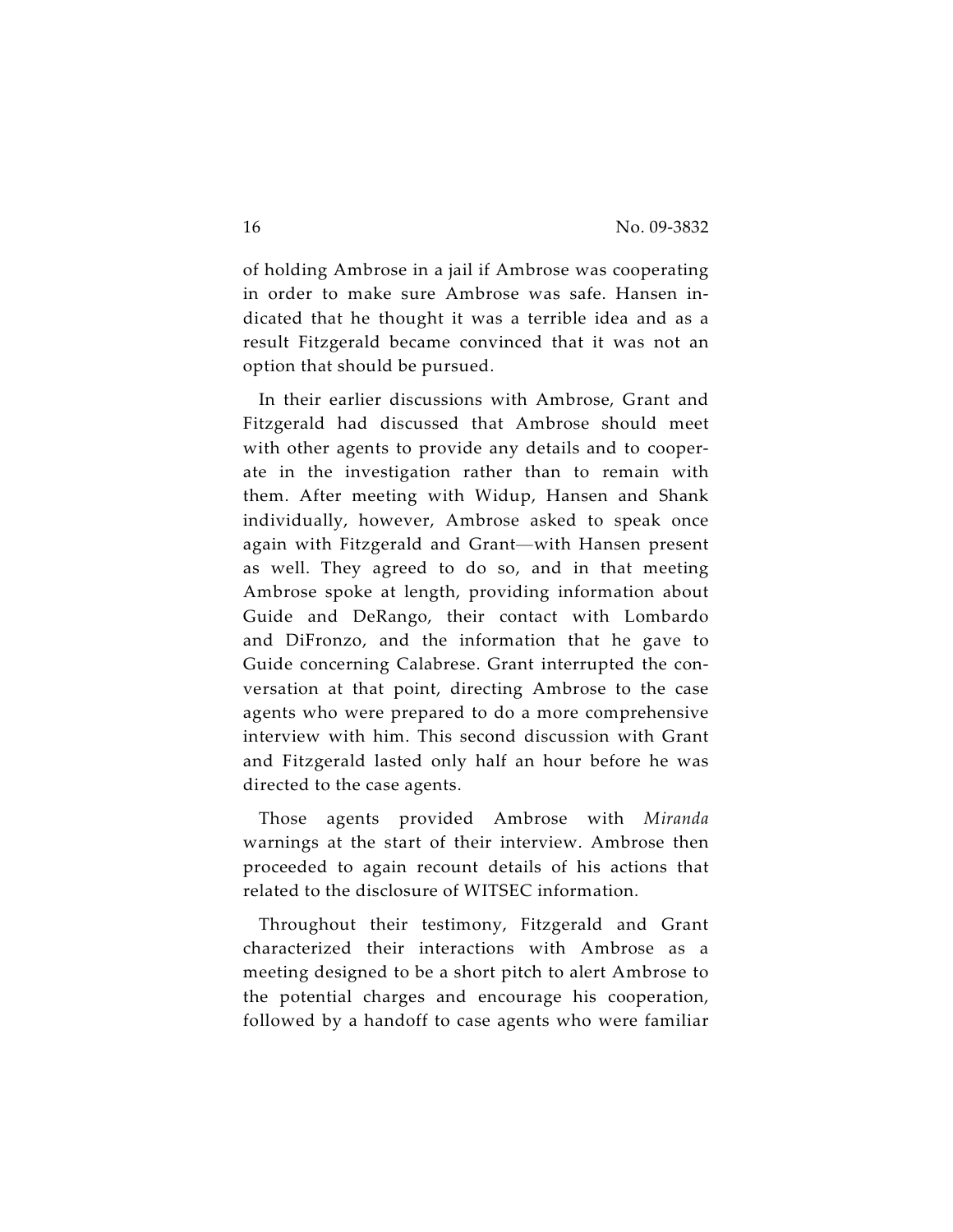with the details of the investigation for questioning. They indicated that it went much longer than anticipated because Ambrose asked numerous questions and expressed a desire to talk with them rather than their subordinates. The defense, on the other hand, asserts that the dual interviews were set up as a twostep process designed to circumvent *Miranda*, in which Ambrose would be encouraged to implicate himself prior to the giving of *Miranda* warnings. *See Missouri v. Seibert*, 542 U.S. 600 (2004); *United States v. Stewart*, 536 F.3d 714, 722 (7th Cir. 2008). The first issue, then, is whether the district court erred in allowing the admission of statements made by Ambrose to Fitzgerald and Grant in the absence of any *Miranda* warnings, and whether those actions rendered his other, post-*Miranda*, statements inadmissible as well.

#### II.

The admonitions set forth in *Miranda* were designed to safeguard the constitutional guarantee against selfincrimination. *J.D.B. v. North Carolina*, \_\_\_ U.S. \_\_\_, 131 S. Ct. 2394, 2401 (2011). The *Miranda* Court recognized that the inherently coercive nature of custodial interrogation could blur the line between voluntary and involuntary statements, and that the prophylactic measures were necessary to protect the constitutional right. *Id.* at 2401. Accordingly, *Miranda* held that the government may not use statements stemming from the custodial interrogation of a defendant unless the government has utilized procedural safeguards effective to secure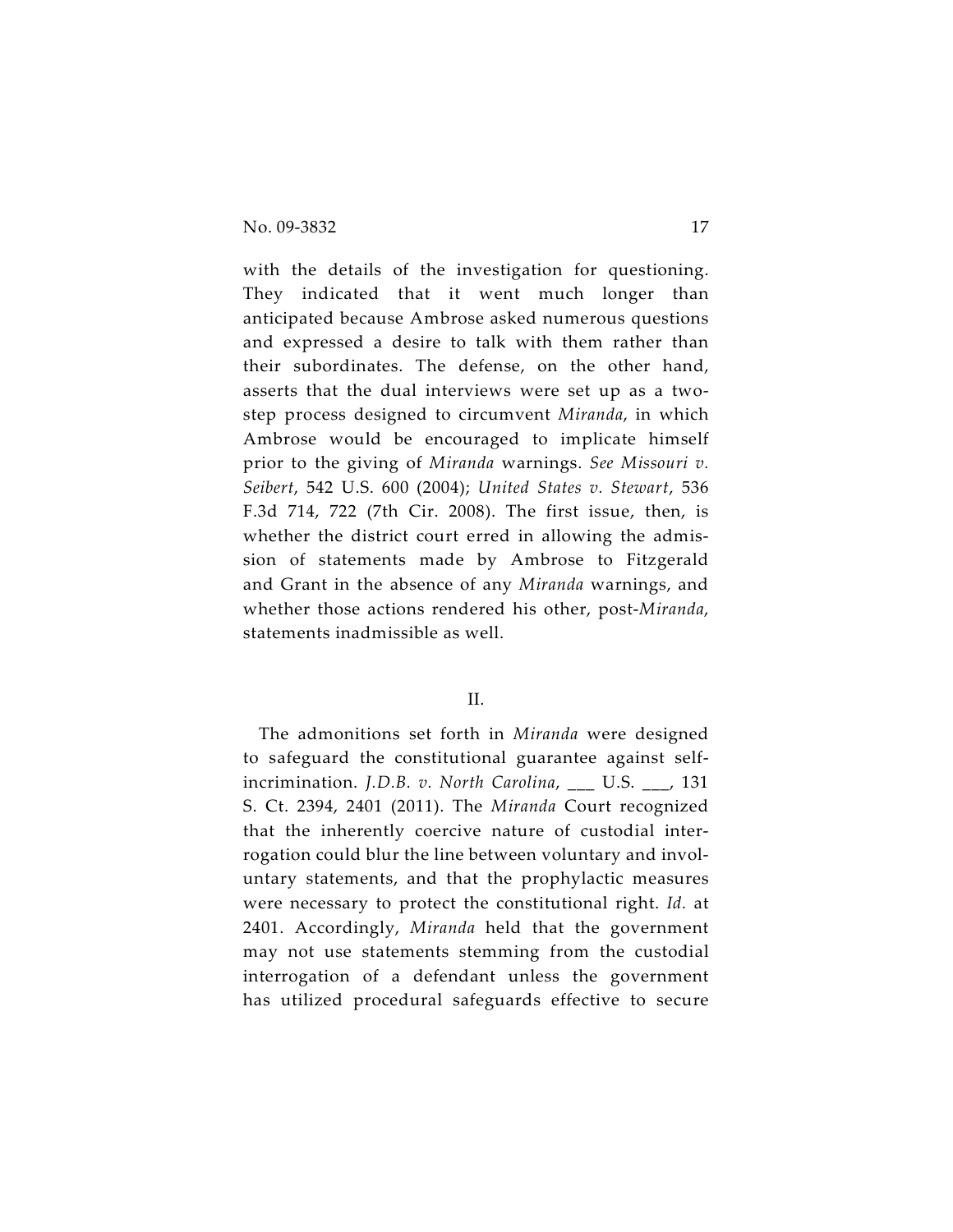the privilege against self-incrimination. *Berkemer v. McCarty*, 468 U.S. 420, 428 (1984).

That does not mean that any statements obtained by the government in a conversation with a defendant are excluded unless preceded by *Miranda* warnings. *Miranda* warnings are not required merely because the person being questioned is a suspect or the focus of a criminal investigation. *United States v. Barker*, 467 F.3d 625, 628 (7th Cir. 2006). The privilege against self-incrimination is not imperiled by every conversation with the government. Instead, the concern in *Miranda* was with the inherently coercive nature of custodial interrogation. Accordingly, a suspect must be both in custody and subjected to interrogation before *Miranda* warnings are required. *Berkemer*, 468 U.S. at 428; *Miranda*, 384 U.S. at 444; *Barker*, 467 F.3d at 628.

A person is "in custody" for *Miranda* purposes if there was a formal arrest or a restraint on his or her freedom of movement of the degree associated with a formal arrest. *J.D.B.*, 131 S. Ct. at 2402; *United States v. Podhorn*, 549 F.3d 552, 556 (7th Cir. 2008). Some of our cases have characterized the test as whether the person is deprived of his or her freedom of action in any significant way. *United States v. Snodgrass*, 635 F.3d 324, 327 (7th Cir. 2011) citing *United States v. Thompson*, 496 F.3d 807, 810 (7th Cir. 2007). This inquiry is an objective one. Neither the subjective views of the suspect being questioned nor that of the officer engaging in the questioning is considered. Rather than focus on the idiosyncrasies of individuals that can impact how questioning is per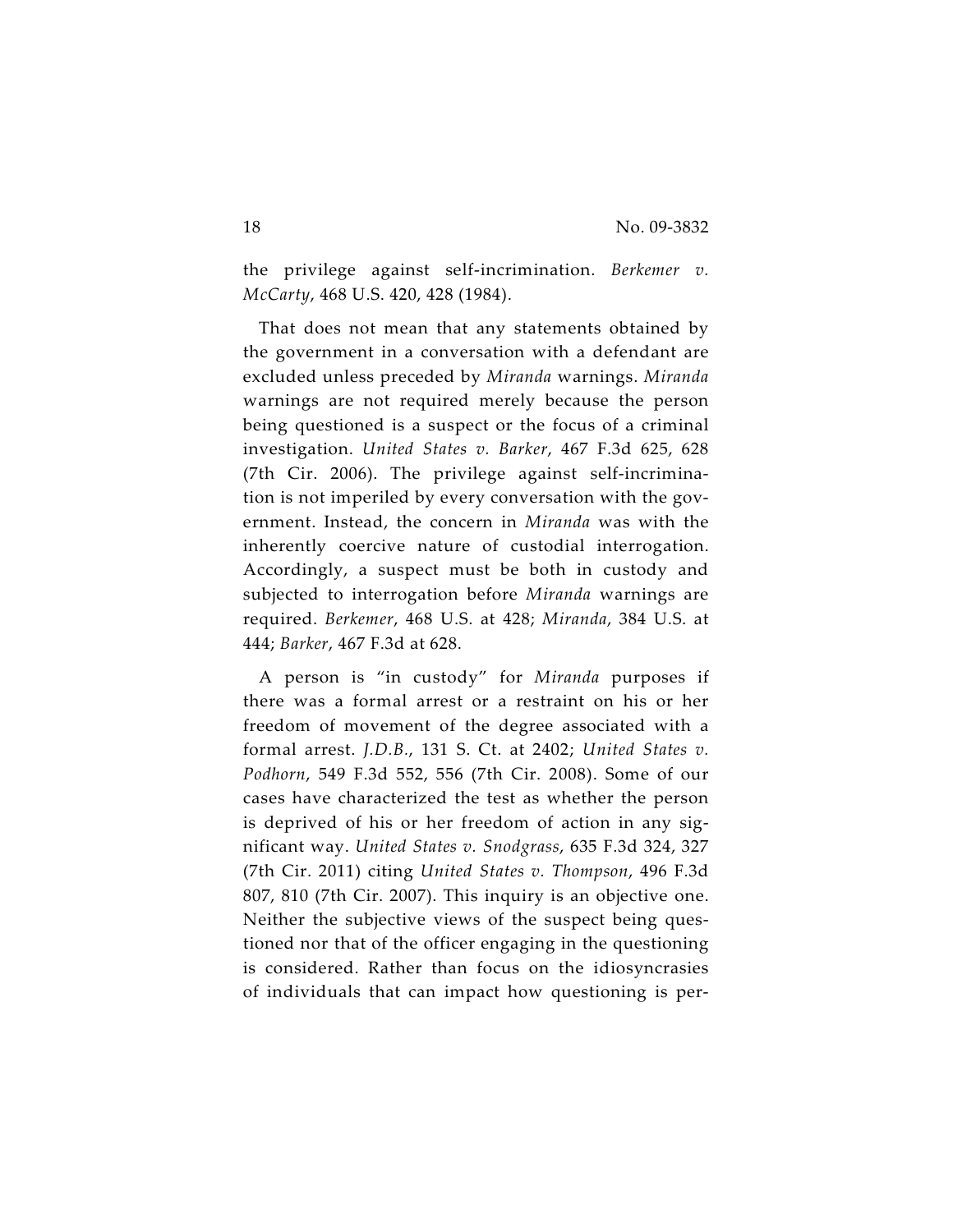ceived, the Court has opted for an objective test that asks how a reasonable person in the suspect's position would have understood the situation. *Yarborough v. Alvarado*, 541 U.S. 652, 663 (2004); *Podhorn*, 549 F.3d at 556; *J.D.B.*, 131 S. Ct. at 2402. The Court has identified two discrete inquiries critical to that determination:  $''(1)$  what were the circumstances surrounding the interrogation; and (2) would a reasonable person have felt he or she was at liberty to terminate the interrogation and leave." *J.D.B.,* 131 S. Ct. at 2402; *Podhorn*, 549 F.3d at 556. Once that is determined, courts apply the objective test to resolve the ultimate inquiry—whether there was a formal arrest or restraint on freedom of movement of the degree associated with a formal arrest. *Yarborough*, 541 U.S. at 663.

Once a person is determined to be in custody, the second inquiry considers whether he was subjected to interrogation. As we noted in *United States v. Swanson*, 635 F.3d 995, 1001-02 (7th Cir. 2011), "not all statements obtained after a person is in custody are considered the product of interrogation." Law enforcement officers are not prohibited from merely listening to a person's voluntary statement. *United States v. Richardson*, 657 F.3d 521, 525 (7th Cir. 2011). Interrogation that would trigger the *Miranda* requirements includes questioning by the officers or any words or actions that the officers know or should know are reasonably likely to elicit an incriminating response. *Swanson*, 635 F.3d at 1002; *Richardson*, 657 F.3d at 525; *United States v. Knope*, 655 F.3d 647, 652 (7th Cir. 2011).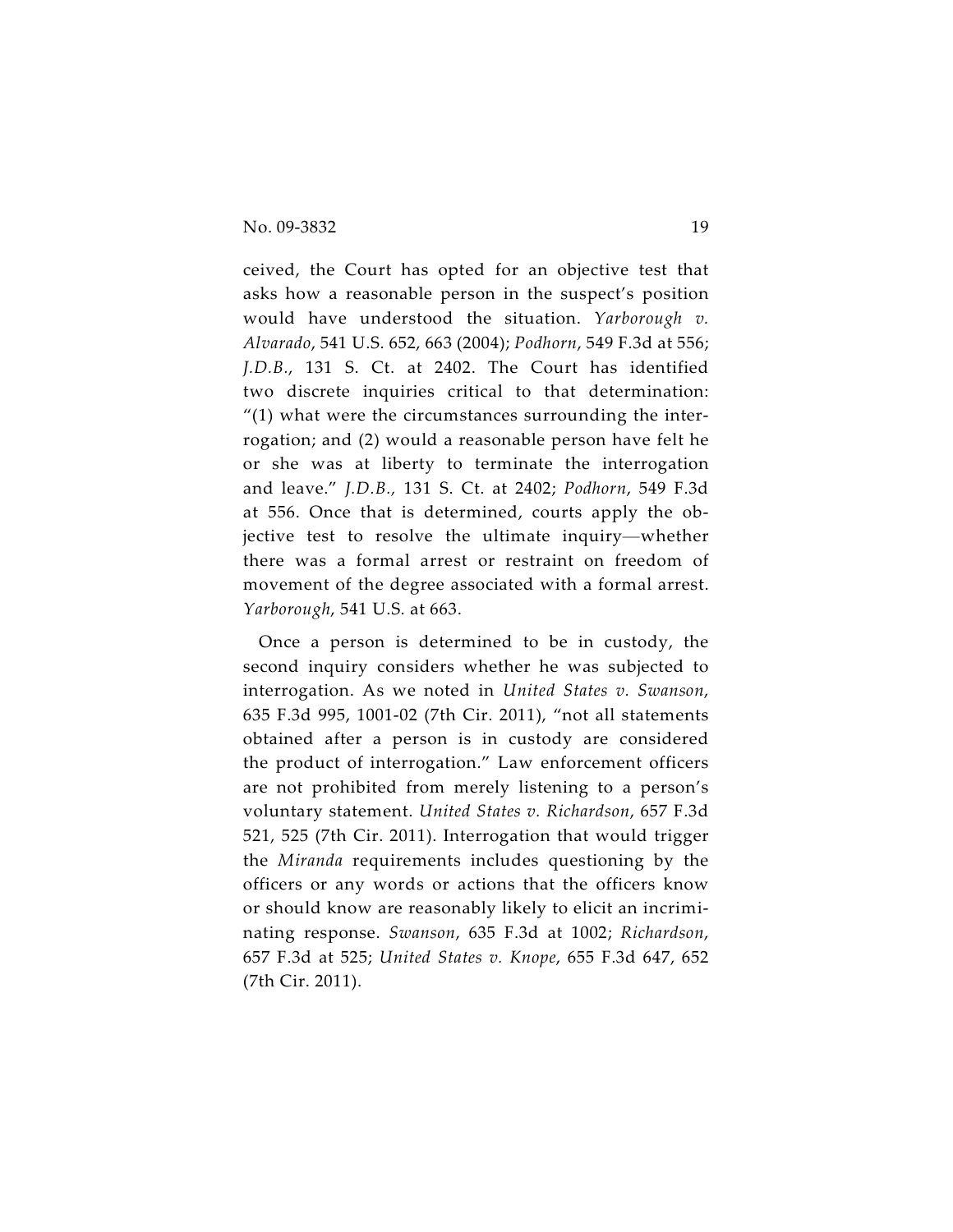Finally, even if a *Miranda* violation is found, that does not render all later statements automatically inadmissible. *Richardson*, 657 F.3d at 524. Subsequent statements by the suspect not made in response to unwarned custodial interrogation can be admissible in certain circumstances. Briefly, where the previous un-Mirandized statements were nevertheless voluntary, subsequent statements made after *Miranda* warnings are provided are admissible. *Richardson*, 657 F.3d at 525; *Swanson*, 635 F.3d at 1004. Where the earlier unwarned statements are involuntary, then later statements provided after *Miranda* warnings are admissible only if there is a sufficient break in the stream of events to insulate the second confession from the earlier taint. *Id*. "A statement is voluntary if, 'in light of the totality of the circumstances, [it] is the product of a rational intellect and free will and not the result of physical abuse, psychological intimidation, or deceptive interrogation tactics that overcome the defendant's free will.' " *Richardson*, 657 F.3d at 525, quoting *United States v. Dillon*, 150 F.3d 754, 757 (7th Cir. 1998); *Stewart*, 536 F.3d at 723. Coercive police activity is a necessary predicate to determining that a confession is involuntary. *Richardson*, 657 F.3d at 525; *United States v. Jacobs*, 431 F.3d 99, 108 (3d Cir. 2005). The government has the burden of demonstrating that a confession is admissible, and must prove by a preponderance of the evidence a defendant's waiver of his *Miranda* rights and the voluntariness of the confession. *Stewart*, 536 F.3d at 719.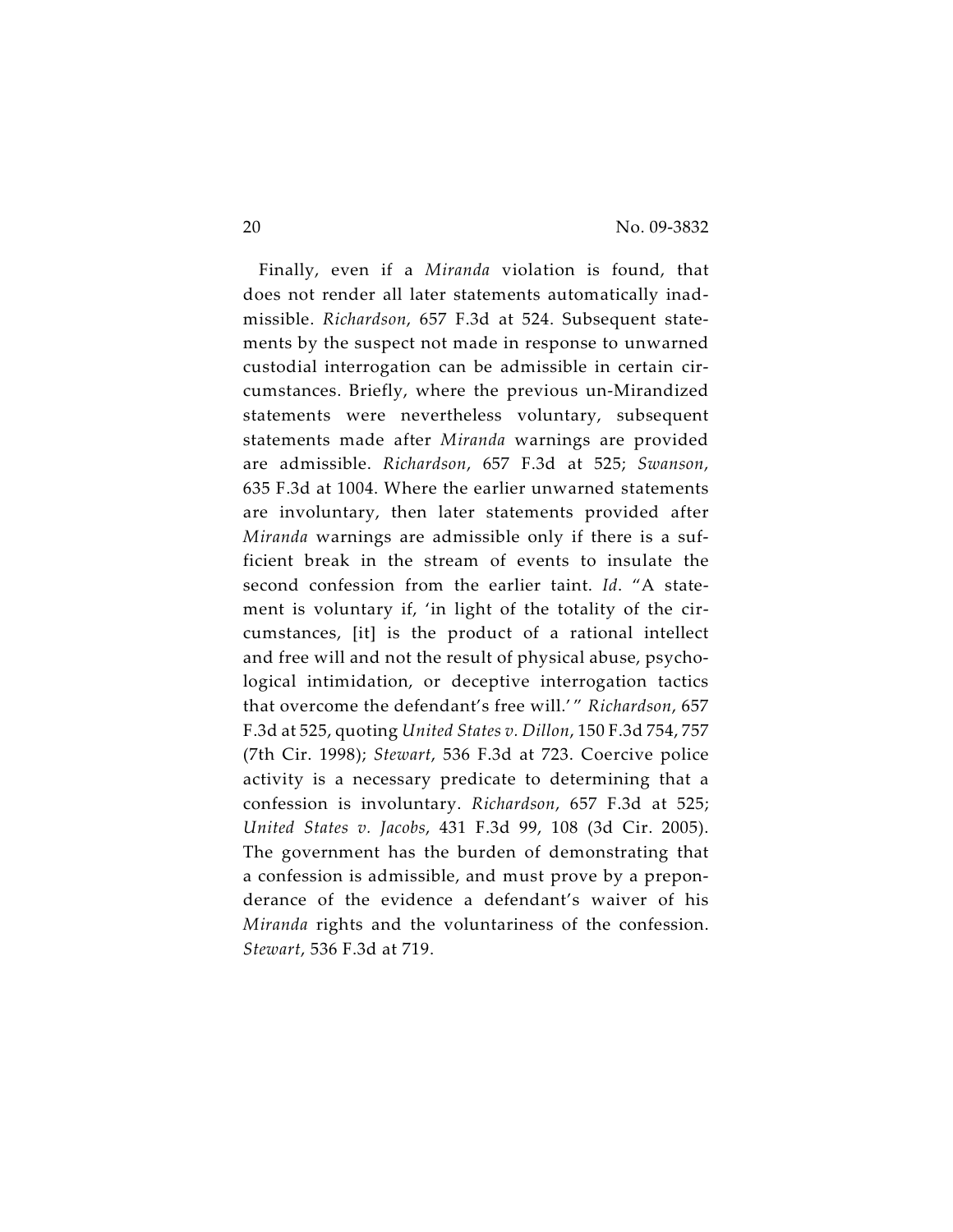No. 09-3832 21

## III.

The district court in this case conducted an extensive suppression hearing to determine the admissibility of the pre-*Miranda* statements by Ambrose, and concluded that the statements were admissible because they were not the product of a custodial interrogation. We review that determination *de novo*, but consider factual findings only for clear error. *United States v. Pillado*, 656 F.3d 754, 770 (7th Cir. 2011).

We turn, then, to a consideration of whether Ambrose was subjected to a custodial interrogation without *Miranda* warnings, rendering his statements to Fitzgerald and Grant inadmissible. We can easily dispense with the second part of that inquiry, because the interview with Fitzgerald and Grant was an interrogation for *Miranda* purposes. The testimony at the suppression hearing revealed that, in the meeting, Fitzgerald presented Ambrose with the evidence indicating that Ambrose had provided information from the WITSEC files to members of the Chicago Outfit. Ambrose described the tone of the encounter with Fitzgerald and Grant as businesslike, and there is no evidence that it was either hostile or threatening. The focus of the meeting was on conveying information to Ambrose rather than any systematic questioning of him. It nevertheless was an "interrogation" for *Miranda* purposes because Fitzgerald and Grant should have known that confronting Ambrose with evidence of his guilt was likely to elicit an incriminating response, and the government does not argue otherwise. *See Swanson*, 635 F.3d at 1002; *Richardson*, 657 F.3d at 525; *Knope*, 655 F.3d at 652.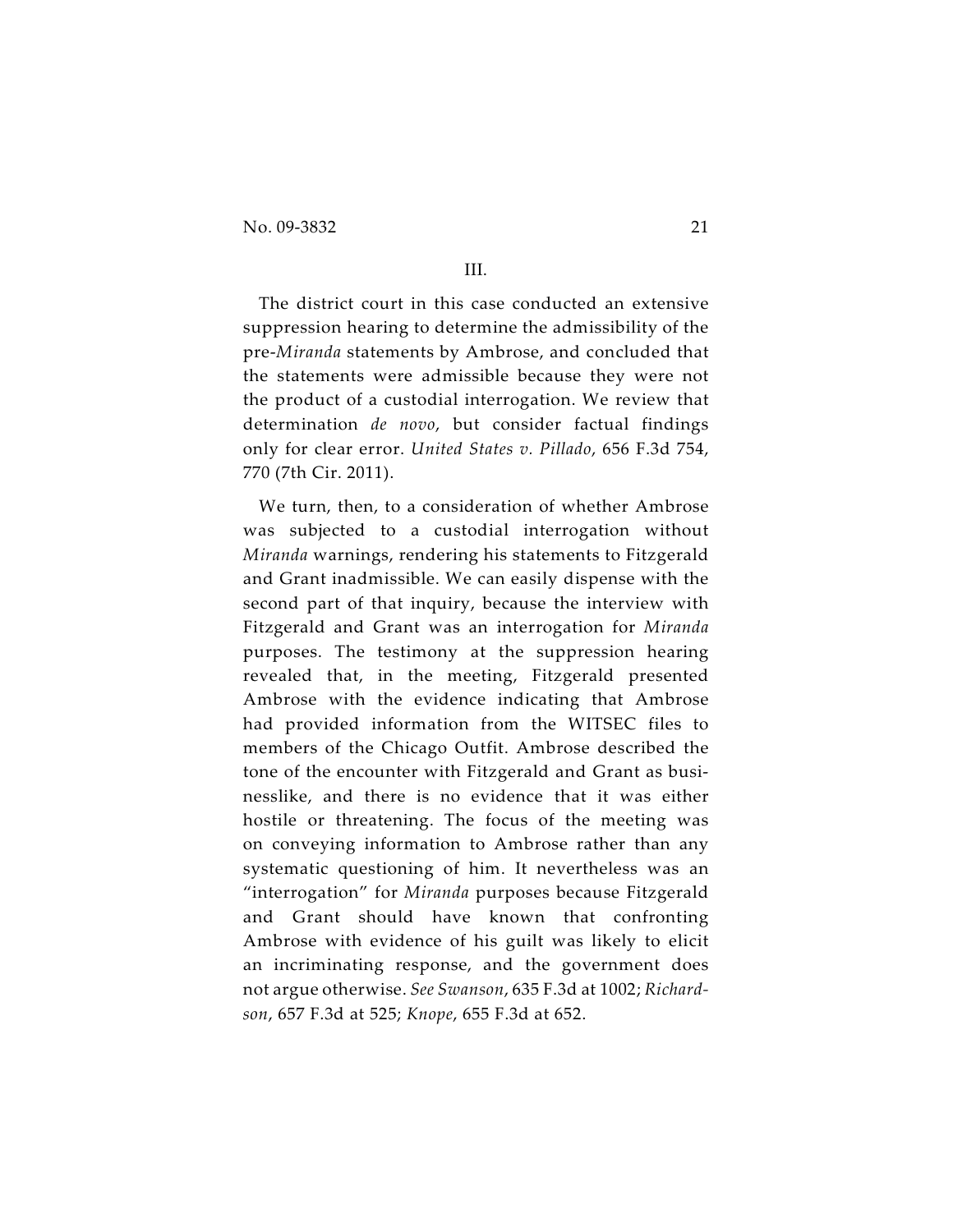A closer question is whether Ambrose was "in custody" for *Miranda* purposes when he spoke to Fitzgerald and Grant in the conference room. We have identified a number of factors that are indicative of whether a person should be considered in custody, including whether:

(1) the encounter occurred in a public place;

(2) the suspect consented to speak to the officers;

(3) the officers informed the individual that he was not under arrest;

(4) the individuals were moved to another area;

(5) there was a threatening presence of several officers and a display of weapons or physical force;

(6) the officers deprived the suspect of documents needed to depart; and

(7) the officers' tone of voice was such that their requests would likely be obeyed.

*Barker*, 467 F.3d at 629. That list is indicative of the areas that a court should consider, but is not exhaustive.

Ambrose engaged in three distinct meetings on that day, each of which yielded incriminating statements. Therefore, we examine the circumstances surrounding each stage to determine whether a reasonable person in those circumstances would have felt free to terminate the interrogation and leave. *J.D.B.,* 131 S. Ct. at 2402; *Podhorn*, 549 F.3d at 556.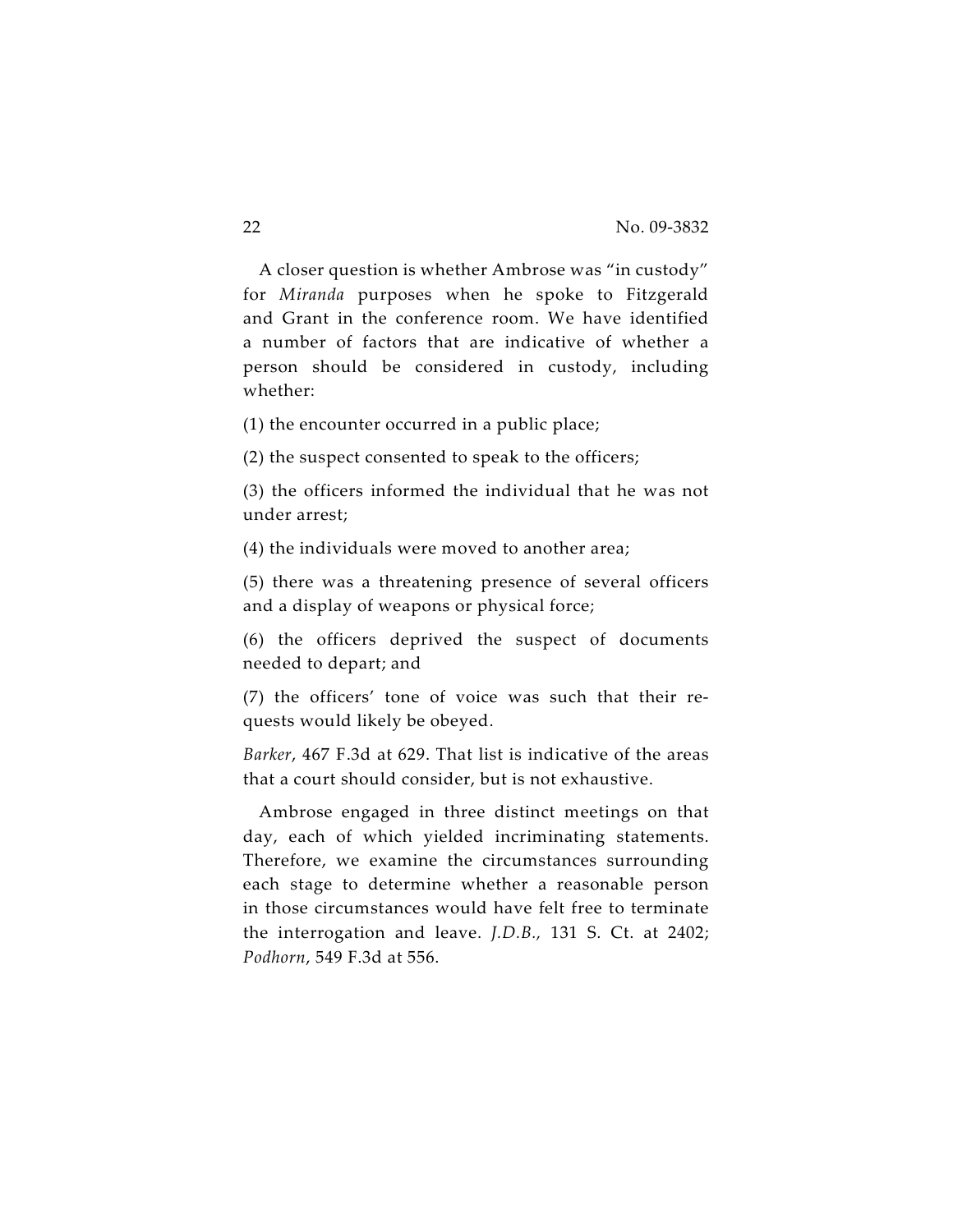The first encounter occurred when Ambrose was summoned to a meeting at the FBI building with Prout. Where a person voluntarily agrees to meet with law enforcement agents, that weighs against a finding that the person could reasonably believe he is in custody. *Yarborough*, 541 U.S. at 661. Ambrose, however, was an unwitting participant in this whole endeavor. He was drawn there through a ruse, under which he essentially was ordered to report to the meeting as part of his job. Therefore we cannot say that he was there of his own accord, and this factor weighs toward a finding of custodial interrogation—although it is hardly dispositive of the matter.

Once Ambrose arrived at that locale, he was required to relinquish any weapons, cell phones, keys, and similar items before entering the FBI building. He and Prout were then escorted through the building to the conference room. Those measures, though having the effect of impeding Ambrose's ability to communicate with the outside world, are not indicative of custody to a reasonable person because the security restrictions were uniformly applied. Nothing in that treatment of Ambrose would cause a reasonable person in his situation to believe that they were not free to leave. In fact, we addressed a similar situation in *United States v. Budd*, 549 F.3d 1140, 1145 (7th Cir. 2008). Budd agreed to go to the police station to be interviewed regarding possession of child pornography. Although his interview took place in a "soft" interview room that had carpet and comfortable furniture, the building security was such that he was not allowed to move throughout the building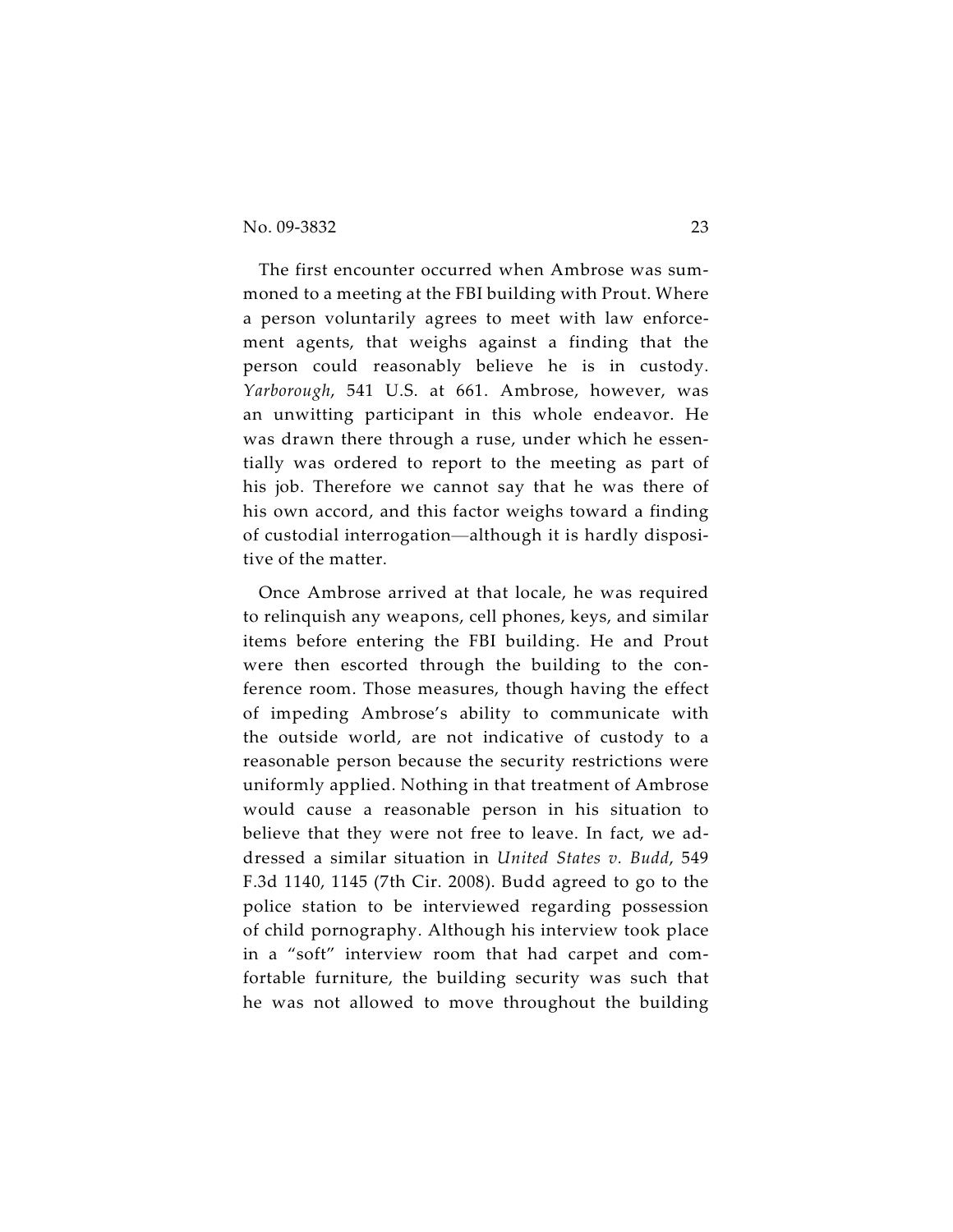without one of the officers escorting him. *Id*. at 1145-46. That included an escort when he used the restroom. *Id*. at 1146. He was taken to a secure bathroom that did not allow occupants to open the door or flush the toilet from the inside, and required an officer on the outside to let him out. *Id*. The security requirements of the police station were not enough to transform a non-custodial voluntary interview into a custodial one. *Id*. The security provisions applied to all non-staff persons, and the court held that a reasonable person in Budd's position would have believed that he or she was free to leave. *Id*. Similarly, the FBI building requirements that mandated escorts for visitors is not in itself a basis for a reasonable person to believe that he is not free to leave.

In addition, the physical setting of the meeting itself did not signal a restriction on the freedom to leave. Where an encounter with law enforcement occurs in a public place, the Court has recognized that the public nature of the interaction and the ease of leaving limit the coercive impact. *Berkemer*, 468 U.S. at 438. The conference room here was in a secure building that could be traversed only with an escort, so it certainly lacks the advantages of the public place. The tenth floor, however, was an active floor with many people and thus there was no aspect of isolation. Moreover, rather than employ the locked, secured interview rooms on the first floor in which prisoner processing occurs, the government in this case used a spacious conference room used by SAC Grant outside of his office for the meeting with Ambrose. Therefore, the room itself did not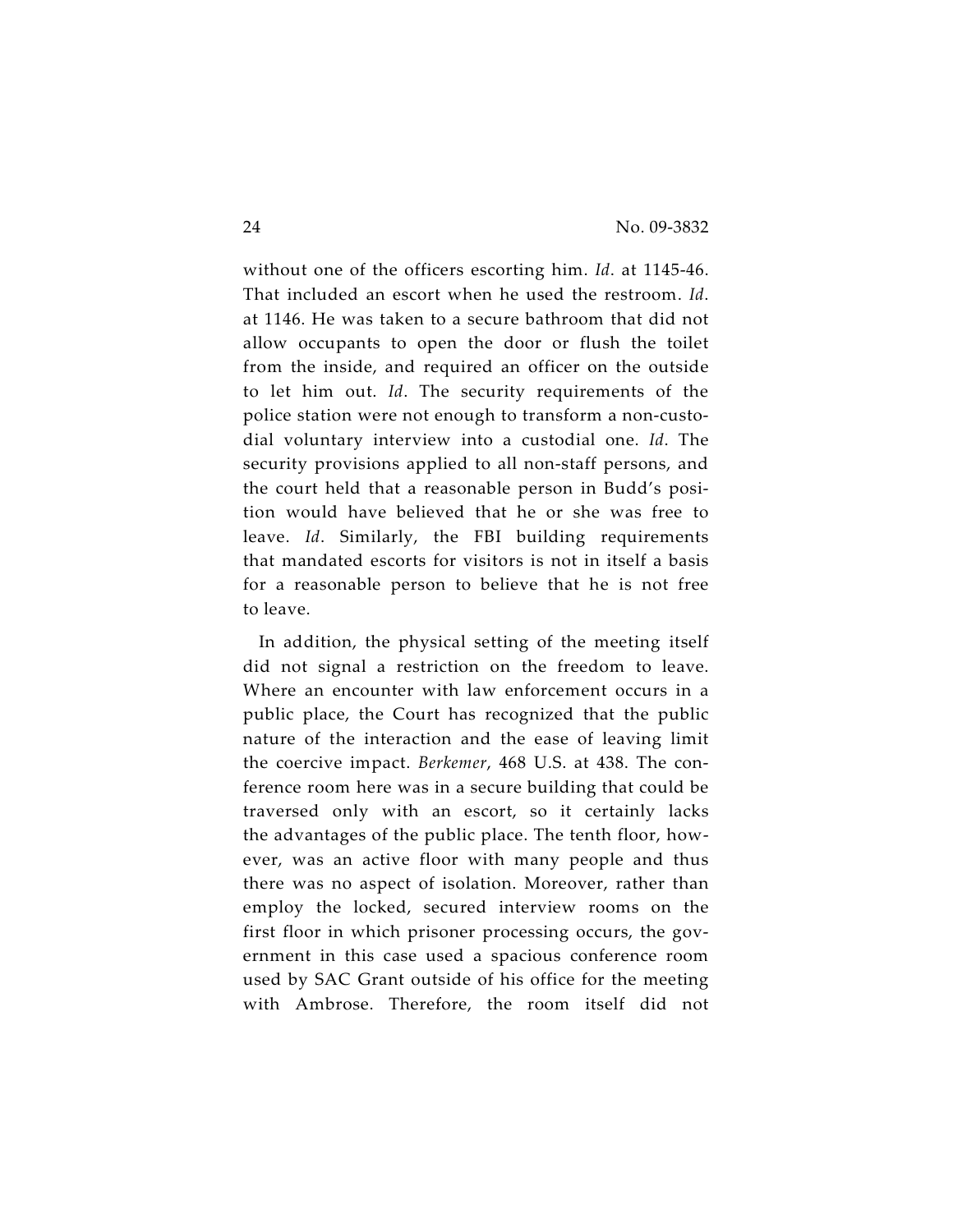physically prevent Ambrose's exit, nor did it suggest that he was under arrest. In *United States v. Slaight*, 620 F.3d 816, 819 (7th Cir. 2010), we were presented with a situation in which the dimensions and layout of the interview room itself created a barrier to departure, and created an environment in which the suspect would not feel free to leave. In that case, the windowless room was described as either 8 by 8 feet or 5 by 7 feet so small that the court strongly suggested that it never again be used to conduct a witness interview. *Id*. In that lilliputian space, the arrangement meant that one detective was essentially blocking the door, such that the suspect would have had to ask him to move or brush by him in order to exit. *Id*. That context contributed to the determination that a reasonable person would not feel free to leave. We have no such setting here. The conference room contained a table capable of seating more than 20 people. Fitzgerald, Grant and Ambrose gathered around one end of the table. The room contained two doors, which remained fully or partly open throughout the interview. It was not a room traditionally used for interviewing a suspect.

In addition, only Grant and Fitzgerald were in the room with Ambrose. They both were in business attire and unarmed. No other agents were in the room throughout any of the meetings with Fitzgerald and Grant. A number of agents were stationed outside the door, but Ambrose testified only that he was generally aware that some agents were in the area outside the conference room. Secretaries were also stationed in that area. Ambrose testified that he was seated at the conference room table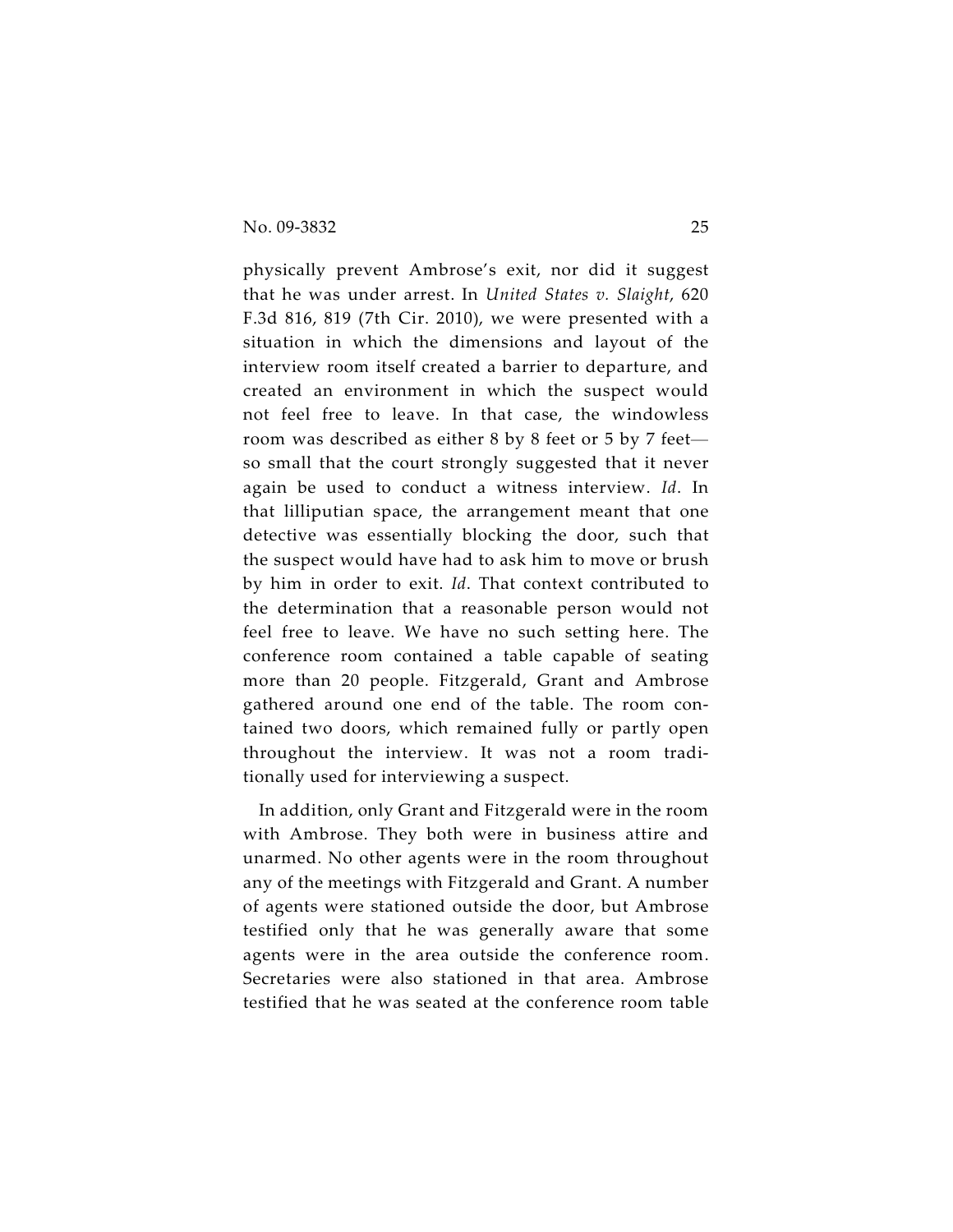with his back to the doors, and thus there is no evidence that he could see the agents as they occasionally looked into the room to check on the status of the occupants. Those agents were also in business clothes rather than uniforms, and were unarmed. Ambrose also acknowledged that the tenor of the conversation with Fitzgerald and Grant was businesslike. There is no indication that the conversation became hostile or combative, and it consisted primarily of Fitzgerald presenting the evidence of Ambrose's involvement rather than questioning Ambrose. *See Budd*, 549 F.3d at 1145, *United States v. Littledale*, 652 F.3d 698, 701 (7th Cir. 2011) (indicating the relevance of the tone of voice).

The court also found that Grant and Fitzgerald had explained to Ambrose that they were concerned for his safety, and particularly his mental state and the potential that he would try to hurt himself or attempt suicide. Ambrose was therefore aware that the agents were concerned about him committing suicide or otherwise injuring himself and in that light the presence of any agents would have been much less ominous.

The circumstances surrounding the interview were therefore not indicative of custody, but if any doubt remained it would have been dispelled when, as the district court found, Fitzgerald informed Ambrose that he was not under arrest. Ambrose acknowledged that he never asked if he was free to leave, and also stated that Fitzgerald told him he could face future charges. In light of Fitzgerald's statement that he was not under arrest and his reference only to the possibility of future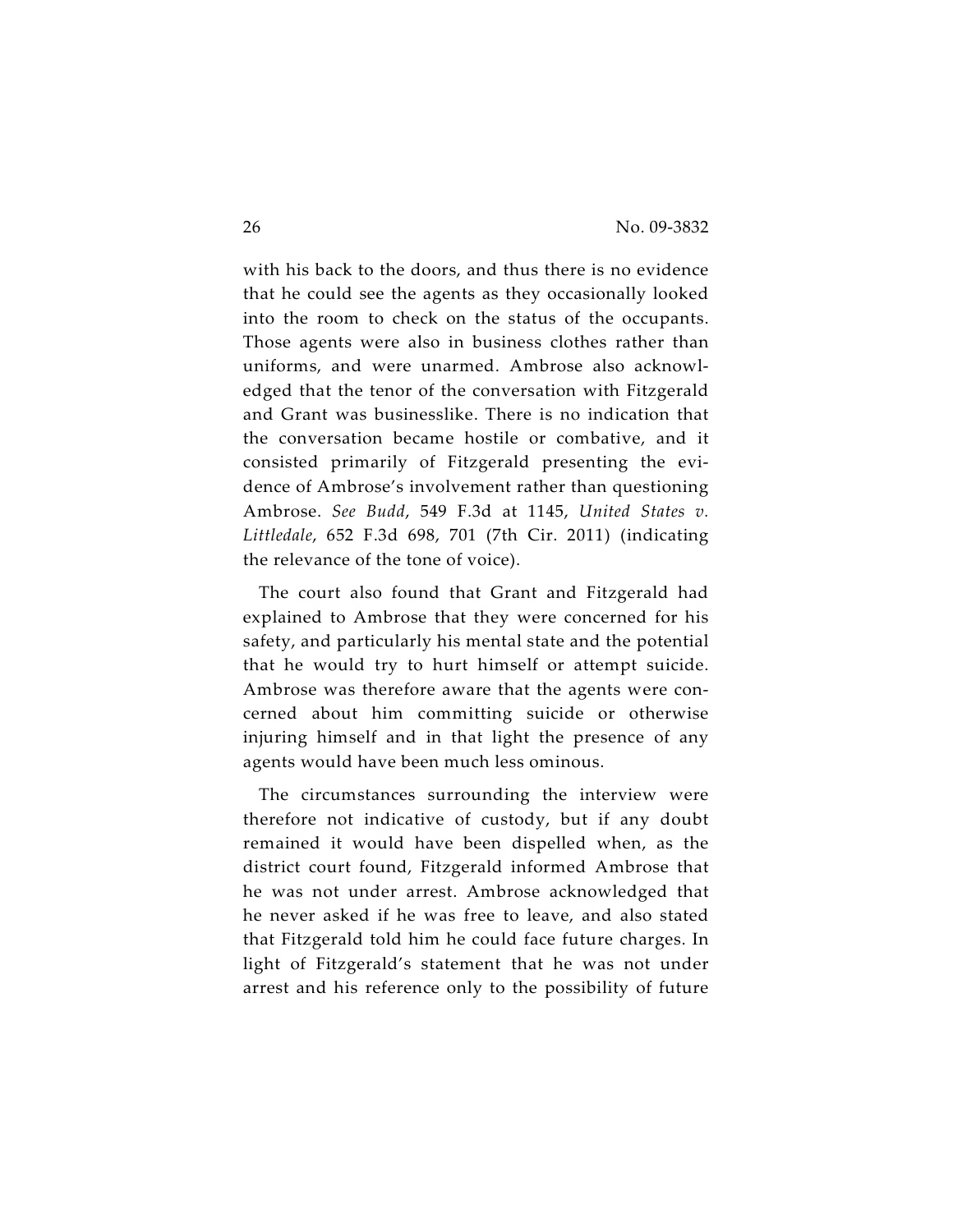charges, a reasonable person in that situation would have believed that he could terminate the discussion and leave. Accordingly, at the time of his initial interview, Ambrose was not in custody.

About an hour into his meeting with Fitzgerald and Grant, Ambrose indicated a willingness to cooperate but first a desire to meet with Marshal Kim Widup, Jerry Hansen—Ambrose's uncle and a courtroom security officer, and Chief Inspector Jeff Shank—his immediate supervisor. The trio then took a break while Grant contacted those persons, which effectively ended the first stage of the interview. After Fitzgerald and Grant exited the conference room, Ambrose stood up and walked a few feet around the conference room. An agent entered the room and twice requested that Ambrose "please sit down," leaving only after Ambrose complied. That restriction on his ability to even move about the conference room certainly could cause a reasonable person to question whether he was free to leave.

That impression was furthered to some extent when Ambrose then asked to use the restroom. According to his testimony, when Ambrose left the conference room he noticed that there were FBI agents posted outside the door. By most accounts, 4-5 agents accompanied Ambrose to the restroom, but the recollections varied from 3 to as many as 8 agents. At least some of the agents followed him into the restroom, with two standing near the exit doors and one stationed within 8 feet of the bathroom stall. That is the type of law enforcement presence that could cause a reasonable person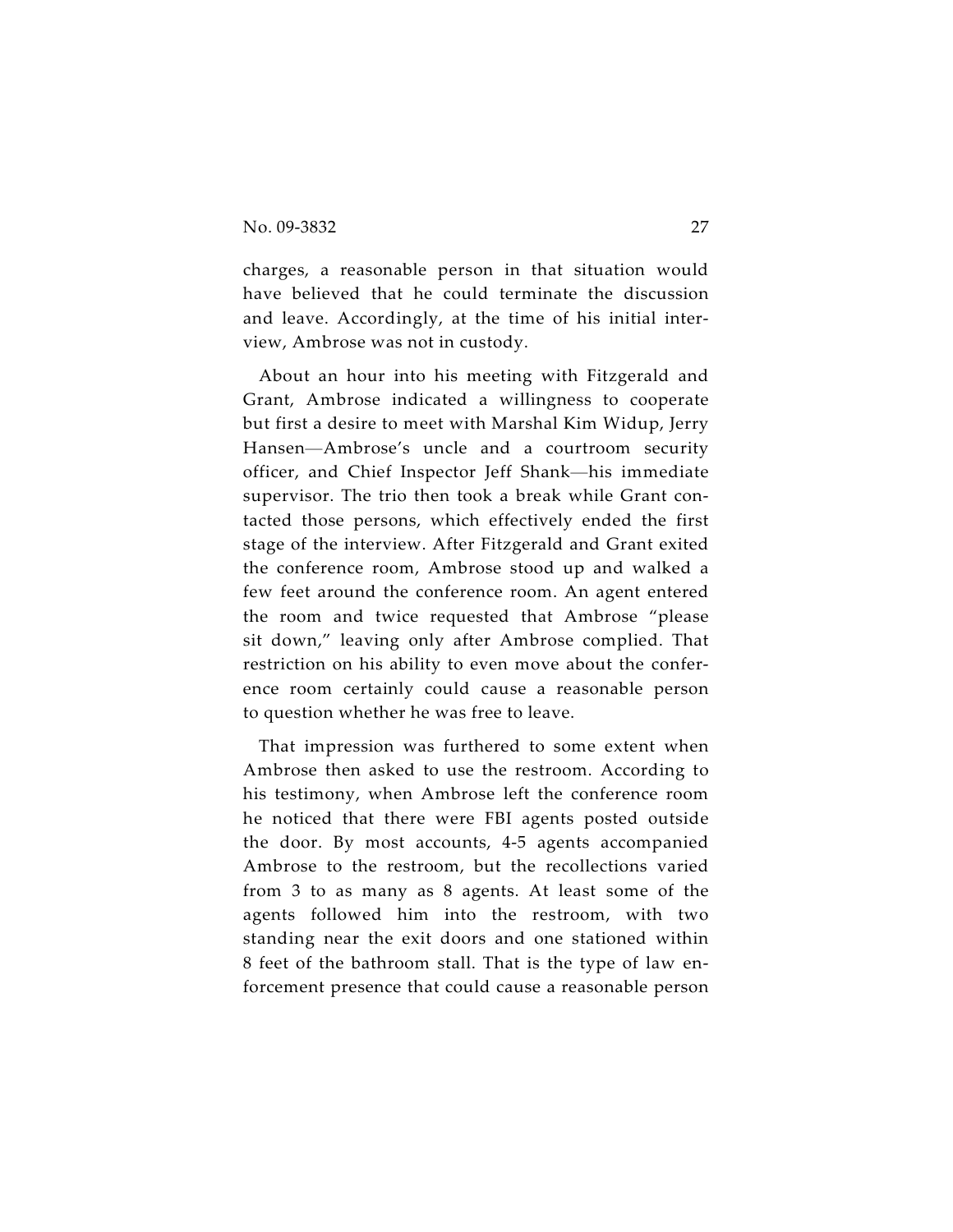to believe that he is not free to leave. The secure nature of the building lessened that impact slightly, in that the interview was on a working floor and therefore a reasonable person could readily expect that visitors would not be allowed to wander unsupervised. Moreover, the bathroom contained two doors on opposite sides opening to different hallways, so that if any escort was required it would encompass at least the coverage of those doors. In addition, Ambrose was aware of concerns for his safety, and that concern provided an explanation for the escorts unrelated to the desire to detain him. As the day progressed, Ambrose noted that smaller numbers of agents accompanied him on restroom trips, which is in keeping with the notion that the agents were there for his safety, and their concerns with his reaction lessened as the day progressed. Nevertheless, the large number of agents and their proximity to Ambrose could cause a reasonable person to question whether he was free to leave.

Without more, it would be a close question as to whether a reasonable person would believe himself to be in custody at that stage. *See Budd*, 549 F.3d at 1146 (escorts, even of an intrusive level to a restroom, held not enough to cause a reasonable person to believe he was not free to leave where it was based on building security requirements and he had voluntarily agreed to the interview there). Any impression that his actions and movements were restricted, however, was negated by what followed. Widup, Hansen and Shank indeed met with Ambrose, and the circumstances surrounding those conversations were inconsistent with a person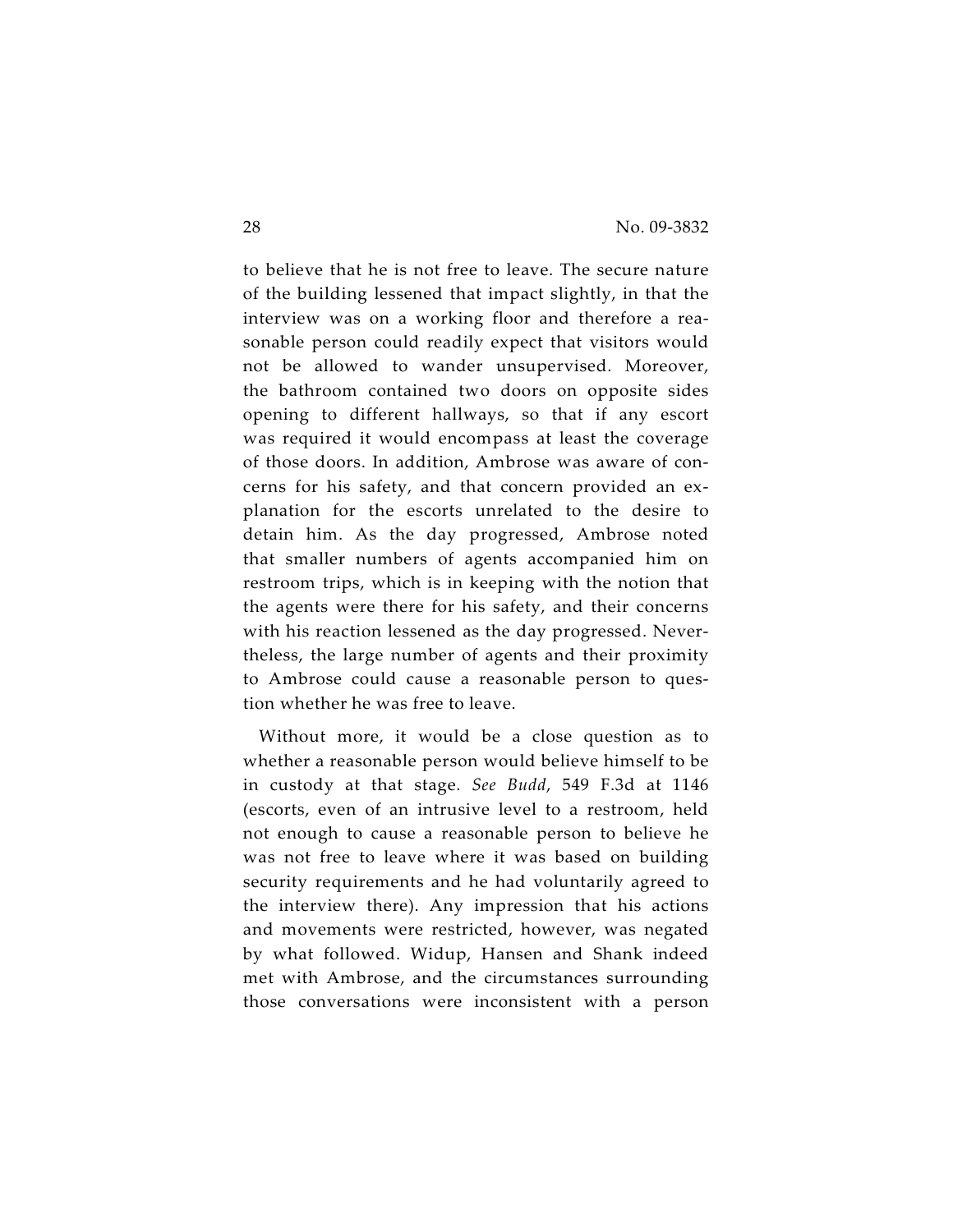who was under arrest. Ambrose was able to meet with each of those persons alone in the conference room, on an individual basis. No law enforcement official was present or eavesdropped on the conversation, and no restrictions were placed on the content of the conversation or its length. Ambrose then asked to have Hansen present when he met again with Fitzgerald and Grant. Fitzgerald agreed to that conversation, and at that time Ambrose confessed in more detail. Any impression of custody created by the escorts is negated by the free access to several individuals, and the lack of any law enforcement presence during those conversations. Moreover, Ambrose asserted control over who he would speak with in this second stage, enabling him to speak with Fitzgerald and Grant again with Hansen present. Particularly in light of Fitzgerald's earlier statements to him that he was not under arrest, those factors indicate that a reasonable person would not believe that he was in custody for the second stage of the interviews as well.

After that meeting, Ambrose was taken to meet with other agents, who administered the *Miranda* warnings. Because none of the pre-*Miranda* statements were made while Ambrose was in custody, the district court properly admitted the post-*Miranda* statements as well.

We note that the most probative factor for the district court in determining that there was not a custodial interrogation were statements by Ambrose throughout the day indicating that he was concerned about getting to his son's parent-teacher conference on time that night.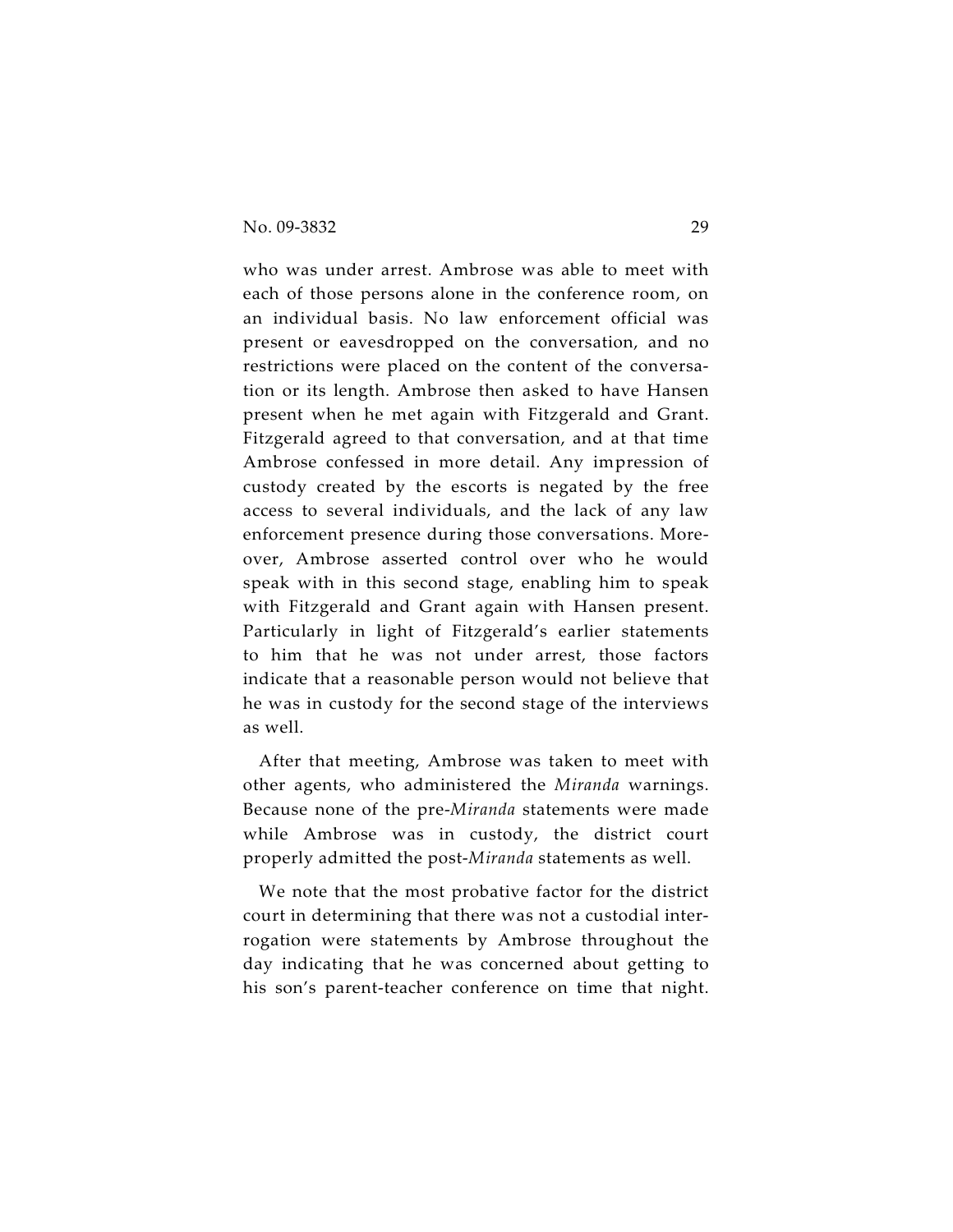In contemplating the time that he would depart, those statements reflect Ambrose's state of mind and indicate that he did not believe he was under arrest. A person's subjective state of mind however, is not relevant in determining whether he or she is in custody for *Miranda* purposes. If used at all, those statements would have to be used to indicate the atmosphere and how that would impact a reasonable person's perception.

The statements were made in the third stage of interviews, when Ambrose was with the case agents. Ambrose asked how long the interview would take because he needed to attend a parent-teacher conference that night. The agents responded that they were not sure how long it would take to go through the questioning. Ambrose's statement is evidence that the atmosphere was not intimidating, and the agent's response is relevant to determining whether a reasonable person would feel free to leave. The agent did not dismiss his concern by stating that he was not going home, but rather considered the length of time that the questioning might take. That would further lead a reasonable person to think that he was free to leave. Ambrose called his wife twice in regard to that conference, and also called Hansen during an interview to ask him a question. That further indicates a level of freedom inconsistent with a custodial situation. Those factors, although occurring later in the day, are relevant in assessing the overall atmosphere at the time of the three interviews.

Finally, Ambrose briefly contends that the statements he made were not voluntary. Citing *Garrity v. New Jersey*,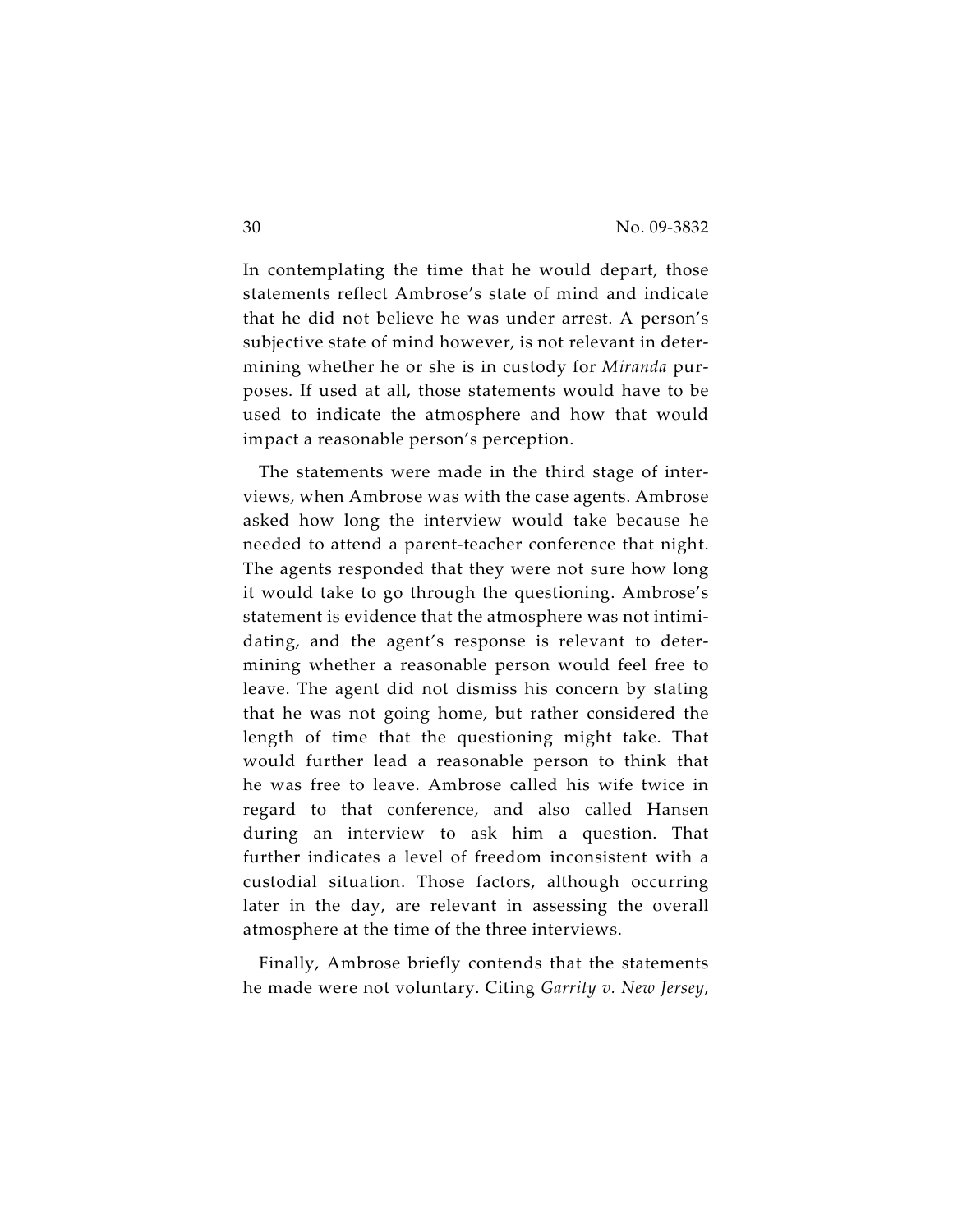385 U.S. 493, 497-98 (1967), he maintains that police officers should not be faced with the choice to either forfeit their jobs or to incriminate themselves. Ambrose argues that he was presented with such a choice because of the comments by Fitzgerald and Grant that he might face criminal charges and Marshal Widup's advice to him to cooperate and tell the truth. Those circumstances do not render his statements involuntary. Regarding his conversation with Fitzgerald and Grant, Ambrose has failed to identify any pressure or coercion other than that faced by any person presented with evidence that he has committed a crime. There was absolutely no indication that Fitzgerald or Grant threatened him with the loss of his job if he failed to cooperate. In fact, Ambrose acknowledges that Fitzgerald repeatedly informed him that the decision as to Ambrose's job was not in Fitzgerald's control. Any fear of job loss that Ambrose experienced stemmed from the nature of Ambrose's conduct, which involved the use of his position for criminal acts. Nor is it relevant that Marshal Widup encouraged him to cooperate. Ambrose sought the counsel of Widup, and the government arranged for him to speak with Widup. The government neither told Widup what to say nor did it even monitor the conversation with Ambrose. Ambrose cannot complain that he followed the advice of the person that he sought out. There is no evidence of government coercion here that would render the statements involuntary. *Richardson*, 657 F.3d at 525; *Jacobs*, 431 F.3d at 108. Accordingly, the court did not err in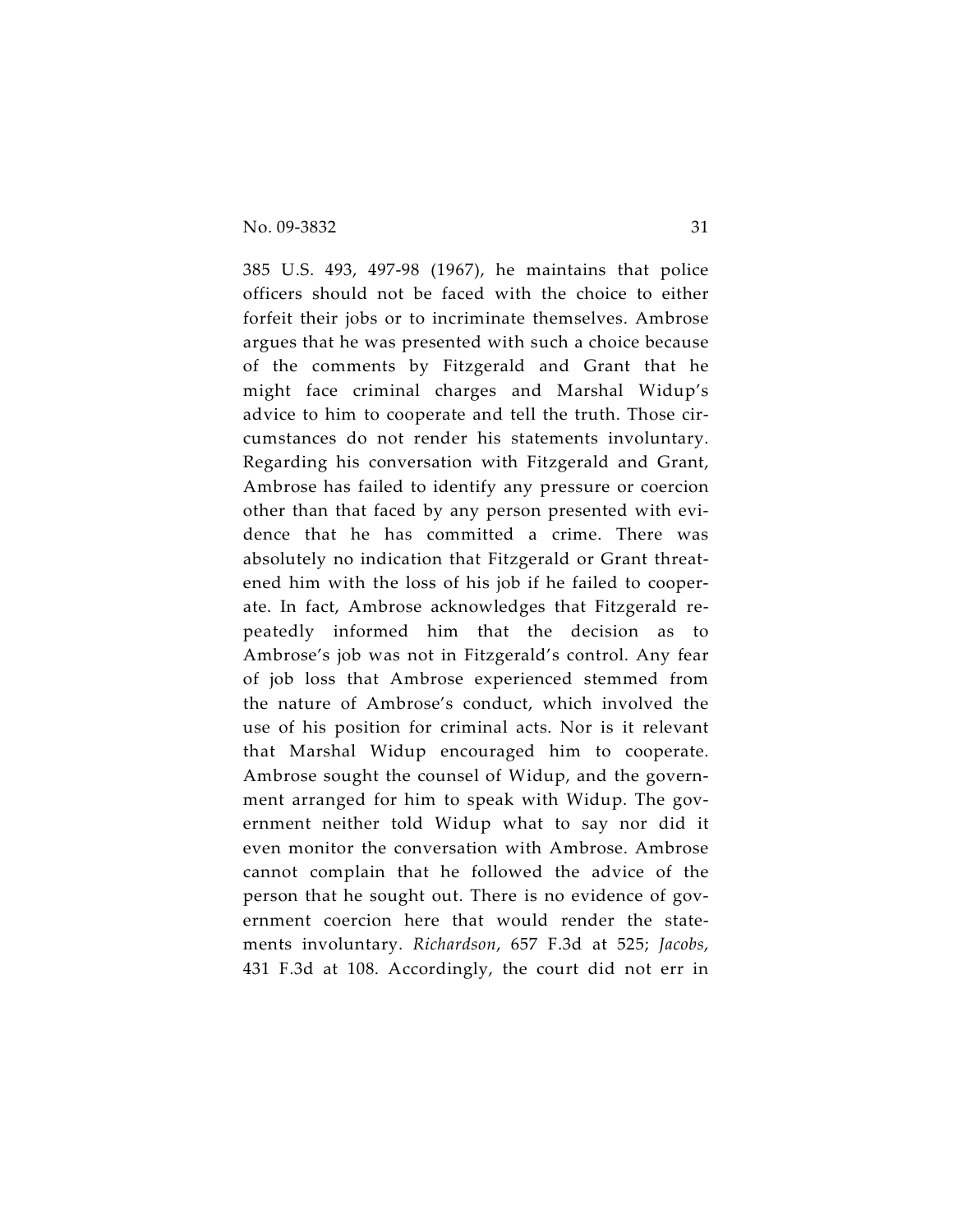denying the motion to suppress and allowing the use of those statements at trial.

### IV.

Ambrose also raises an evidentiary challenge, arguing that the court erred in allowing the government to introduce hearsay statements, and in refusing to allow Ambrose to use similar statements under the rule of completeness. This challenge centers on the statements made by the Marcellos in their conversations at the prison that were taped by the government.

As we set forth earlier, in those conversations, the Marcello brothers discussed information that they had obtained indicating that Nick Calabrese was cooperating with the government in investigating unsolved murders including the Spilotro murders. In that discussion, the Marcellos described the source of that information as a person who was a "babysitter" for Calabrese who had access to notes on him and whose father had been friends with Guide and DeRango, convicted in the Marquette Ten trial, and died in prison.

Before trial, the government sought to use all of those conversations as admissions by coconspirators, and submitted a proffer under *United States v. Santiago*, 582 F.2d 1128 (7th Cir. 1978). The district court denied that motion, holding that the Marcellos were not part of a conspiracy with Ambrose and that the statements could not be used for that purpose. The court held that the statements therefore constituted inadmissible hearsay if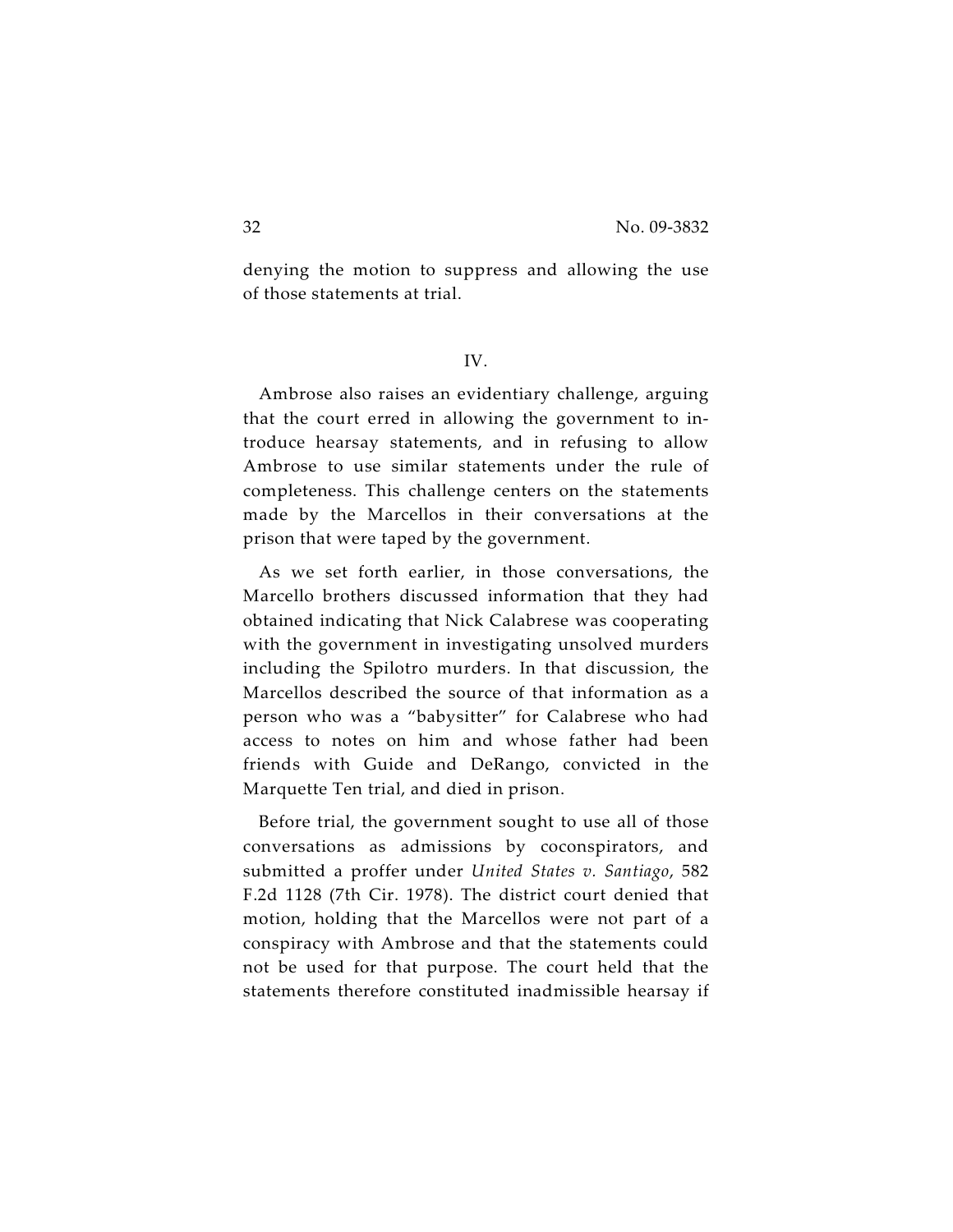introduced for the truth of the matter. Although the statements could not be used for their truth, the court allowed limited use of some of the statements as evidence that the leaked information was in fact received by someone. In addition, the statements could be used as circumstantial evidence of the identity of the source of the information in that the type of information received could only have been known—and thus revealed—by a limited number of persons. For instance, the Marcellos discussed that Calabrese was providing information regarding 19 murders, that he had been to Chicago over multiple days and was driven around to various locations including near U.S. Cellular Field, and that he had contacted his wife by phone three times during that visit. That evidence could be introduced not to prove that those things in fact happened, but to demonstrate that the information received by the Marcellos was information that would only have been available to persons involved in the WITSEC protection of Calabrese.

Throughout trial, Ambrose renewed his standing objection to the court's decision that the government could use the statements from the Marcello tapes. That decision by the court, however, was a correct one. The court properly prohibited the use of those statements for the truth of the matter. The statements on the tape overwhelmingly constituted Michael Marcello's recounting of information provided to him by John Matassa (who was associated with the Outfit), which in itself would be hearsay. The layers went deeper, however, because Matassa was recounting information that he had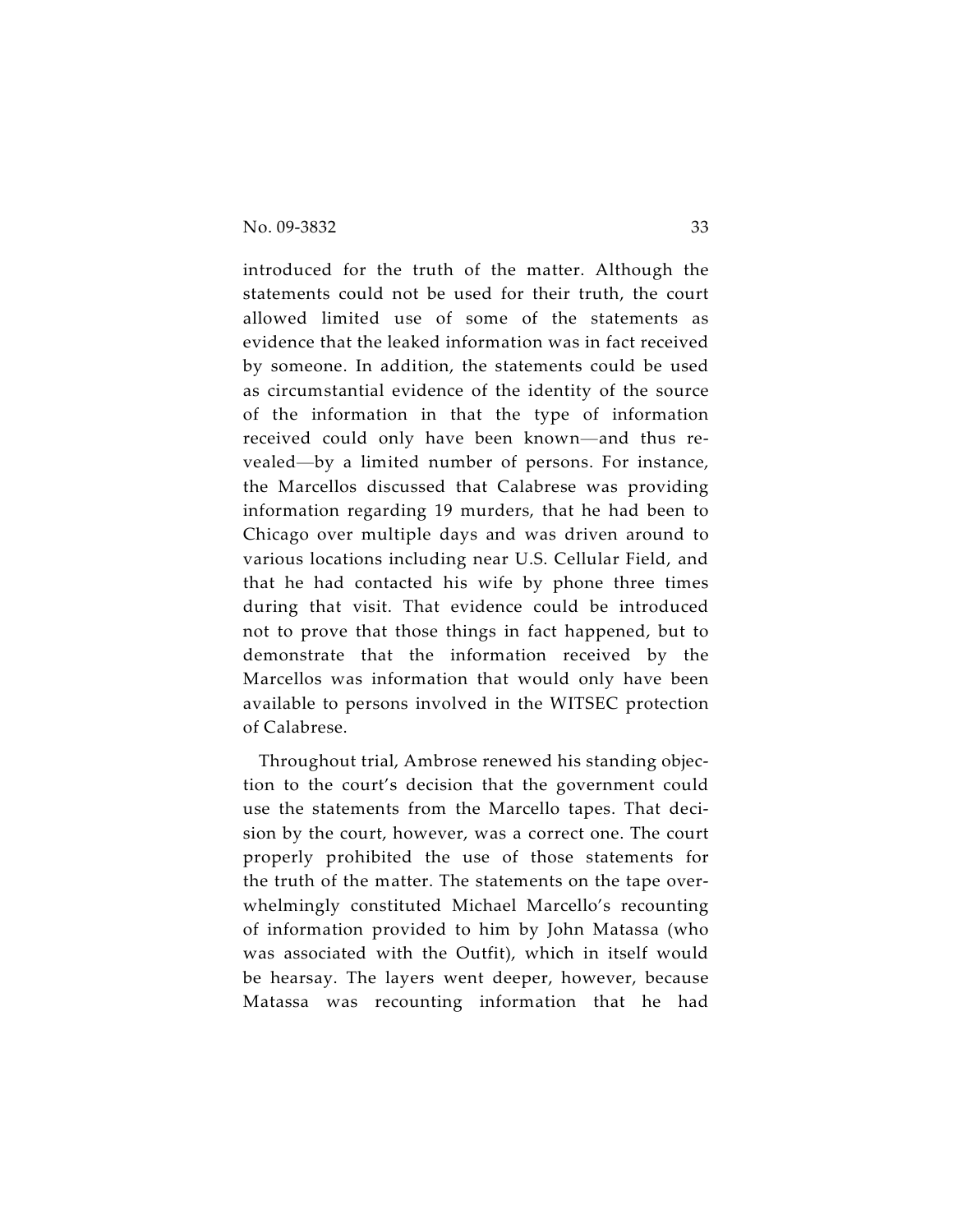received from yet another person—Guide, under the government's theory—as to what the source had learned. With so many layers of retelling, the reliability of the information is certainly suspect, and was properly excluded as hearsay by the court. The court allowed only the use for non-hearsay purposes and Ambrose has failed to demonstrate how that was erroneous.

Ambrose argues that the government nevertheless introduced the evidence at trial for the truth of the matter, and refused his efforts to introduce other testimony to refute it. First, Ambrose asserts that the statements were "pure hearsay" that did not fall within any exception to the hearsay rule. As support for that, Ambrose points to the court's rejection of the government's *Santiago* proffer, which would have allowed the introduction of the statements as non-hearsay. Ambrose argues that because that argument was rejected, it "naturally and logically followed that the statements in fact constituted hearsay," and that no hearsay exception applied. Ambrose further asserts that any use of the statements violates the Confrontation Clause because he did not have the opportunity to cross-examine Matassa and Guide, who were the source of the information.

There is no basis for concluding that because one exception to the hearsay rule does not apply, that a statement constitutes hearsay for all purposes and cannot meet any other exception. The court's determination that the Marcellos were not coconspirators with Ambrose does not foreclose any possible use of the state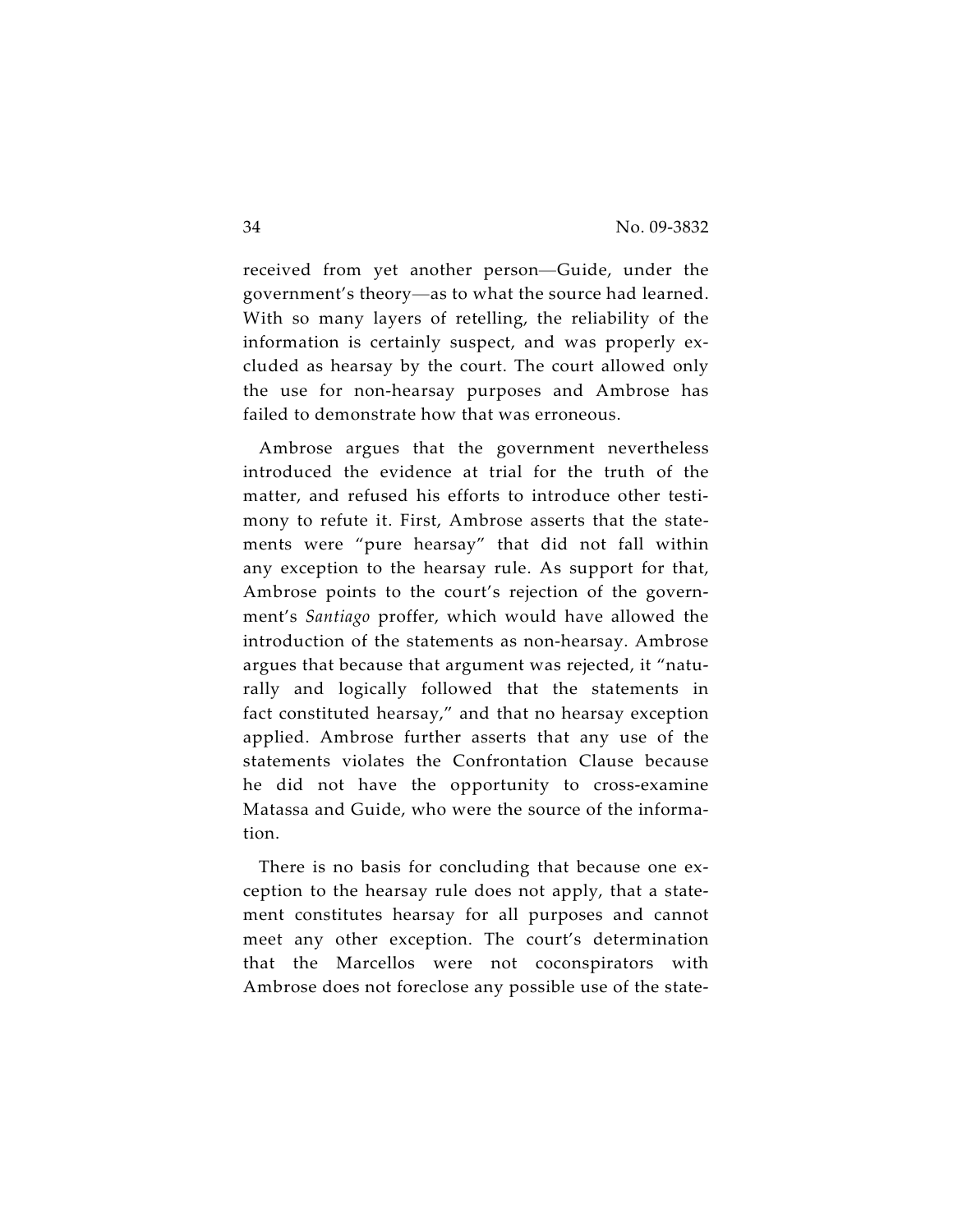ments. The court in this case allowed only non-hearsay use of the statements—use for something other than the truth of the matter. That ruling was a significant blow to the government, which desired to use the Marcello conversations as a roadmap pointing to Ambrose as the source of the information regarding Calabrese's cooperation. Used for the truth, those statements would have identified the "source" as someone who was a "babysitter" for Calabrese, who had access to notes on him, and whose father had served time in prison with Guide and DeRango after a conviction in the Marquette Ten case and had died. That would have pointed directly to Ambrose. The court limited the government's use to matters unrelated to the truth of the matter. The only uses allowed, then, were for nonhearsay purposes, which does not in any way conflict with the ruling on the *Santiago* proffer.

One problem, however, is that the government veered from that proper use on a number of occasions during the trial. In opening arguments, the government declared:

And the identity of the person who leaked the information to the mob . . . that made its way to the mob became pretty clear.

The Marcello brothers identify the source of the information as being close to a man named Guide, William Guide. They talk about the fact that Guide spent prison time with Mr. Ambrose's father. Both Mr. Guide and Mr. Ambrose's father were police officers. They were both convicted together in a federal case prosecuted by the U.S. Attorney's office,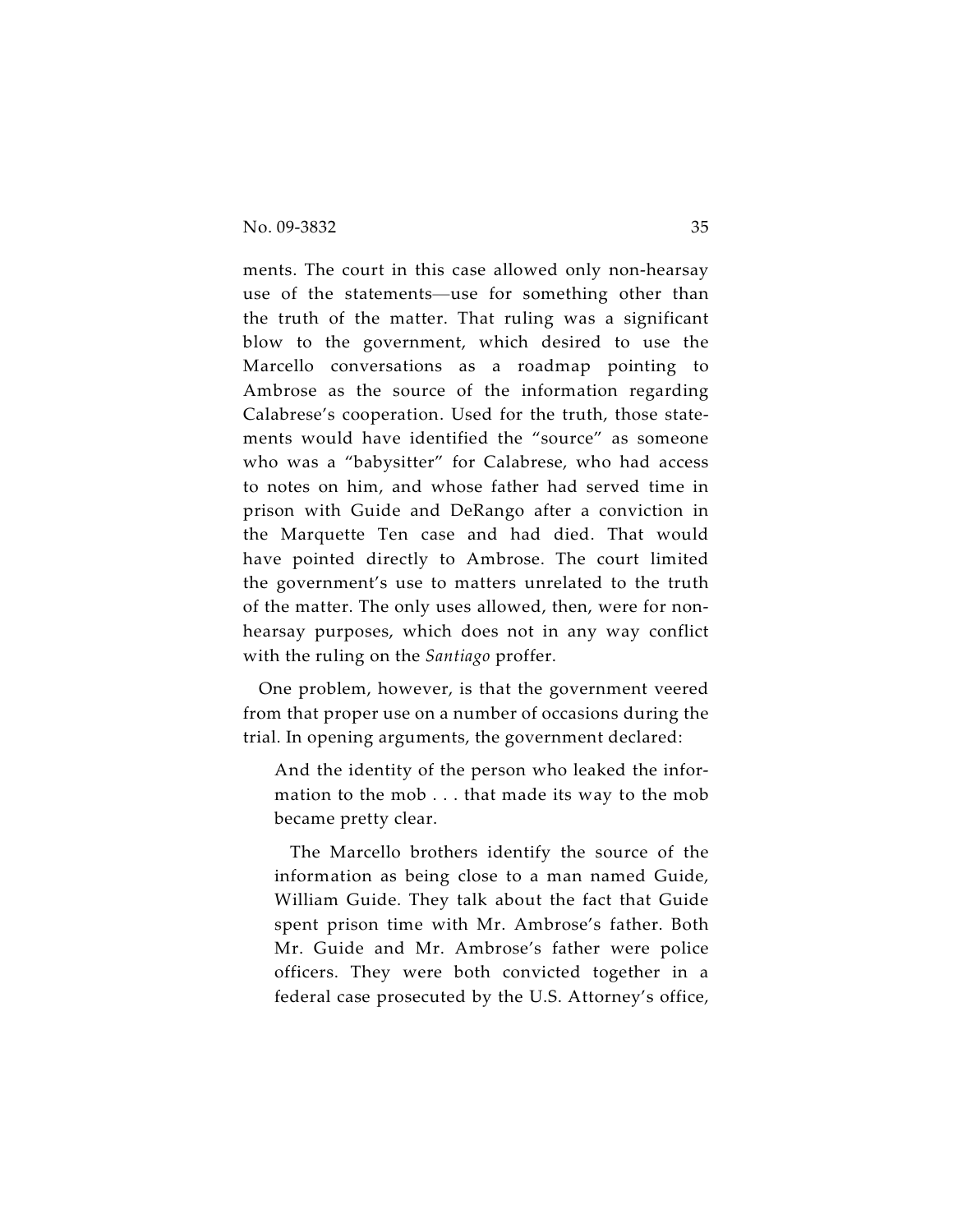by the FBI. And Mr. Ambrose's father passed away while in prison. Mr. Guide came home, as they say, came out of prison, and took Mr. Ambrose under his wing. And that case in which Mr. Ambrose's father and Mr. Guide was convicted was the Marquette 10 prosecution.

And the men, the Marcello brothers refer to, their source, as the kid and the baby-sitter. So. Make no mistake. The Marcello brothers do not know the name of the defendant, but they know all these other details that only point to one person.

Tr. at 928. Defense counsel did not object at the time, but later referenced the statements as improper. The government subsequently elicited the same information in the testimony of Agent Michael Maseth, who is an FBI agent who worked on the Family Secrets case and with Nick Calabrese. Maseth testified as to the Marcellos' conversation, including the statements that would point to Ambrose as the source if taken for the truth. When the government revisited those statements during Michael Marcello's testimony, the court decided that the taped statements should be excluded because their relevance was for the truth of the matter rather than as evidence of a leak. The court instructed the jury to disregard those statements. Finally, the government again made an offhand reference in closing argument, referring to Ambrose as Calabrese's babysitter, a reference that could only be understood as a reference back to the Marcello statements, and which again dances over the line into using those statements for the truth of the matter. At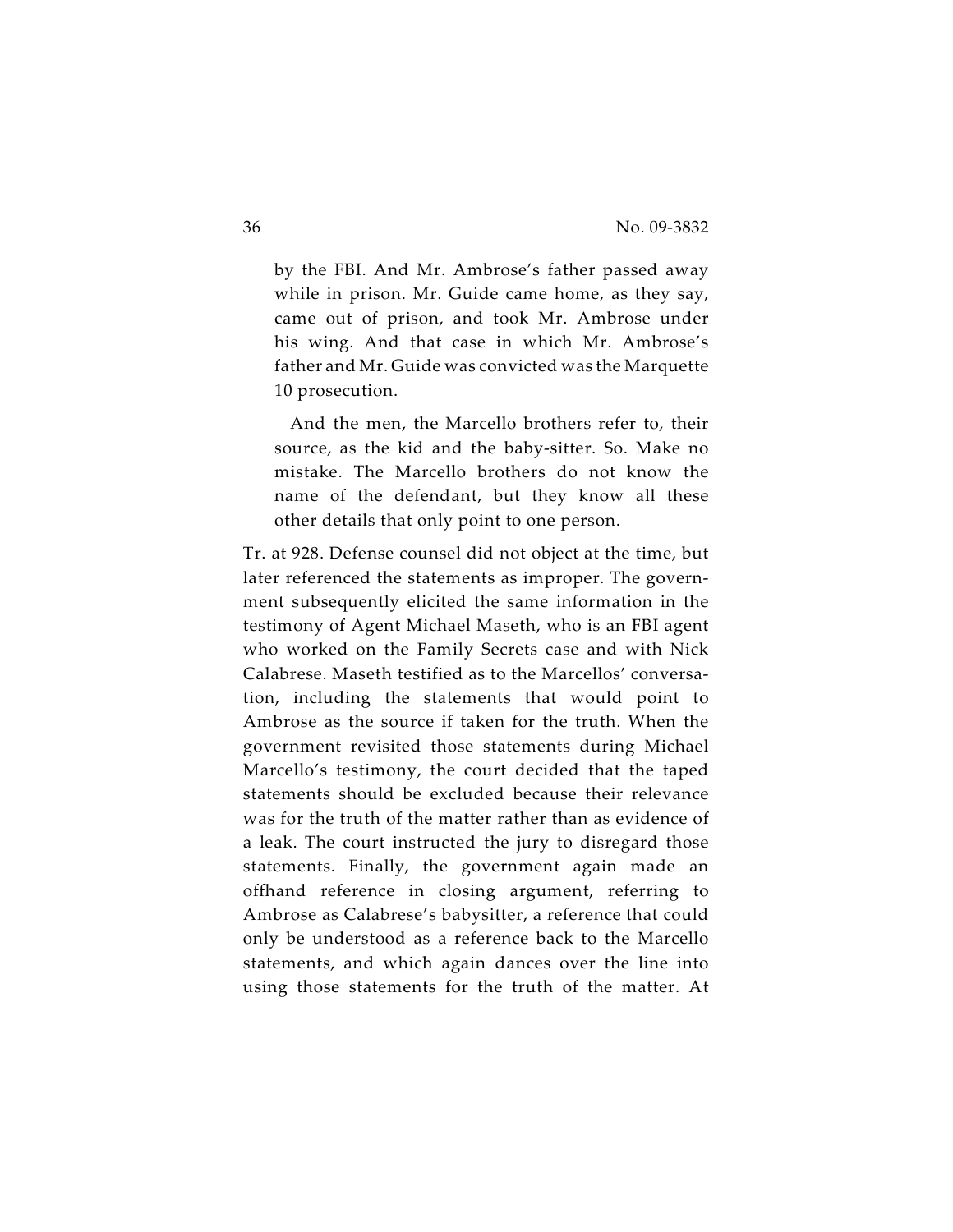best, the government's frequent efforts to step over the line drawn by the court evinces a lack of care or the difficulty of discerning the contours of that line, and at worst a willful effort to avoid the impact of the court's decision against it.

Ambrose, however, failed to object to those efforts by the government to use the information for the truth of the matter. Although Ambrose at times referenced his "standing objection" to the use of the testimony, that standing objection was to the court's determination that the statements could be used for non-hearsay purposes. But Ambrose had won the argument that the statements could not be used for the truth of the matter. When the government nevertheless attempted to offer the statements for that purpose, Ambrose should have objected that the use violated the court's prohibition on introducing it for the truth. Ambrose failed to do so, and his standing objection seeking to prohibit any use at all did nothing to alert the court that the evidence was objectionable for the distinct ground of violating the court's prohibition on use for the truth of the matter.

When a defendant fails to object to an evidentiary error, we review the matter only for plain error. *United States v. Wright*, 651 F.3d 764, 773 (7th Cir. 2011). Although Ambrose failed to object to the improper use of the statements, the court on its own repeatedly prevented the government from such improper use, and instructed the jury in detail on the limitations of its use of the evidence. The court frequently utilized examples to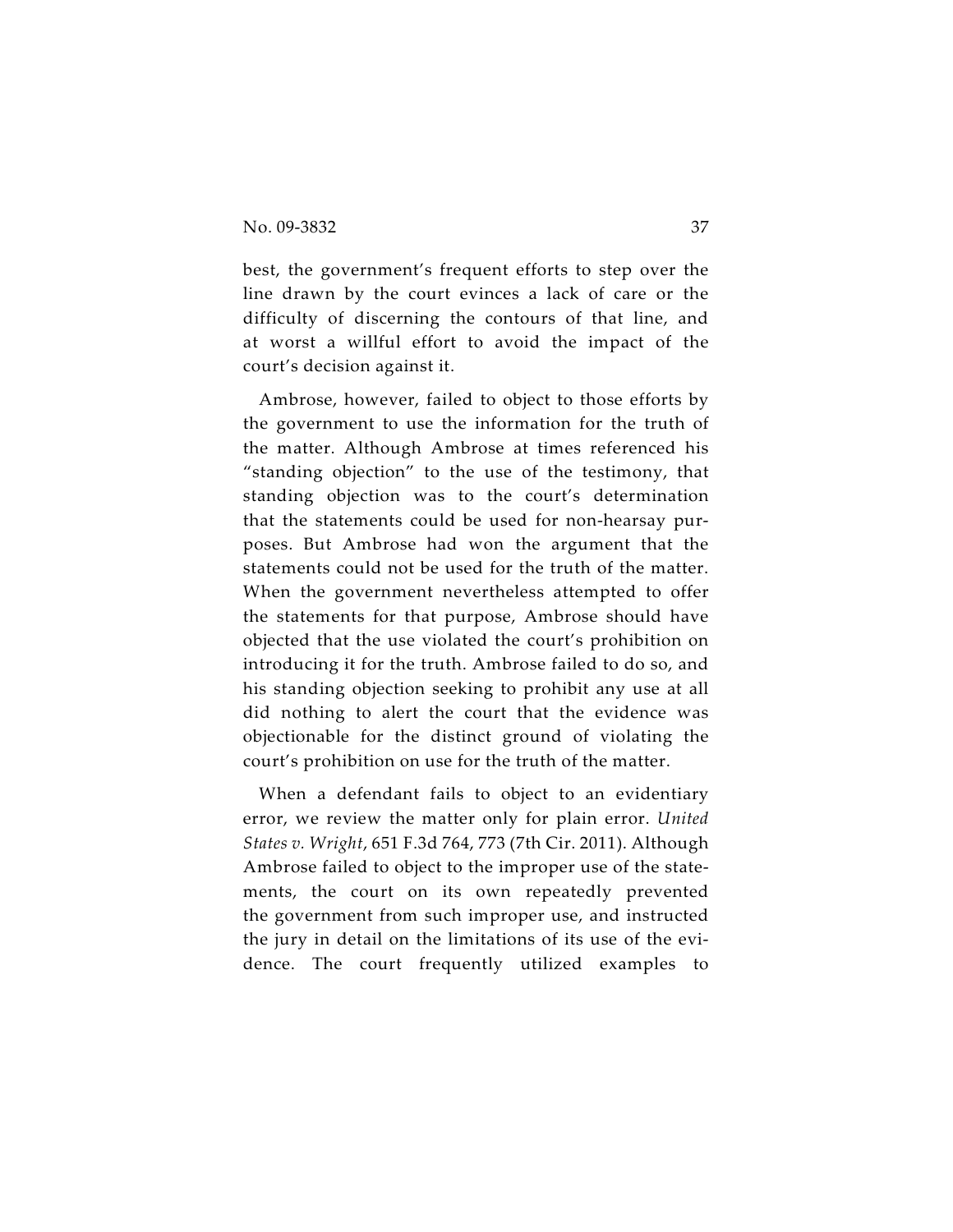ensure that the jury understood its limited use of the statements, as illustrated in the following exchange:

Before we leave this clip, this would be a good example of a tape that is admitted as circumstantial evidence as opposed to proving facts asserted in the statements. Many of the statements made here are statements which the government will argue contain information that could only come from a source that has knowledge of the Calabrese revelations in protective custody.

The defendant would argue otherwise, and I'm not taking sides. I'm just telling you the purpose of this evidence. For instance, here, at line 9 on page 1 Michael says "He was there for a week, a little over a week." Well, that isn't being offered to prove that he was there for a week or a little over a week, but the fact that Michael had that information, which he alleges he got from Matassa, is an indication that somebody knew that Calabrese was there for a little over a week. It doesn't make any difference whether he was or wasn't as far as this particular tape is concerned. You will find out otherwise whether he was there for a week.

Then "they were driving him all over the city" at lines 12 and 13. That isn't offered to prove that they were driving him all over the city. . . .

Tr. At 682-83. In addition to so instructing the jury, the court acted on its own when the government overstepped the limits during Michael Marcello's testimony, and ordered the jury to disregard the statements. The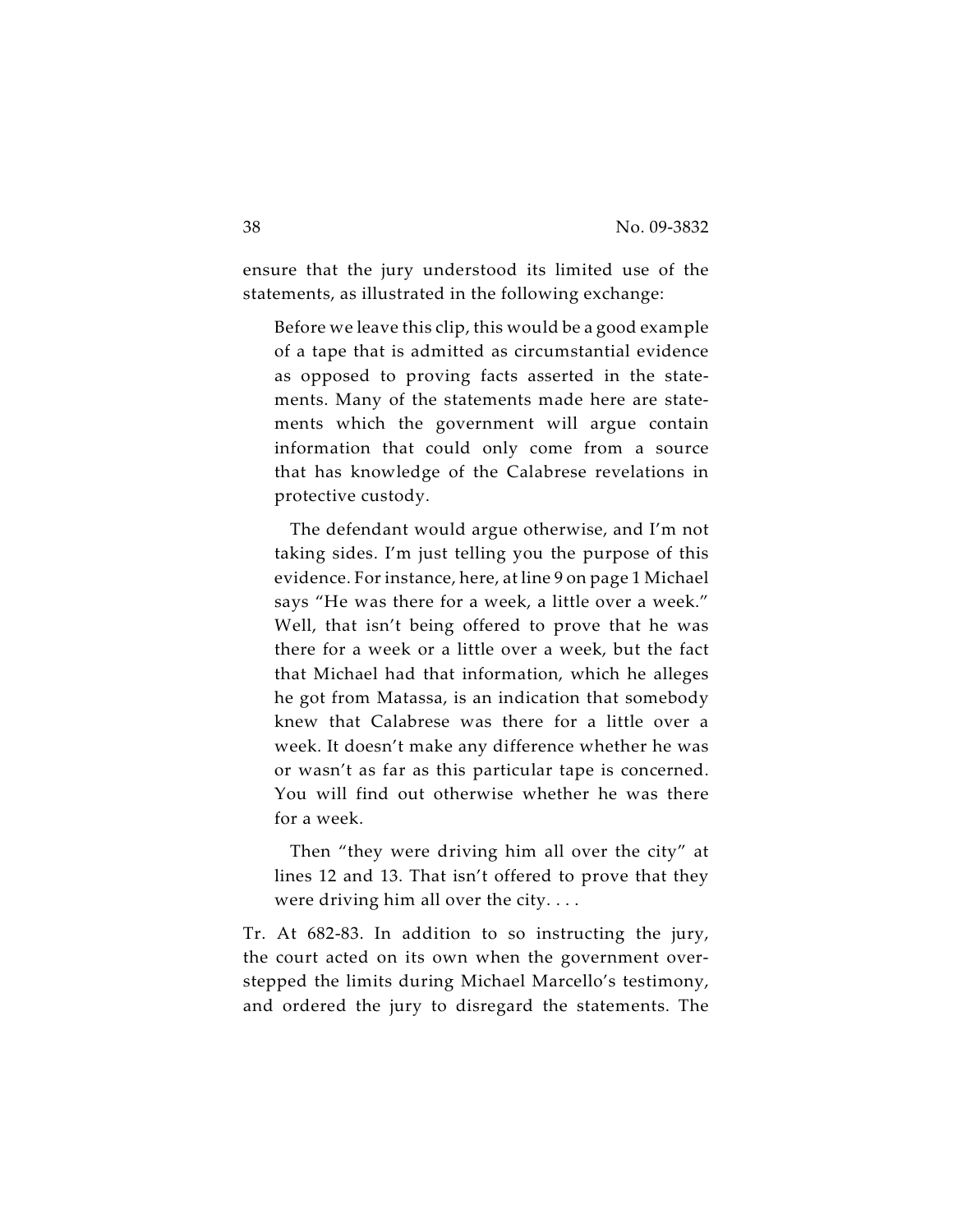court also ordered that the transcript of those statements should be removed from the jury books. Again, Ambrose raised no objections to the court's handling of the matter. The court's response in the absence of any defense objection significantly ameliorated any adverse impact that the testimony could have had. Because the court in fact excluded the hearsay testimony that the government attempted to offer for the truth of the matter, Ambrose has failed to demonstrate a violation of the Confrontation Clause. *United States v. Gaytan*, 649 F.3d 573, 579 (7th Cir. 2011).

Even assuming that the statements improperly were admitted for the truth of the matter, however, Ambrose cannot demonstrate plain error. "Under that standard, we determine whether there was (1) an error, (2) that was plain, (3) that affected the defendant's substantial rights, and (4) that seriously affected the fairness, integrity, or public reputation of judicial proceedings." *United States v. Baker*, 655 F.3d 677, 681 (7th Cir. 2011). In fact, this claim could not survive even the lesser harmless error standard. We focus only on the offenses of conviction. On Count 1, the jury found that Ambrose had stolen, converted, or conveyed without authorization the following information: Ambrose worked on and was assigned to Nick Calabrese's WITSEC security details. On Count 2, the jury found Ambrose guilty of unauthorized disclosure of the following information: Nick Calabrese was brought to Chicago as part of the WITSEC program; Ambrose worked on and was assigned to Nick Calabrese's WITSEC security detail. The statements, if used by the jury for the truth of the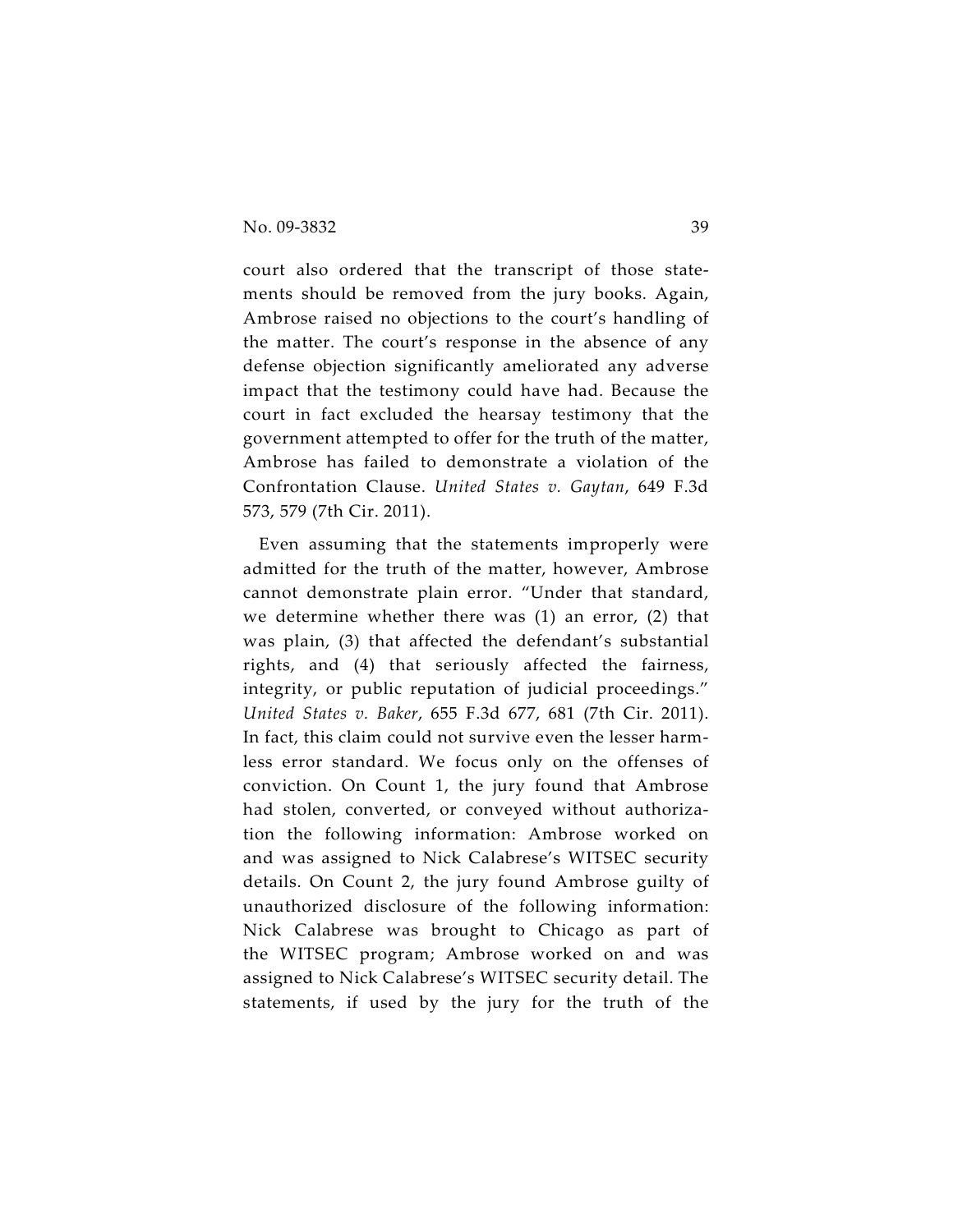matter, would have identified Ambrose as the person who had worked on the WITSEC security detail and revealed information regarding Nick Calabrese's presence in Chicago. As the court noted, however, the evidence at trial was overwhelming that Ambrose had revealed the information, and he had admitted as much on three separate occasions. In each of the three separate interviews, he acknowledged that he had told Guide that he was working the security detail protecting an organized crime figure, and in at least some of those statements he acknowledged providing information that Nick Calabrese was that person and was in Chicago. Those were the only facts upon which the jury rendered a guilty verdict. The jury did not find Ambrose guilty of a list of other facts that he was accused of revealing. Therefore, any error was not plain, and in fact even under the lesser harmless-error standard it was harmless.

Ambrose's remaining evidentiary challenge is to the district court's exclusion of statements by the Marcellos that referenced a U.S. Attorney in discussing the source of the leak. In the taped conversation, the Marcellos, in discussing the source of their information, recited a last name and referred to that person as a U.S. attorney and then referenced "Notre Dame." The defense attorney sought to admit the statements as evidence that someone who knew that U.S. attorney could have been the source, though specifically disavowed any inference that the named U.S. attorney was involved in wrongdoing. That use raises the same problems as the use of the Marcello statements by the government. The conversation in which Michael Marcello refers to the U.S.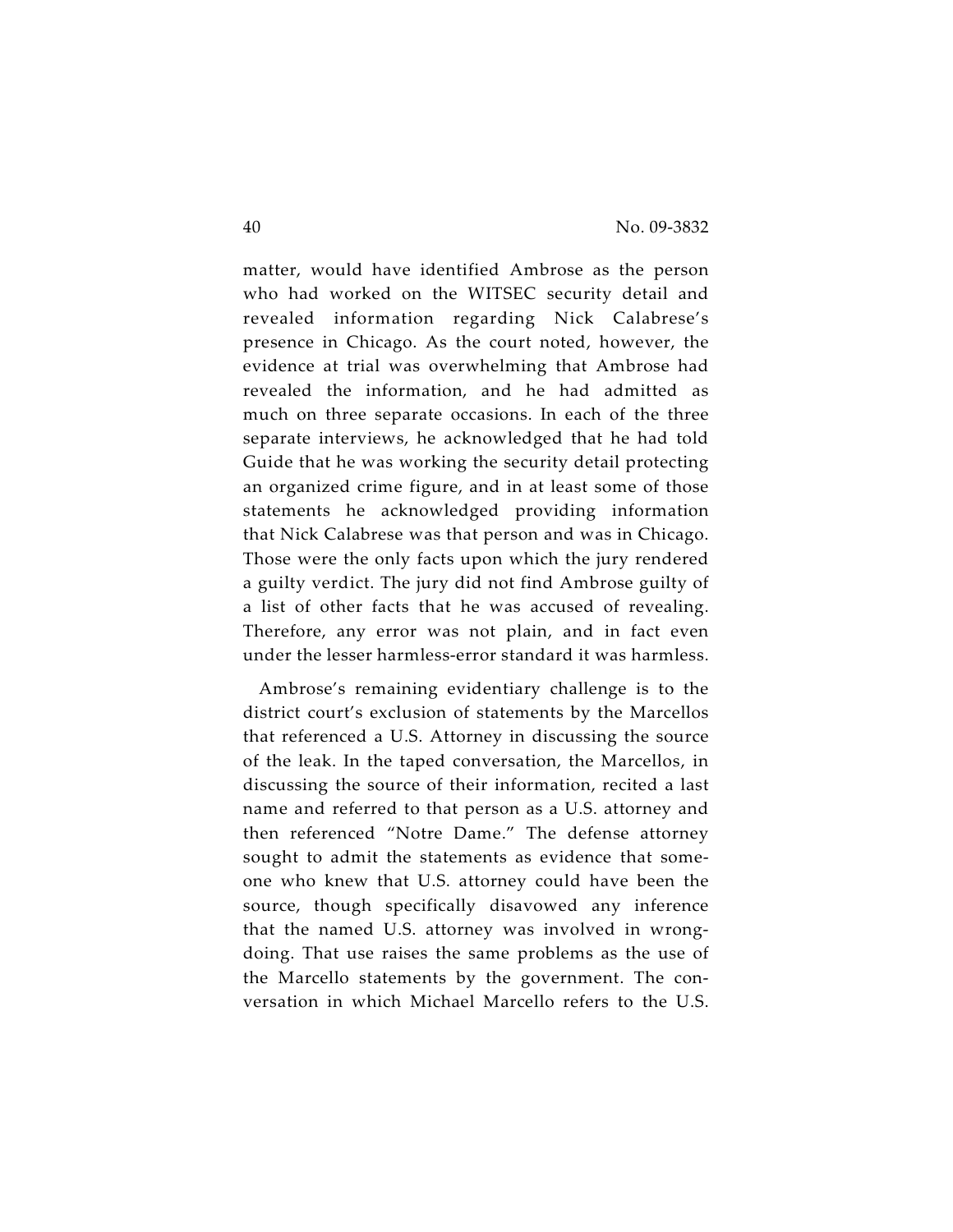Attorney once again appears to be a discussion by Marcello of information given to him by another person. The court conducted a voir dire to determine whether to admit the statements, and in that questioning Marcello—who had been granted immunity and compelled to testify—denied any knowledge regarding the U.S. Attorney. Defense counsel even elicited from Marcello that he had no personal knowledge as to the identity of the source and that all of his information was provided to him by Matassa. The absence of personal knowledge by Marcello, and the admission that all of the information in the conversation was relayed to him by Matassa, renders the statements hearsay. Because Ambrose has not identified any exception to the hearsay rules that would allow admission, the court properly excluded the statements.

Ambrose argues only generally that the "rule of completeness" requires that we allow the admission of those statements. Pursuant to Federal Rules of Evidence 106, "when a writing or recorded statement or part thereof is introduced by a party, an adverse party may require the introduction at that time of any other part or any other writing or recorded statement which ought in fairness to be considered contemporaneously with it" and that principle extends to unrecorded statements under the "rule of completeness." *United States v. Muoghalu*, 662 F.3d 908, 913 (7th Cir. 2011). The rule of completeness holds that a complete statement must be read or heard when "it is necessary to (1) explain the admitted portions, (2) place the admitted portion in context, (3) avoid misleading the trier of fact, or (4) insure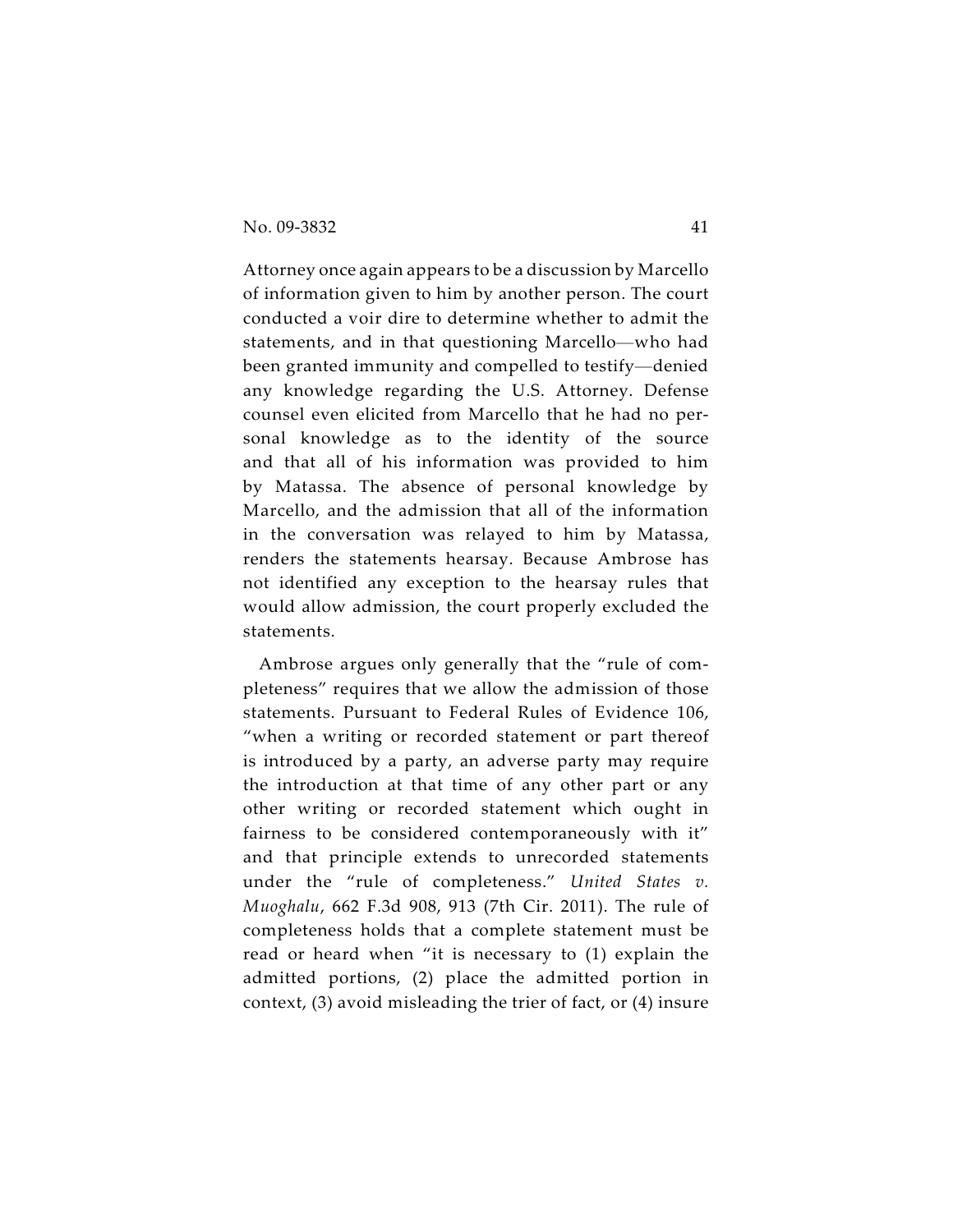a fair and impartial understanding." *United States v. Yarrington*, 640 F.3d 772, 780 (7th Cir. 2011). Ambrose has failed to explain how introduction of the hearsay regarding this potential source of the leak is necessary. In fact, Ambrose fails to even identify the factors that apply in analyzing a rule of completeness claim. Ambrose merely points to the statements as necessary to counter the statements by the Marcellos that would identify Ambrose as the source, but the court refused to allow those statements into evidence for that purpose. His entire argument seems to be premised on the notion that the court allowed the Marcello statements for the truth of the matter against him, but that is without any basis. Even in the absence of objections by defense counsel, the court on its own repeatedly acted to ensure that the statements were not used by the jury for that purpose. Accordingly, Ambrose has failed to demonstrate that the hearsay statements must be allowed under the rule of completeness.

V.

Ambrose raises a few other issues that merit only brief discussion. First, he complains that the court erred in its handling of a note from a juror and in responding with a four-page supplemental instruction. The juror note included six typed questions followed by one handwritten one, and the district court responded to each of them. Ambrose first asserts that the court should not have responded at all because the typed portion was prepared by a single juror at home and therefore did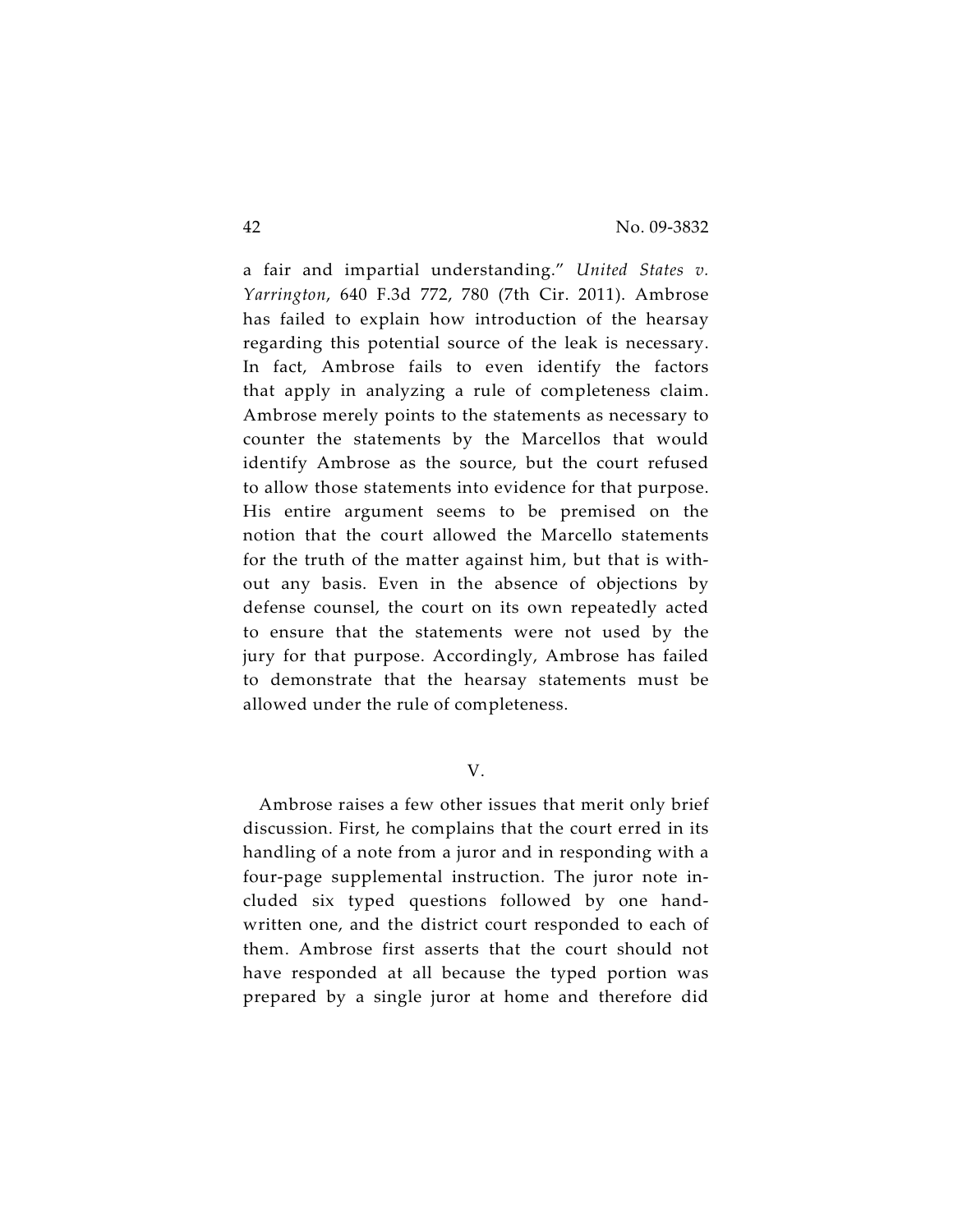not come from the jury. The note, however, was not submitted until after jury deliberation had begun, contained a handwritten question after the typed ones, and was signed by the jury foreman. All of those factors indicate it came from the jury and the court acted within its discretion in choosing to respond.

Ambrose further complains that the court's response was too closely tied to contested facts, such that it amounted to a comment by the court on the evidence. Ambrose argues that the court, in discussing the terms "stolen" or "stealing," should have instructed the jury in a manner consistent with the Supreme Court's handling of those terms in *United States v. Turley*, 352 U.S. 407 (1957). Moreover, Ambrose contends that the court in its response conflated criminal liability of both Counts 1 and 2, allowing the fact of disclosure alone to cause the jury to find criminal liability. He also asserts summarily that the court's response allowed the jury to convict on grounds of negligence, and failed to address the burden of proof and unanimity requirements. These arguments are conclusory and undeveloped. Ambrose fails to identify any specific language in that four-page response that is inconsistent with the law as set forth in *Turley* or elsewhere, or which invades the province of the jury, nor is any apparent. The instructions as a whole adequately set forth the burden of proof and unanimity requirements, and therefore this argument fails as well.

Finally, Ambrose challenges the court's imposition of a sentence above the Sentencing Guidelines range. The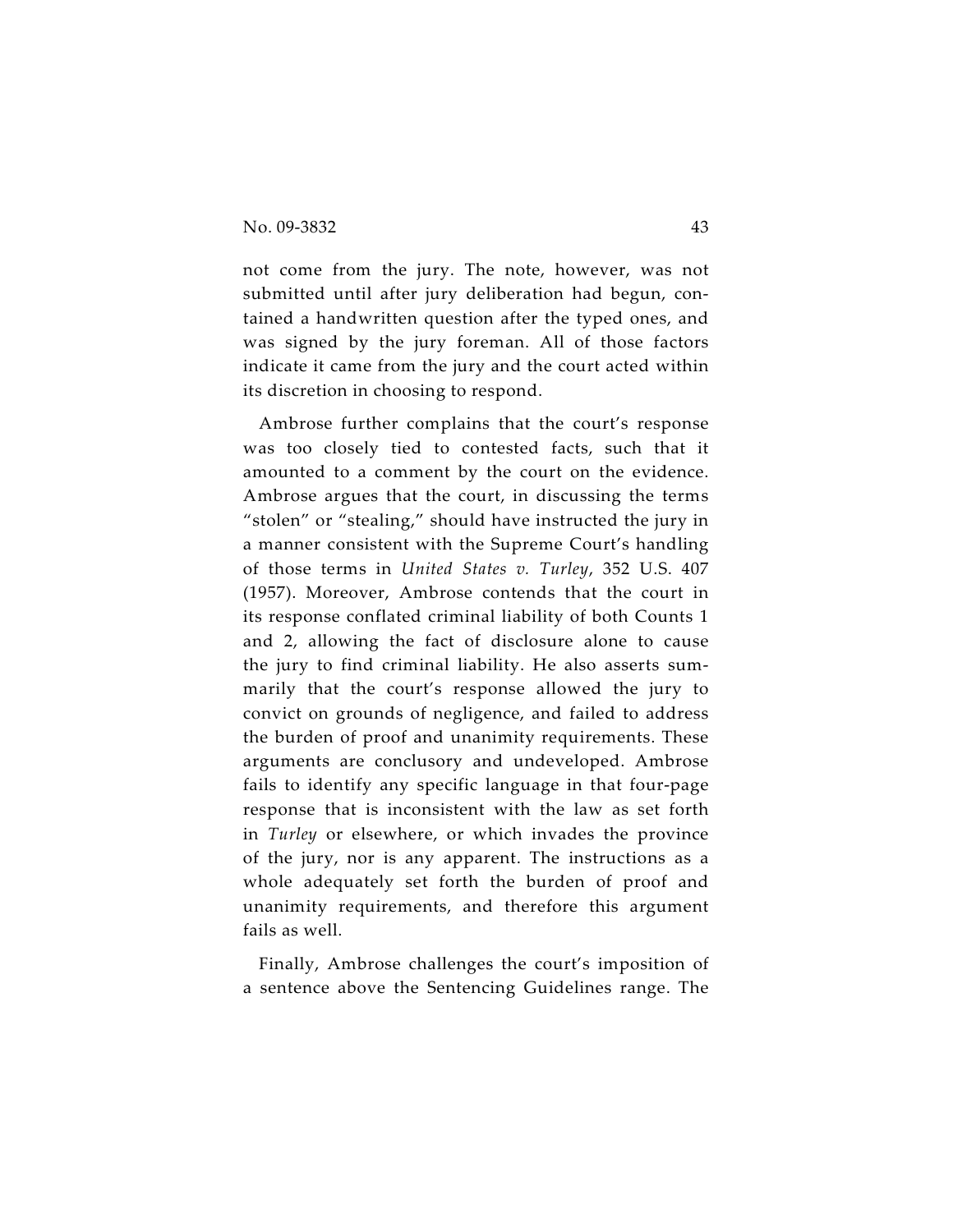Guidelines advisory range for the offenses of conviction was 12-18 months. The district court deviated from that range based on its application of the factors set forth in 18 U.S.C. § 3553(a), imposing a sentence of four years' imprisonment and three years' supervised release on each count to be served concurrently. Ambrose claims that the court erred in applying those  $\S$  3553(a) factors by finding facts that were not based on reliable evidence and by giving insufficient weight to factors favoring a lighter sentence. Section 3553(a) requires the sentencing court to consider myriad factors in imposing a sentence, including: the nature and circumstances of the offense and the history and characteristics of the defendant; the need for the sentence imposed to reflect the seriousness of the offense, promote respect for the law, provide just punishment, afford adequate deterrence, protect the public, and provide the defendant with needed training or care; the kinds of sentences available; the Guidelines range and policy statements by the Sentencing Commission; the need to avoid unwarranted sentence disparities among similar defendants; and the need to provide restitution to any victims of the offense. 18 U.S.C. § 3553(a). "[A]lthough the 'Guidelines should be the starting point and the initial benchmark,' district courts may impose sentences within statutory limits based on appropriate consideration of all of the factors listed in § 3553(a), subject to appellate review for 'reasonableness.'" *Pepper v. United States*, \_\_\_ U.S. \_\_\_, 131 S. Ct. 1229, 1241 (2011), quoting *Gall v. United States*, 552 U.S. 38, 49-51 (2007).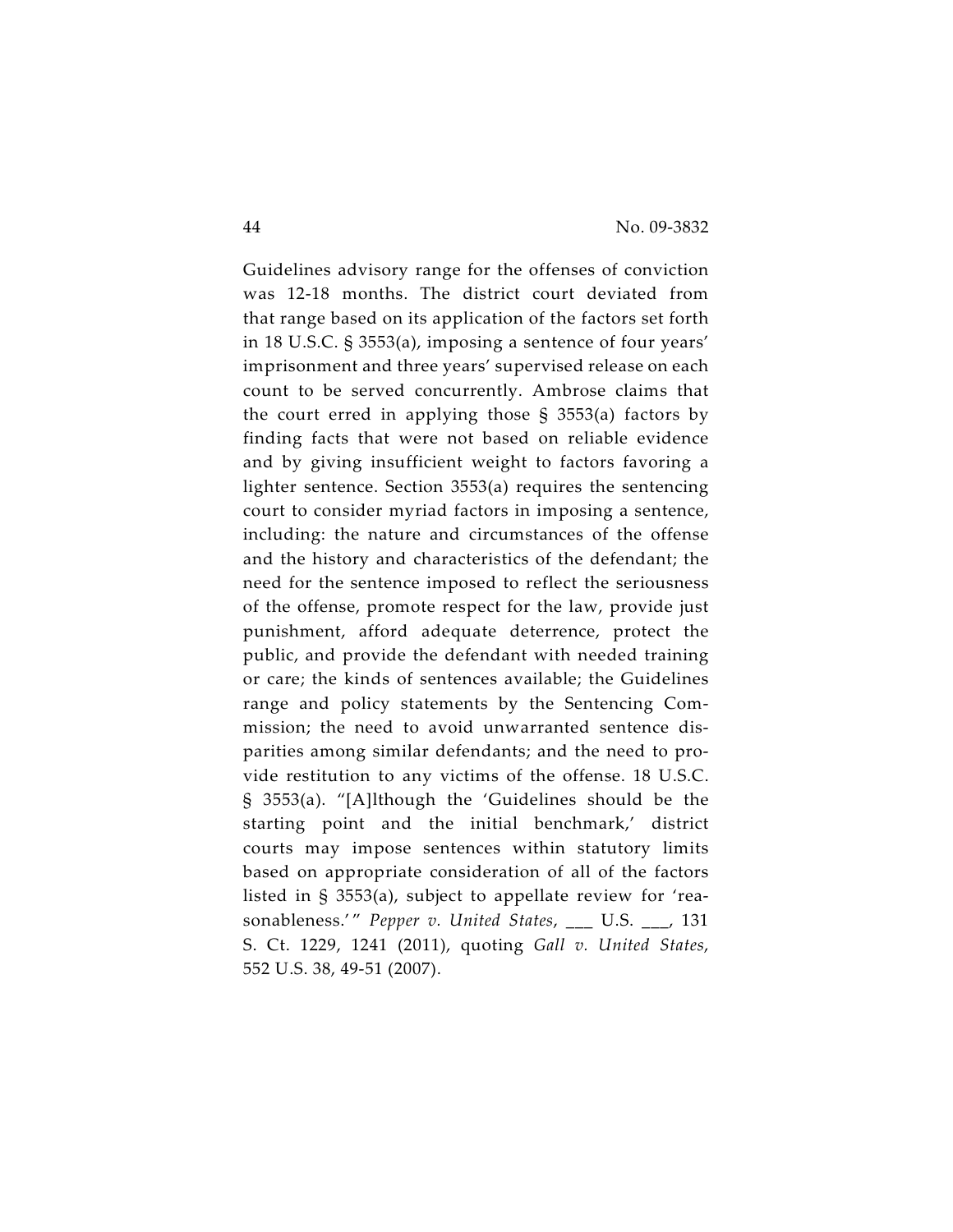Ambrose takes issue primarily with the district court's analysis of the first § 3553(a) factor which examines the nature and circumstances of the offense and the history and characteristics of the defendant. The district court disagreed with the defendant's characterization of his criminal conduct as merely foolish bragging to Guide. The court noted that Ambrose had provided a different explanation for his conduct to Fitzgerald and Grant at one point in the interview, indicating that he had revealed the information in order to curry favor with the mob so that he could enlist the help of mob figures in the future to locate and arrest wanted fugitives such as Joey Lombardo. The court also noted that Ambrose's depiction of his conduct was inconsistent with the facts; a foolish moment of indiscretion would not account for the considerable amount of information that was revealed, nor that it was disclosed on more than one occasion. In convicting Ambrose on Counts 1 and 2, the jury found him guilty only of two disclosures: that Nick Calabrese was brought to Chicago as part of the WITSEC program, and that Ambrose worked on and was assigned to Nick Calabrese's WITSEC security detail. The court, however, found by clear and convincing evidence that Ambrose obtained and disclosed the other information in the counts, which included information that Calabrese was talking to the federal authorities about murders of which Calabrese had knowledge such as the Spilotro murders.

Ambrose argues that the district court concluded—without any support in the record—that Ambrose's conduct was not foolish bragging but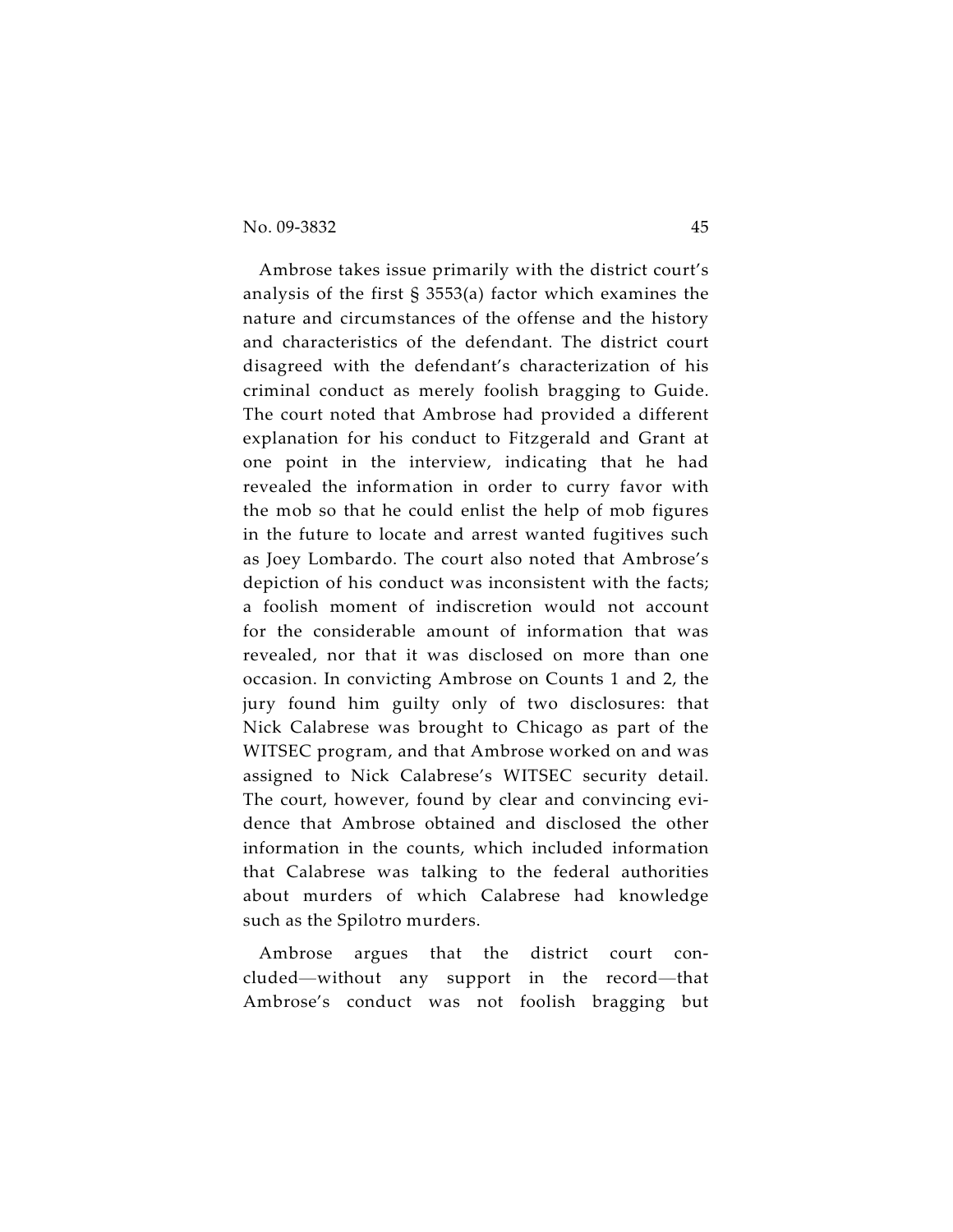rather was an effort by Ambrose to assist Guide in building Guide's relationship with the mob. According to Ambrose, the "sole piece of evidence" that Guide had any kind of relationship with the mob was that he served prison time with John DiFronzo. That ignores other evidence linking Guide to the Outfit—particularly the evidence that the WITSEC information told to Guide found its way to the Marcellos, and Ambrose's own statements early on that he disclosed the information in an effort to curry favor with the mob. Those facts alone provide ample support for the district court's finding on this § 3553(a) factor.

The principal factor in the court's decision to impose a higher sentence, however, was not the nature and circumstances of the offense but the need to promote respect for the law and deter similar conduct. The court expressed its concern that this type of offense is very difficult to detect, and would have gone unnoticed but for the fortuitous taping of the Marcello brothers' conversations. Moreover, the crime itself is an extraordinarily serious one, which was supported by evidence that witnesses against the Outfit had been murdered in the past. There was also evidence presented that once the leak was revealed, federal witnesses refused to accept protection from U.S. Marshals in the Chicago area because of security concerns. Given the difficulty of detecting such leaks and the high stakes involved, the court did not err in concluding that the need to deter similar conduct required a more severe sentence than the Guidelines range.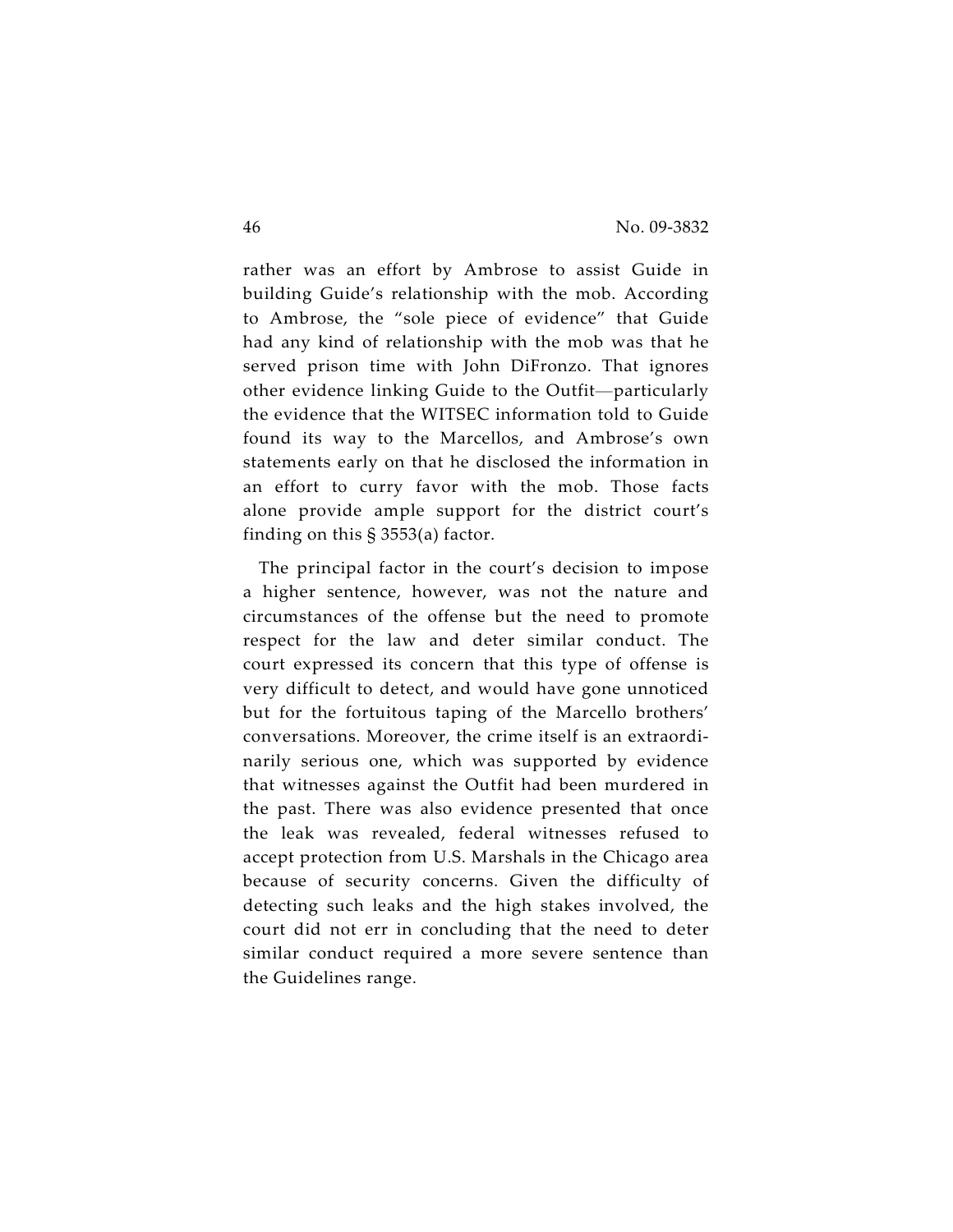Ambrose sets forth at length his positive character references and his strong family ties, but the court recognized that evidence and considered it. The court simply determined that given the nature of the offense and the need for deterrence, a higher sentence was warranted. We review all sentences under a deferential abuse of discretion standard, and hold that the sentence imposed by the district court was reasonable. *See Gall*, 552 U.S. at 41.

On a final note, we are sympathetic to Ambrose's request to the court that he should be allowed to serve his sentence at a facility close to his family, although that is not a decision for this court to make. Although his family is in the Chicago area and there are closer facilities such as the one in Oxford, Wisconsin, the Bureau of Prisons assigned him to the correctional institution at Seagoville, Texas. The distant location would be puzzling in any case, but is outright disturbing because that is the institution to which his father was assigned and it was on the track at that facility where his father died. The Bureau of Prisons has the discretion to place inmates as is necessary for its security needs, but we would certainly expect that such placement is not used to inflict punishment that was not ordered by the district court. We encourage the Bureau to reexamine the placement decision.

The men and women who serve our citizenry in the U.S. Marshals Service are deeply dedicated, intelligent and extraordinarily courageous public servants. It is no exaggeration to say that they are a bulwark of our democ